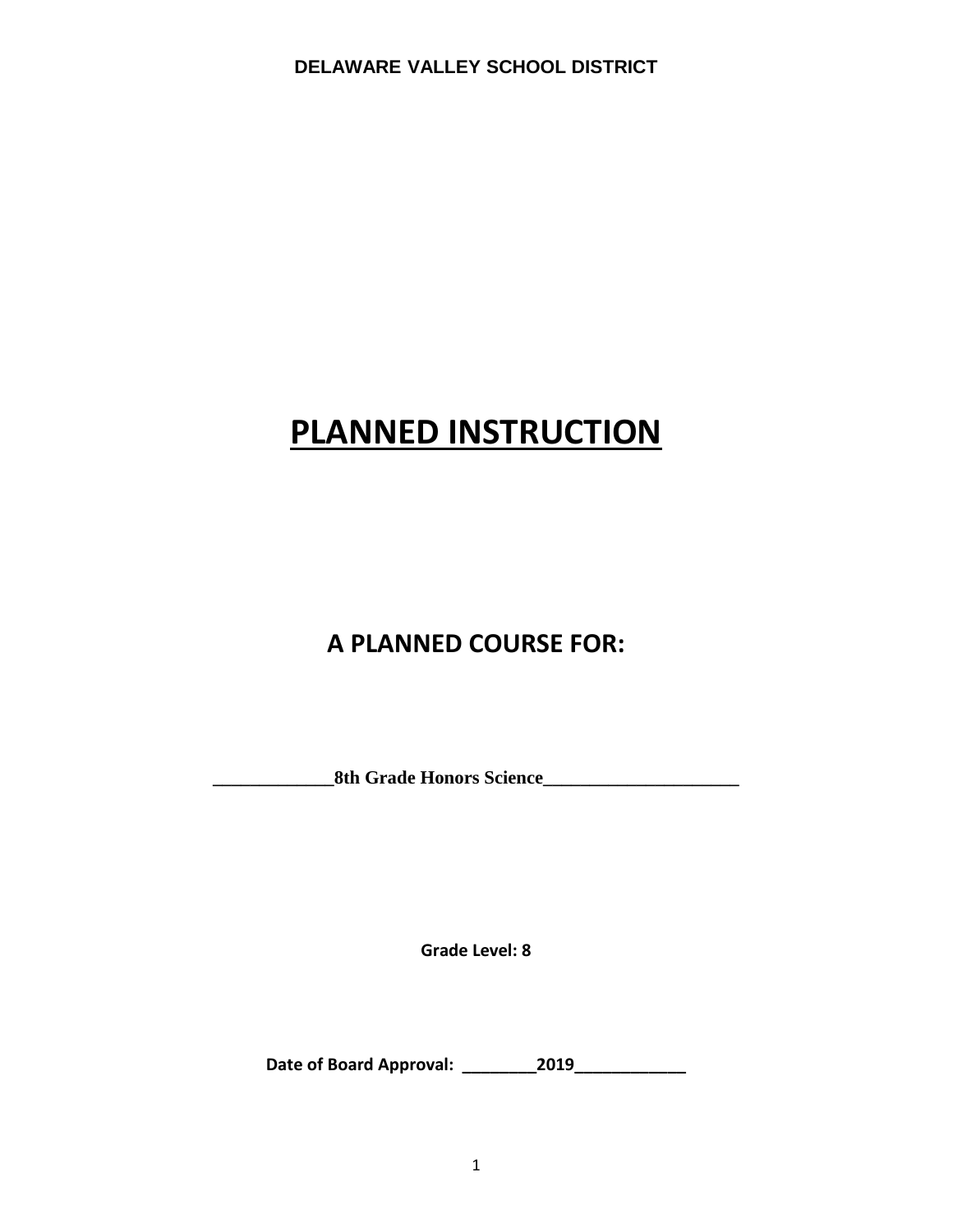## **Planned Instruction**

## **Title of Planned Instruction: 8th Grade Honors Science**

### **Subject Area: Honors Physical Science Grade(s): 8th**

**Course Description:** 8th grade Honors Science is a course that covers concepts in scientific thinking and problem solving, Physical Science, and Chemical Science. Each concept that is covered in this course is taught for mastery. The intent of this curriculum is to provide all 8th grade honors students with a sound and firm foundations in its topics to better prepare our students to master the concepts that will be presented to them on their 8th grade PSSA Science exam as well as in their higher level Science courses, in which they will be working towards the goal of achieving successful scores on Advanced Placement Science exams.

**Time/Credit for the Course: Full Year**

**Curriculum Writing Committee: Mark Alderfer, Alyssa Tomaskovic**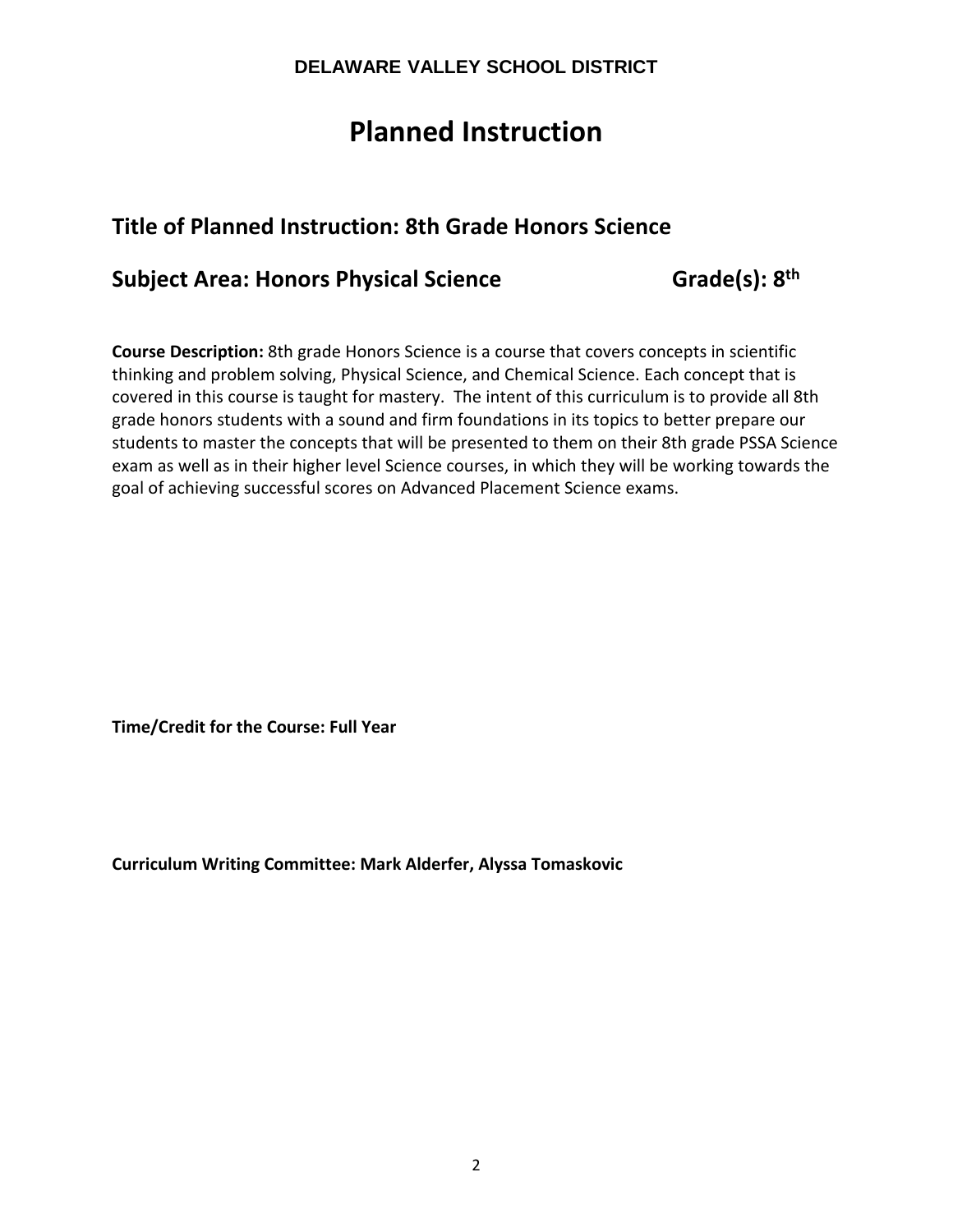## **Curriculum Map**

- **1. Marking Period One:**
	- **Overview based on 45 days:** Students will gain an understanding of what science is, how to approach a scientific problem, employ scientific inquiry before applying those foundations to the topics of motion and forces. Students will learn how to identify when motion occurs and how to describe the relationship between motion and an applied force.
	- **Time Range:** 40-45 days
	- **Unit One: Foundations of Science**
		- **i. Chapter One: Scientific Thinking and Experimental Design**
	- **Unit Two: Foundations of Motion**
		- **i. Chapter Eleven: Motion**
		- **ii. Chapter Twelve: Forces and Motion**
	- **Goals:**

**Understanding of:**

- **i. What is Science? (4 days)**
- **ii. Using a Scientific Approach (2 days)**
- **iii. Measurement (3 days)**
- **iv. Presenting Scientific Data (3 days)**
- **v. Distance and Displacement (4 days)**
- **vi. Speed and Velocity (4 days)**
- **vii. Acceleration (3 days)**
- **viii. Forces (4 days)**
- **ix. Newton's First and Second Laws of Motion (2 days)**
- **x. Newton's Third Law of Motion (2 days)**
- **xi. Universal Forces (2 days)**
- **xii. Assessment, In-Class Enrichment/Extension, Laboratory Exploration and Review (7-12 days)**
- **2. Marking Period Two:**
	- **Overview based on 45 days:** Students will extend their knowledge of forces to include how forces are impacted in a fluid medium. Students will then learn about what energy is, its various forms, and explore methods of heat transfer in relation to the environment.
	- **Time Range:** 40-45 Days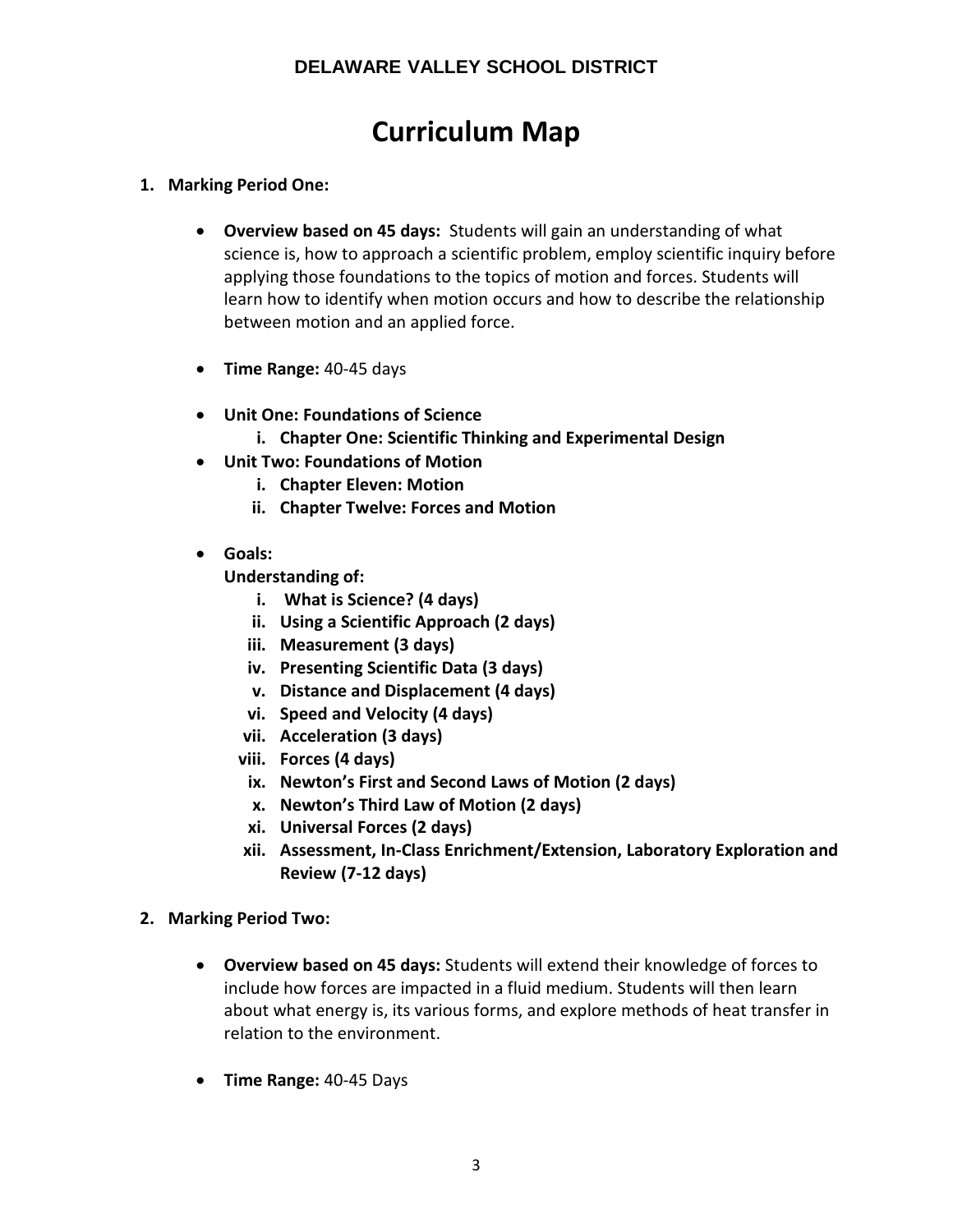- **Unit Three: Forces in fluids, energy, and heat**
	- **i. Chapter Thirteen: Forces in Fluids**
	- **ii. Chapter Fifteen: Energy**
	- **iii. Chapter Sixteen: Heat**
- **Goals:**
	- **Understanding of:**
		- **i. Fluid Pressure (3 days)**
		- **ii. Forces and pressure in Fluids (3 days)**
		- **iii. Buoyancy (3 days)**
		- **iv. Energy and Its Forms (5 days)**
		- **v. Energy Conversion and Conservation (4 days)**
		- **vi. Energy Resources (2 days)**
		- **vii. Thermal Energy and Matter (2 days)**
		- **viii. Heat and Thermodynamics (3 days)**
		- **ix. Using Heat (3 days)**
		- **x. Assessment, In-Class Enrichment/Extension, Laboratory Exploration and Review (7-12 days)**
- **3. Marking Period Three:**
	- **Overview based on 45 days:** Students will gain an understanding of what work and power are, eventually being able to describe the relationship between the two. They will then learn about the six simple machines before learning about how to classify matter and identify the various states of matter. Students will gain an understanding of how to identify phase changes.
	- **Time Range:** 40-45 days
	- **Unit Four: Work, Power, Simple Machines**
		- **i. Chapter Fourteen: Work, Power, Simple Machines**
	- **Unit Five: Classification of Matters**
		- **i. Chapter Two: Properties of Matter**
		- **ii. Chapter Three: States of Matter**
	- **Goals:**

**Understanding of:**

- **i. Work and Power (3 days)**
- **ii. Work and Machines (3 days)**
- **iii. Mechanical Advantage and Efficiency (2 days)**
- **iv. Simple Machines (6 days)**
- **v. Classification of Matter (4 days)**
- **vi. Physical Properties (3 days)**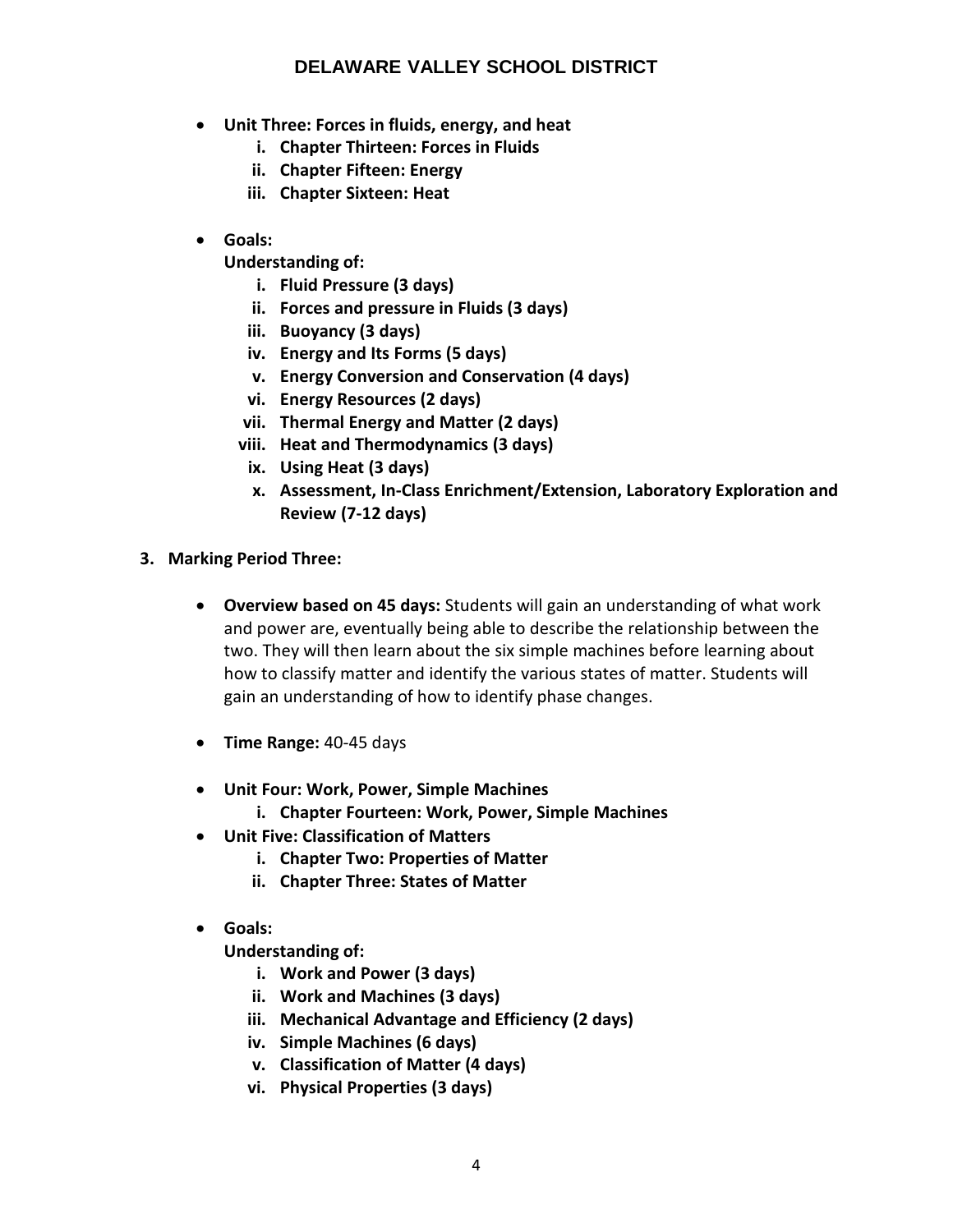- **vii. Chemical Properties (3 days)**
- **viii. Solids, Liquids and Gasses (3 days)**
- **ix. The Gas Laws (3 days)**
- **x. Phase Changes (3 days)**
- **xi. Assessment, In-Class Enrichment/Extension, Laboratory Exploration and Review (7-12 days)**
- **4. Marking Period Four:**
	- **Overview based on 45 days:** Students will gain an understanding of the concepts of the structure and parts of the atom. Students will gain and understanding of the nomenclature used for the identification of atoms. Students will gain an understanding of the periodic table of elements. Students will conclude the marking period by gaining and understanding of chemical bonds and reactions.
	- **Time Range:** 40-45 days
	- **Unit Six: Atomic Structure**
		- **i. Chapter Four: Atomic Structure**
		- **ii. Chapter Five: Periodic Table**
	- **Unit Seven: Chemical Interactions**
		- **i. Chapter Six: Chemical Bonds**
		- **ii. Chapter Seven: Chemical Reactions**
	- **Goals:**

**Understanding of:**

- **i. Studying Atoms (3 days)**
- **ii. The Structure of the Atom (2 days)**
- **iii. Modern Atomic Theory (2 days)**
- **iv. Organizing the Elements (3 days)**
- **v. The Modern Periodic Table (3 days)**
- **vi. Representative Groups (2 days)**
- **vii. Ionic Bonding (2 days)**
- **viii. Covalent Bonding (2 days)**
- **ix. Naming Compounds and Writing Formulas (3 days)**
- **x. The structure of Metals (2 days)**
- **xi. Describing Reactions (2 days)**
- **xii. Types of reactions (2 days)**
- **xiii. Energy Changes in Reactions (2 days)**
- **xiv. Reaction Rates (2 days)**
- **xv. Equilibrium (2 days)**
- **xvi. Assessment, In-Class Enrichment/Extension, Laboratory Exploration and Review (7-12 days)**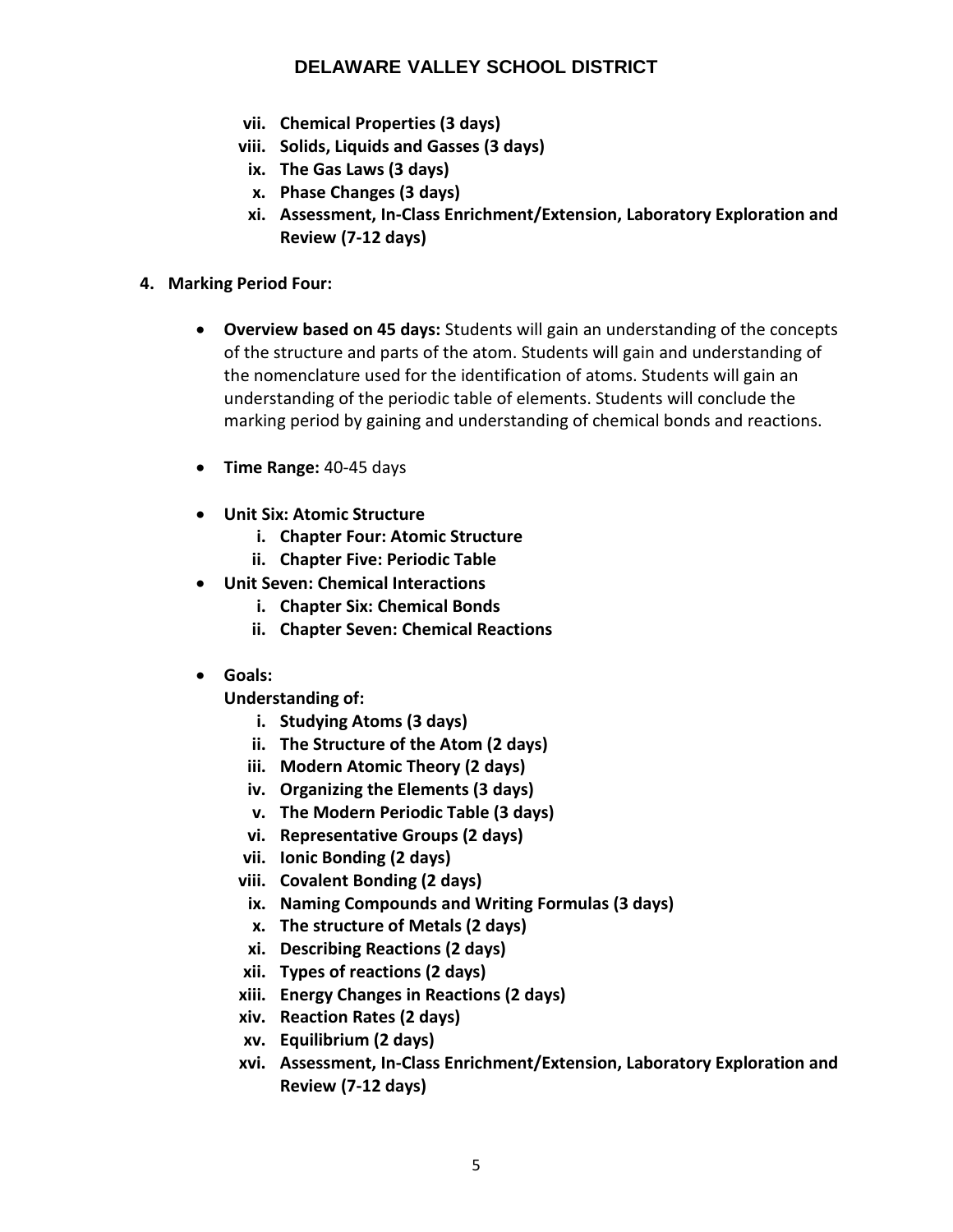## **Curriculum Plan**

**Unit:** 1: Foundations of Science (Ch 1) **Marking Period:** 1

**Standard(s):** 3.1.8.A9, 3.1.8.B6, 3.1.8.C4, 3.2.8.A6, 3.2.8.B7, 3.3.8.A8, 3.3.8.D3, 3.1.B.A9, 3.1.B.B6, 3.1.B.C4, 3.2.B.A6, 3.2.B.B7, 3.3.B.A8, 3.3.B.D3, 3.1.C.A9, 3.1.C.B6, 3.1.C.C4, 3.2.C.A6, 3.2.C.B7, 3.3.C.A8, 3.3.C.D3, 3.1.P.A9, 3.1.P.B6 [http://static.pdesas.org/content/documents/CF-Science\\_MS\\_PhysicalScience.pdf](http://static.pdesas.org/content/documents/CF-Science_MS_PhysicalScience.pdf)

**Anchor(s):** S8.A.1.1, S8.A.2.1, S8.A.2.2, S8.A.3.2, S.8.C.3, S.8.C.1.1.1, S.8.C.1.1.2 [http://static.pdesas.org/content/documents/CF-Science\\_MS\\_PhysicalScience.pdf](http://static.pdesas.org/content/documents/CF-Science_MS_PhysicalScience.pdf)

**Big Idea #1:** Basic Principles and Applications of Physics and Chemistry

#### **Essential Questions:**

- What are the main ideas of chemistry and physics?
- How do these disciplines overlap?
- How are these sciences related to technology?
- What are the necessary skills utilized by these scientists?
- What is the difference between a theory and a law?

#### **Concepts:**

- Scientific theories are well tested conclusions that attempt to answer a specific scientific question that still have some flaws.
- Scientific laws are scientific conclusions or answers to scientific questions that are tested many times by many different scientists and are proven or strongly supported to be true.
- The basic steps in the scientific method are:
	- o Ask a question
	- o Gather information from research
	- o Form a hypothesis
	- o Perform an experiment
	- o Record and analyze data
	- o Form a conclusion

There are three types of variables in a scientific experiment:

- Controlled variables
- Independent variables
- Dependent variables

There are two different types of data that a scientist can collect, record and Analyze that should be objective and meaningful:

- Qualitative Data
- Quantitative Data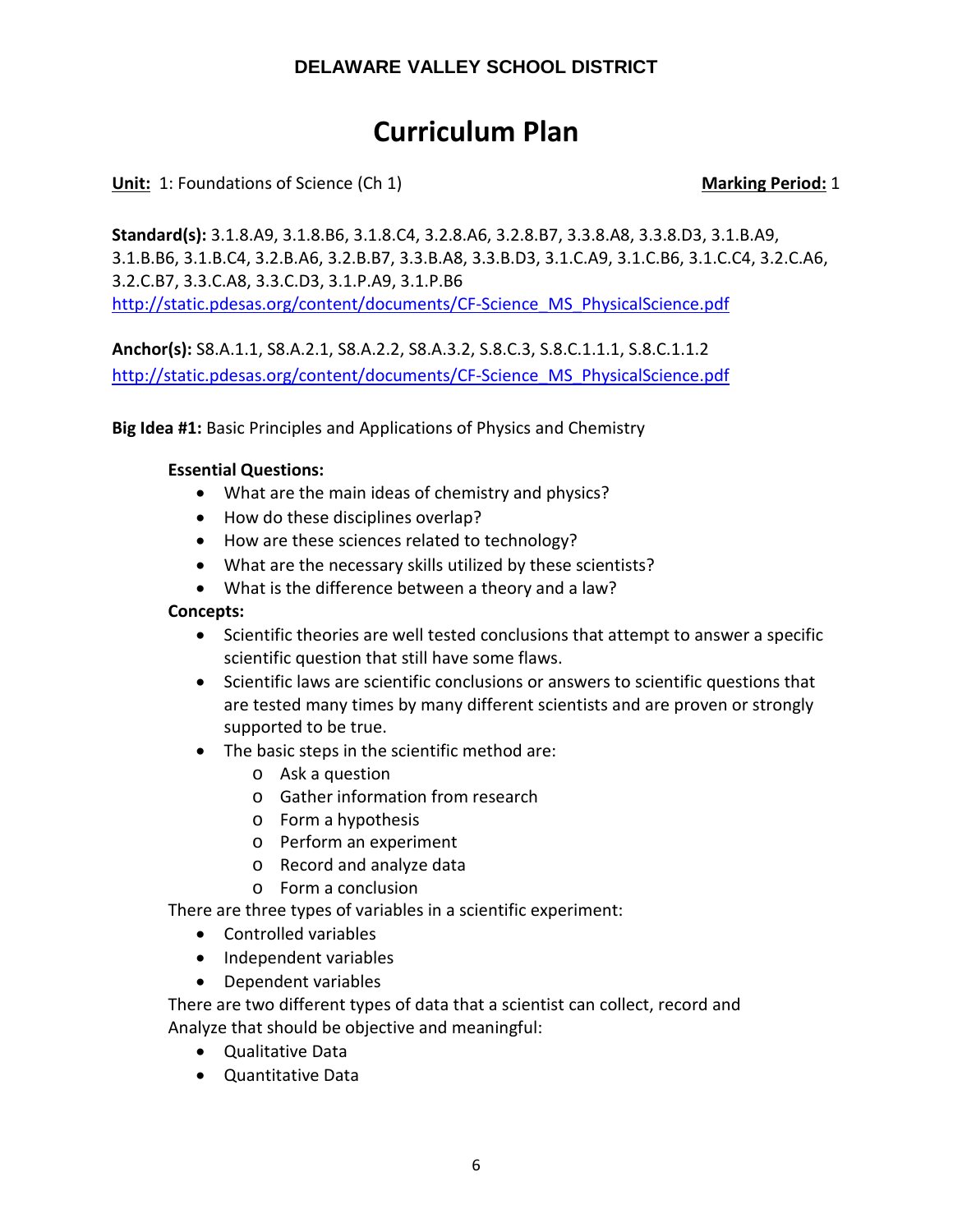**Competencies:** As a result of this unit of instruction, students will be able to:

- Discuss the scientific problem solving model in an informed manner with other students and teachers.
- Attempt to answer a self-generated, scientific, testable question in a hands on setting
- Master all key vocabulary terms associated with this unit of instruction
- Successfully identify all types of variables in many different examples of scientific experiments
- Successfully be able to integrate pertinent mathematics concepts into their data recording and analysis (graphing, charting, averaging)
- Successfully be able to identify the two different types of data that can be produced by a scientific experiment
- Increase the ability to think critically through problems both inside and outside of the Science classroom
- Make meaningful observations that are free from opinion
- Make inferences based on data and scientific information
- Formulate well thought out conclusions following scientific experiments
- Identify experimental flaws and provide solutions to those flaws
- Distinguish between Physics, Chemistry, Earth and Space Science and describe how they overlap.

**Overview:** This unit is designed to inform students that scientific thinking skills are very useful both inside and outside of their Science classroom. Students will master the steps involved in the process of solving valid testable questions in a methodical way, learn to interpret their results and data, and use those interpretations to correct experimental flaws, draw conclusions and make inferences about the world around them. This unit focuses on reviewing and expanding on student knowledge concerning atomic structure, basic knowledge of matter and properties of elements so as to prepare students for the next unit of study that focuses on foundational concepts of physics, including motion and forces that drive life as we know it.

### **Goals:**

- For students to build a solid body of knowledge about scientific thinking skills, experimental design and data analysis
- For students to become better critical thinkers and problem solvers
- For students to better understand what science is and why it is important
- For students to better understand the areas of Physics, Chemistry, Earth and Space Science and how they overlap
- For students to build a solid body of knowledge about the laws that govern space, time, forces, motion, matter and energy and their interactions.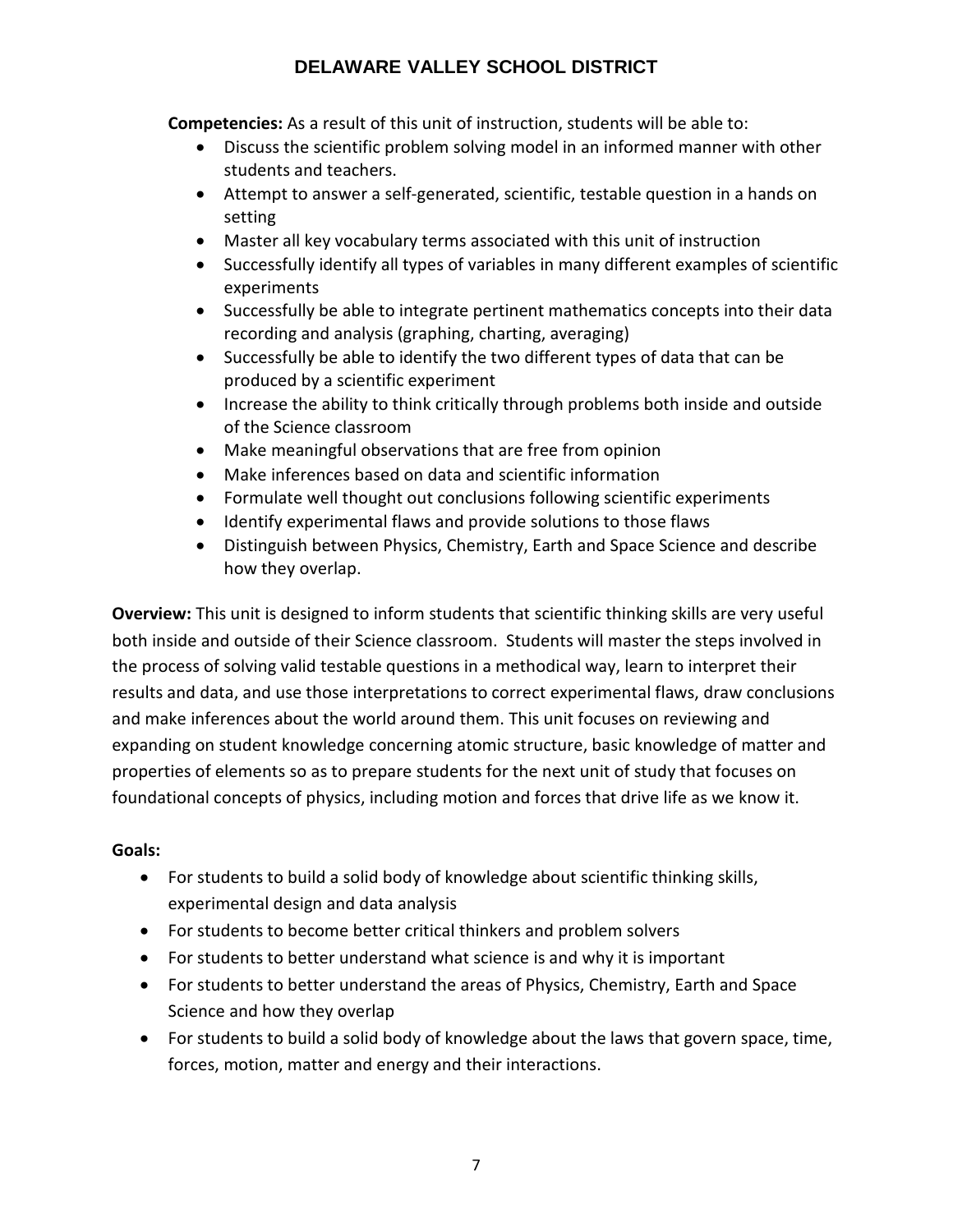- For students to be able to apply those principals of physics to everyday, real world situations in a way that is meaningful and helpful to their lives.
- For students to form a solid foundation of basic principles of physics

### **Objectives:**

- Discuss the scientific problem solving model in an informed manner with other students and teachers (DOK Level 3).
- Create an experimental scenario that answers a self-generated, scientific, testable question in a hands on setting (DOK level 4)
- Master all key vocabulary terms associated with this unit of instruction (DOK level 2)
- Successfully identify all types of variables in many different examples of scientific experiments (DOK level 1)
- Successfully be able to integrate pertinent mathematics concepts into their data recording and analysis (graphing, charting, averaging) (DOK level 4)
- Successfully be able to identify the two different types of data that can be produced by a scientific experiment (DOK level 1)
- Increase the ability to think critically through problems both inside and outside of the Science classroom (DOK level 4)
- Make meaningful observations that are free from opinion (DOK level 3)
- Make inferences based on data and scientific information (DOK level 2)
- Formulate well thought out conclusions following scientific experiments (DOK level 3)
- Identify experimental flaws and provide solutions to those flaws (DOK level 1)
- Distinguish between Physics, Chemistry, Earth and Space Science and describe how they overlap (DOK level 1)

### **Core Activities and Corresponding Instructional Methods:**

1. For each chapter included in this unit of study, the teacher should present all pertinent information found under the concepts section of this unit in a way that aid in not only retention, but mastery of all key concepts and mandatory vocabulary for this unit of instruction. Some suggested means of presenting this information are PowerPoint notes, cloze notes format, skeleton outlines, and student generated notes that are taken during a teacher presentation.

2. Give students a sample of a scientific experiment and have them identify the controlled, independent and dependent variables as well as experimental flaws.

3. Lead a class discussion that prompts students to compare and contrast different known hypotheses, scientific theories and laws based on their knowledge of those terms.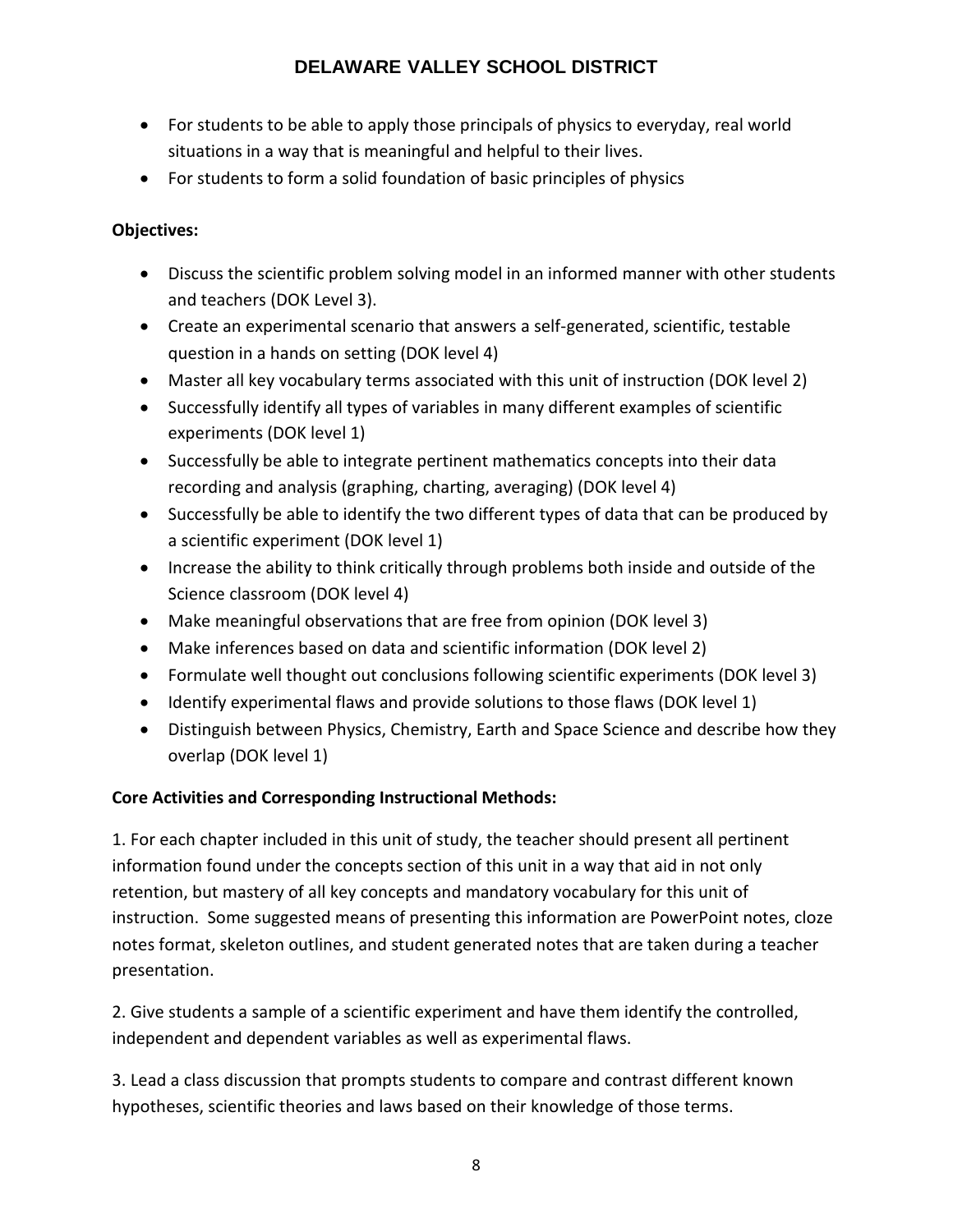4. Have students work through a graded laboratory experiment, beginning with a testable question and working through the steps in the scientific method to conclusion where they have to produce a summary of their experiment.

5. Present all unit vocabulary to students in a format that they can study for retention and application of knowledge. See appendix for the MANDATORY list of vocabulary words.

6. Create an assignment where students will design and produce a body of work to exemplify a complete understanding of the scientific method though process and all of its steps, ability to design an experiment from scratch to test a scientific question and ability to critique and analyze conclusions in order to either obtain an answer to the original scientific question or revise the thought process in order to attempt to achieve an acceptable answer to that question.

7. Suggested STEAM incorporation of the teacher should assign groups a different branch of science and have students research various problems that their particular branch can address to increase understanding of different scientific disciplines.

8. Suggested activity for understanding science can include students completing activities regarding reliability of information found online and on social media

### **Assessments:**

- o **Diagnostic:** 
	- **Pretests**
	- Ungraded homework
	- Class Discussions
	- **Teachers observations**
- o **Formative:** 
	- **Quizzes**
	- **Assignments**
	- **Graded Homework Assignments**
	- **Practice Tests**
	- **Laboratory Exploration**
	- PSSA Aligned Short Open Ended Questions
- o **Summative:**
	- **Unit Tests**
	- **Major Projects**

**Extensions:** Optional recommended Inquiry Labs and Digital Path interactive multimedia practice opportunities. Have students write their own experiments, one with the correct steps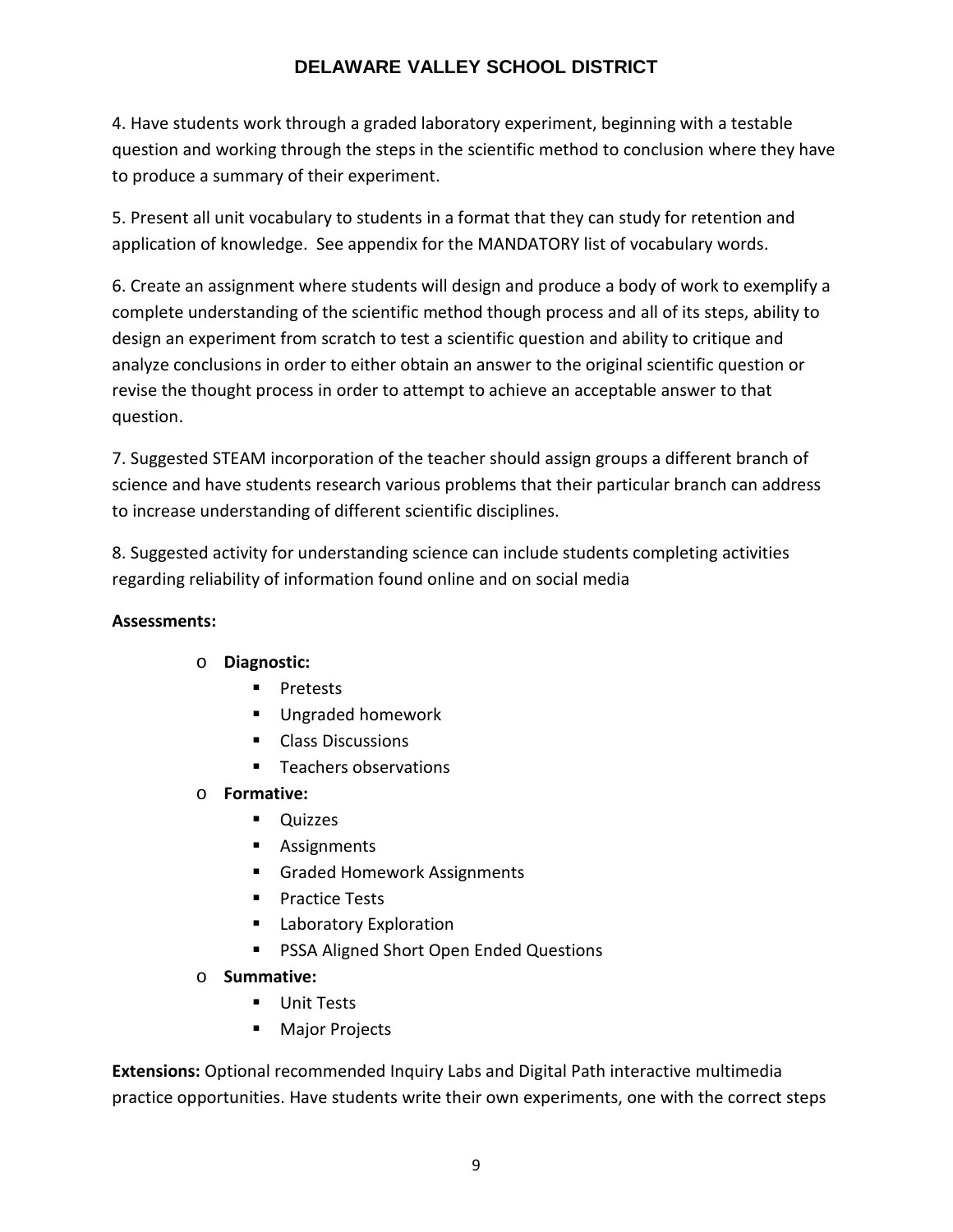and components of the scientific method, the other without. Students can then exchange papers to identify which experiment is the correct one and articulate their reasoning. Students can research STEM-based current event article on reputable news website. They can write a summary of the article and a paragraph explaining the overarching significance/why should we care.

#### **Correctives:**

- Give students extra practice identifying variables in an experiment.
- Re-teach and retest important concepts including mandatory vocabulary.
- Provide additional remediation opportunities for math applications.

**Materials and Resources:** See last page of curriculum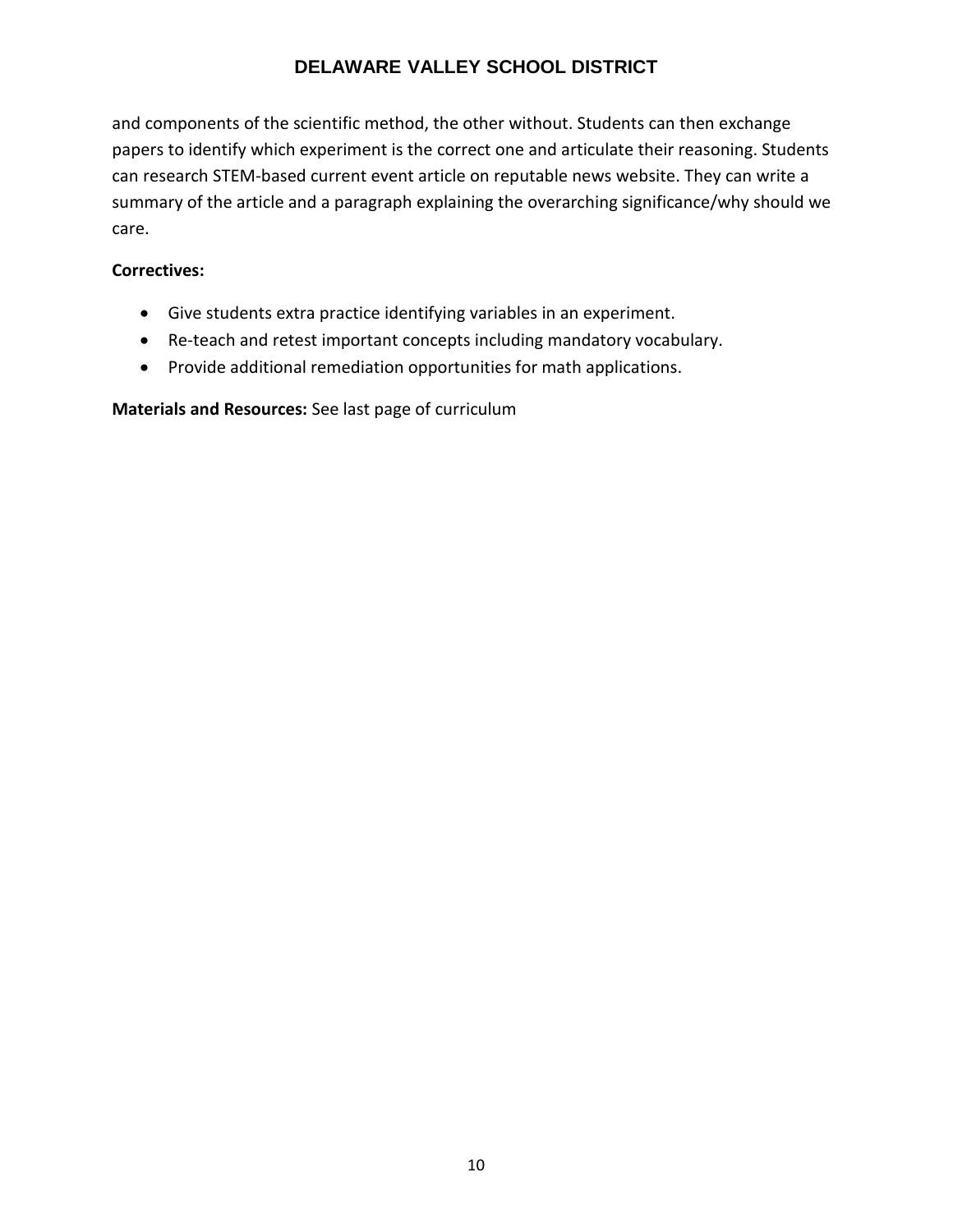## **Curriculum Plan**

**Unit:** 2: Foundations of Motion (Ch 11 and 12) **Marking Period:** 1

**Standard(s):** 3.2.5.B1, 3.2.6.B1, 3.2.7.B1 [http://static.pdesas.org/content/documents/CF-Science\\_MS\\_PhysicalScience.pdf](http://static.pdesas.org/content/documents/CF-Science_MS_PhysicalScience.pdf)

**Anchor(s):** S8.A3.2, S8.C.3.1.1, S8.C.3.1.1, S8.A.2.1, S8.A.2.2, S8.A.1.1, [http://static.pdesas.org/content/documents/CF-Science\\_MS\\_PhysicalScience.pdf](http://static.pdesas.org/content/documents/CF-Science_MS_PhysicalScience.pdf)

**Big Idea #1:** A change in the direction of an object is known as motion, and motion is governed by certain principles.

#### **Essential Questions:**

- What is needed to describe motion completely?
- How are distance and displacement different?
- How do you add displacements?
- How are instantaneous speed and average speed different?
- How can you find the speed from a distance time graph?
- How are speed and velocity different?
- How do velocities add?
- How are changes in velocity described?
- How can you calculate acceleration?
- What is instantaneous acceleration?
- How does a speed time graph represent acceleration?

#### **Concepts:**

- Frame of reference
- Measuring distance
- Measuring displacements
- Speed calculations
- Graphing motion
- Velocity and combining velocities
- Defining acceleration
- Changes in speed and direction
- Calculating acceleration
- Graphs of accelerated motion
- Distance time graphs

**Competencies:** As a result of this unit of instruction, students will be able to:

- Identify frames of reference and describe how they are used to measure motion
- Identify appropriate SI units for measuring distances
- Distinguish between distance and displacement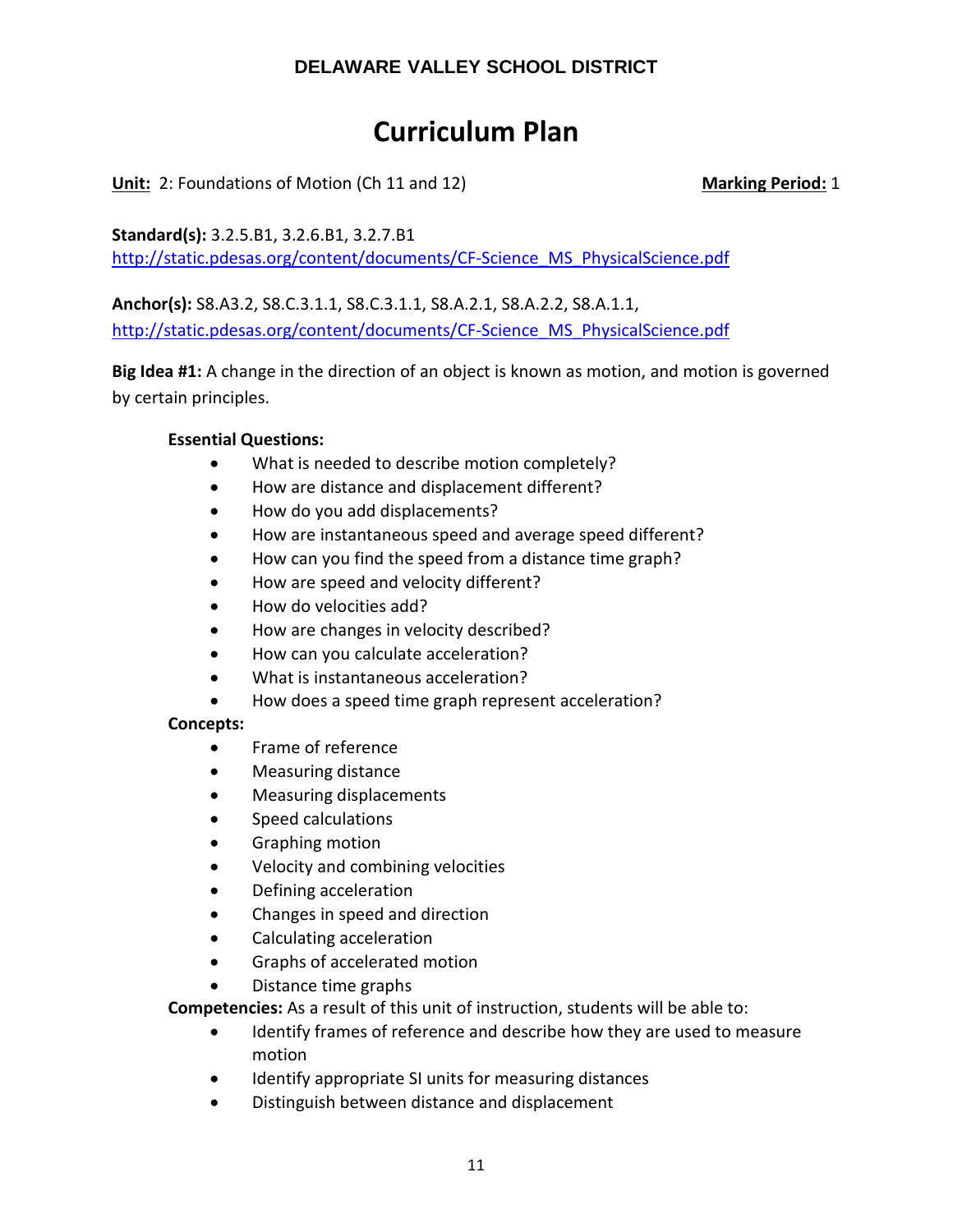- Calculate displacement using vector addition
- Identify appropriate SI units for measuring speed
- Compare and contrast instantaneous speed and average speed
- Interpret distance time graphs
- Calculate the speed of an object using slopes
- Describe how velocities combine
- Identify changes in motion that produce acceleration
- Describe examples of constant acceleration
- Calculate the acceleration of an object
- Interpret speed time and distance time graphs
- Classify acceleration as positive or negative
- Describe instantaneous acceleration

**Big Idea #2:** All changes in motion are caused by the forces that act on objects.

### **Essential Questions:**

- How do forces affect the motion of an object?
- What are the four main types of friction?
- How do gravity and air resistance affect a falling object?
- In what direction does Earth's gravity act?
- Why does a projectile follow a curved path?
- How does Newton's first law relate change in motion to a zero net force?
- How does Newton's second law relate force, mass and acceleration?
- How are weight and mass related?
- What is Newton's third law of motion?
- What is needed for an object to have a large momentum?
- How is momentum conserved?
- What force can attract and repel?
- What force holds the nucleus together?
- What is Newton's law of universal gravitation?

### **Concepts:**

- Measuring and units of force
- Defining force
- Combining forces
- Balancing forces
- Frictional forces
- Gravity
- Calculating acceleration
- Projectile motion
- Aristotle, Galileo and Newton
- Newton's Laws of Motion
- Momentum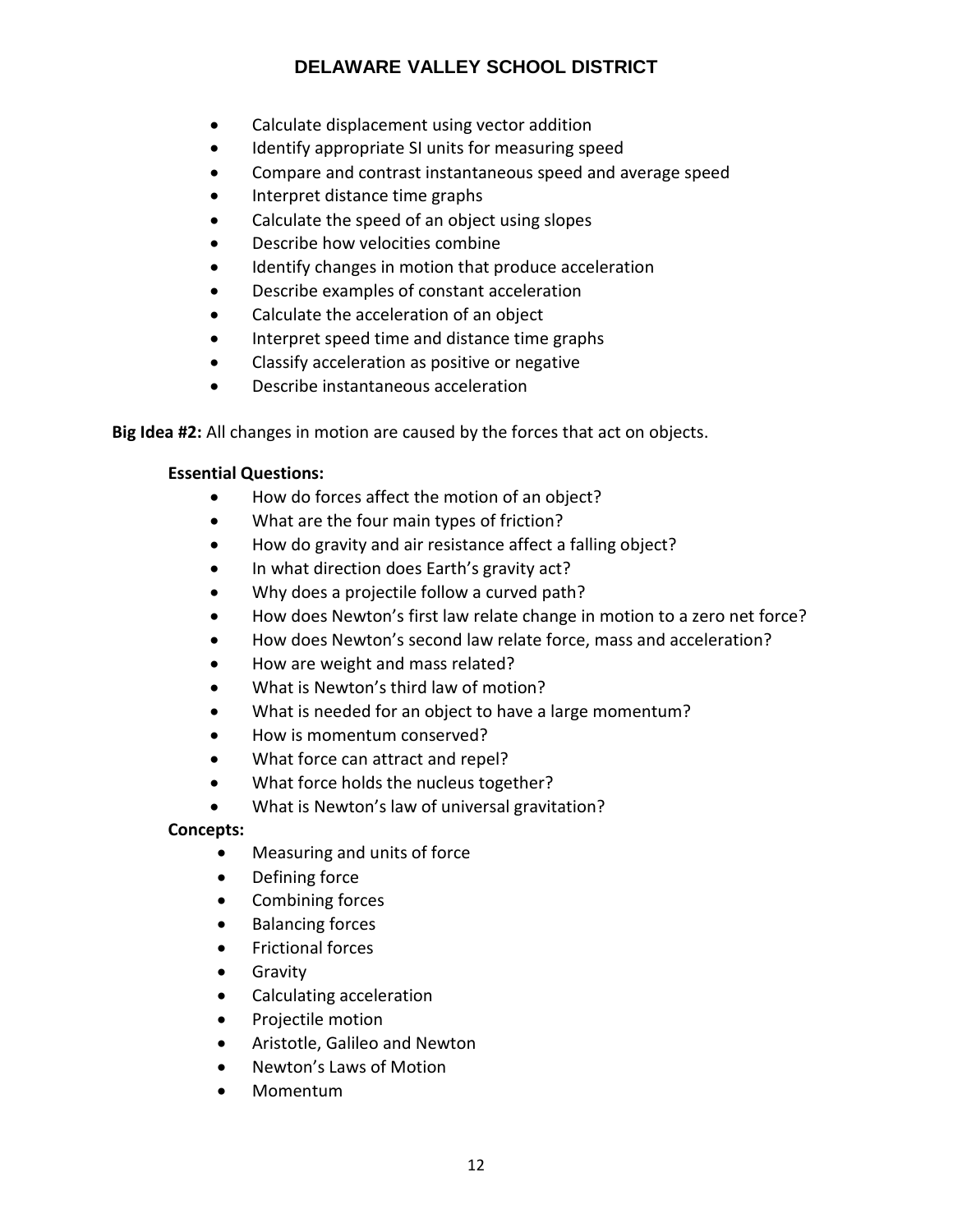- Conservation of momentum
- Electromagnetic forces
- Nuclear forces
- Gravitational force
- Orbits

**Competencies**: After this unit of instruction, the students will be able to:

- Describe examples of force
- Identify appropriate SI units used to measure force
- Explain how the motion of an object is affected when balanced and unbalanced forces are acting on it
- Compare and contrast the four kinds of friction
- Describe how Earth's gravity and air resistance affect falling objects
- Describe the path of a projectile
- Identify the forces that produce projectile motion
- Describe Newton's first law of motion and how it relates to inertia
- Describe Newton's second law of motion and use it to calculate acceleration, force and mass
- Relate the mass of an object to its weight
- Explain how action and reaction forces are related according to Newton' s third law of motion
- Calculate the momentum of an object and describe what happens when momentum is conserved during a collision
- Identify the forms of electromagnetic force that can both attract and repel
- Identify and describe the universal forces acting within the nucleus
- Define Newton's law of universal gravitation and describe the factors affecting gravitational force
- Describe centripetal force and the type of motion it produces

**Overview:** This unit is designed to provide students with a solid background in the laws that govern space, time, forces, motion, matter, and energy. This is foundational basis will provide a platform for students to then apply additional and extensive ideas regarding forces, energy, and work, power, and simple machines.

### **Goals:**

- For students to build a solid body of knowledge about the laws that govern space, time, forces, motion, matter and energy and their interactions.
- For students to be able to apply those principals of physics to everyday, real world situations in a way that is meaningful and helpful to their lives.
- For students to explore careers in the various scientific disciplines.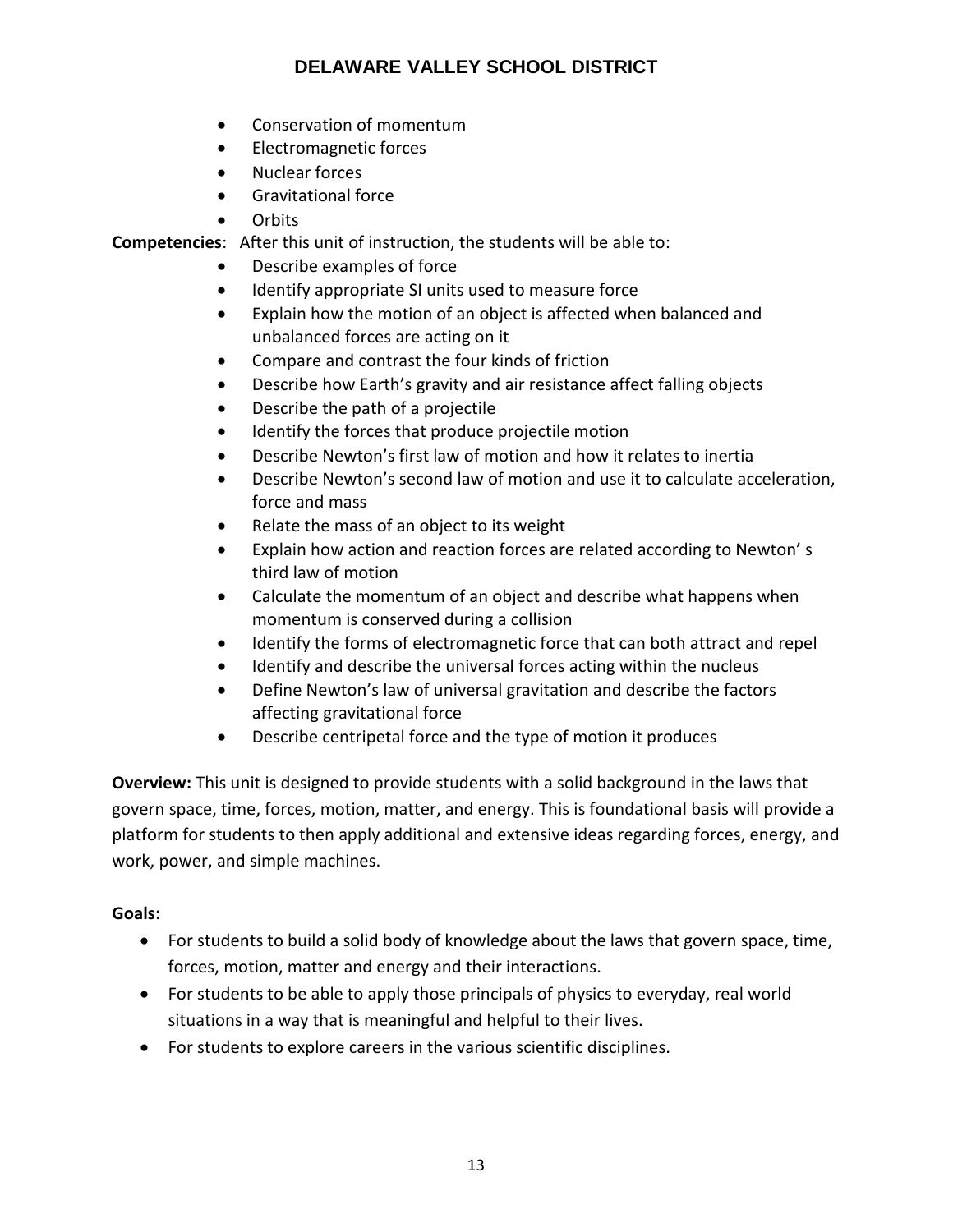### **Objectives:**

- Identify frames of reference and describe how they are used to measure motion (DOK: Level 1)
- Identify appropriate SI units for measuring distances (DOK: Level 1)
- Distinguish between distance and displacement (DOK: Level 2)
- Calculate displacement using vector addition (DOK: Level 2)
- Identify appropriate SI units for measuring speed (DOK: Level 1)
- Compare and contrast instantaneous speed and average speed (DOK: Level 2)
- Interpret distance time graphs (DOK: Level 2)
- Calculate the speed of an object using slopes (DOK: Level 2)
- Describe how velocities combine (DOK: Level 1)
- Identify changes in motion that produce acceleration (DOK: Level 1)
- Describe examples of constant acceleration (DOK: Level 1)
- Calculate the acceleration of an object (DOK: Level 2)
- Interpret speed time and distance time graphs (DOK: Level 2)
- Classify acceleration as positive or negative (DOK: Level 2)
- Describe instantaneous acceleration (DOK: Level 1)
- Describe examples of force (DOK: Level 1)
- Identify appropriate SI units used to measure force (DOK: Level 1)
- Explain how the motion of an object is affected when balanced and unbalanced forces are acting on it (DOK: Level 1)
- Compare and contrast the four kinds of friction (DOK: Level 2)
- Describe how Earth's gravity and air resistance affect falling objects (DOK: Level 1 & 2)
- Describe the path of a projectile (DOK: Level 2)
- Identify the forces that produce projectile motion (DOK: Level 1)
- Describe Newton's first law of motion and how it relates to inertia (DOK: Level 1 & 2)
- Describe Newton's second law of motion and use it to calculate acceleration, force and mass (DOK: Level 1 & 2)

### **Core Activities and Corresponding Instructional Methods:**

1. For each chapter included in this unit of study, the teacher should present all pertinent information found under the concepts section of this unit in a way that aid in not only retention, but mastery of all key concepts and mandatory vocabulary for this unit of instruction. Some suggested means of presenting this information are PowerPoint notes, cloze notes format, skeleton outlines, and student generated notes that are taken during a teacher presentation.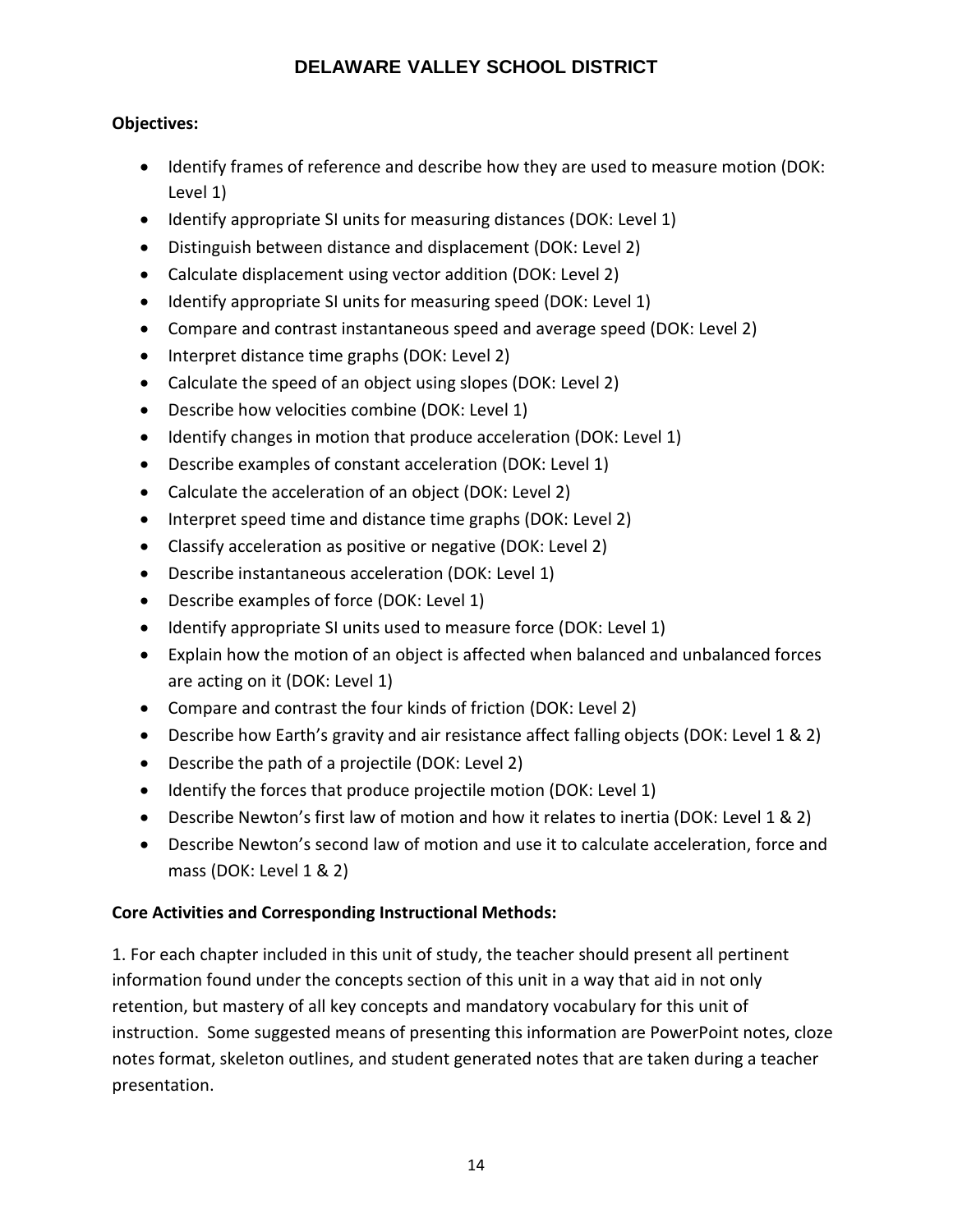2. The teacher should design a hands on application or laboratory exploration for each of the chapters in this until to further emphasize and connect the different segments and layers of learning the overarching processes discussed. Many examples of these types of activities are found in the resource material that comes with the primary textbook for this course.

3. The teacher should assign a formal lab report to be written and graded for one of the laboratory exploration or hands on activities in this unit to increase writing across the curriculum.

4. Suggested lab prior to beginning unit as an exploratory application includes rolling marbles to determine how the variables of speed, distance, and time are related.

5. Additional suggested lab activities on distance and displacement can include having students walk certain distances and calculating the displacement associated with it.

6. STEAM activity can include creating a poster that displays how the four types of friction are present in a student selected sport, hobby, or activity.

7. Present all unit vocabulary to students in a format that they can study for retention and application of knowledge. See appendix for the MANDATORY list of vocabulary words.

### **Assessments:**

### o **Diagnostic:**

- **Pretests**
- **Ungraded homework**
- **Class Discussions**
- **Teachers observations**
- o **Formative:** 
	- **Duizzes**
	- **Assignments**
	- Graded Homework Assignments
	- **Practice Tests**
	- **Laboratory Exploration**
	- **PSSA Aligned Short Open Ended Questions**
- o **Summative:**
	- **Unit Tests**
	- **Major Projects**

**Extensions:** Optional recommended Inquiry Labs and Digital Path interactive multimedia practice opportunities. Have the students select from a list of potential project ideas (write a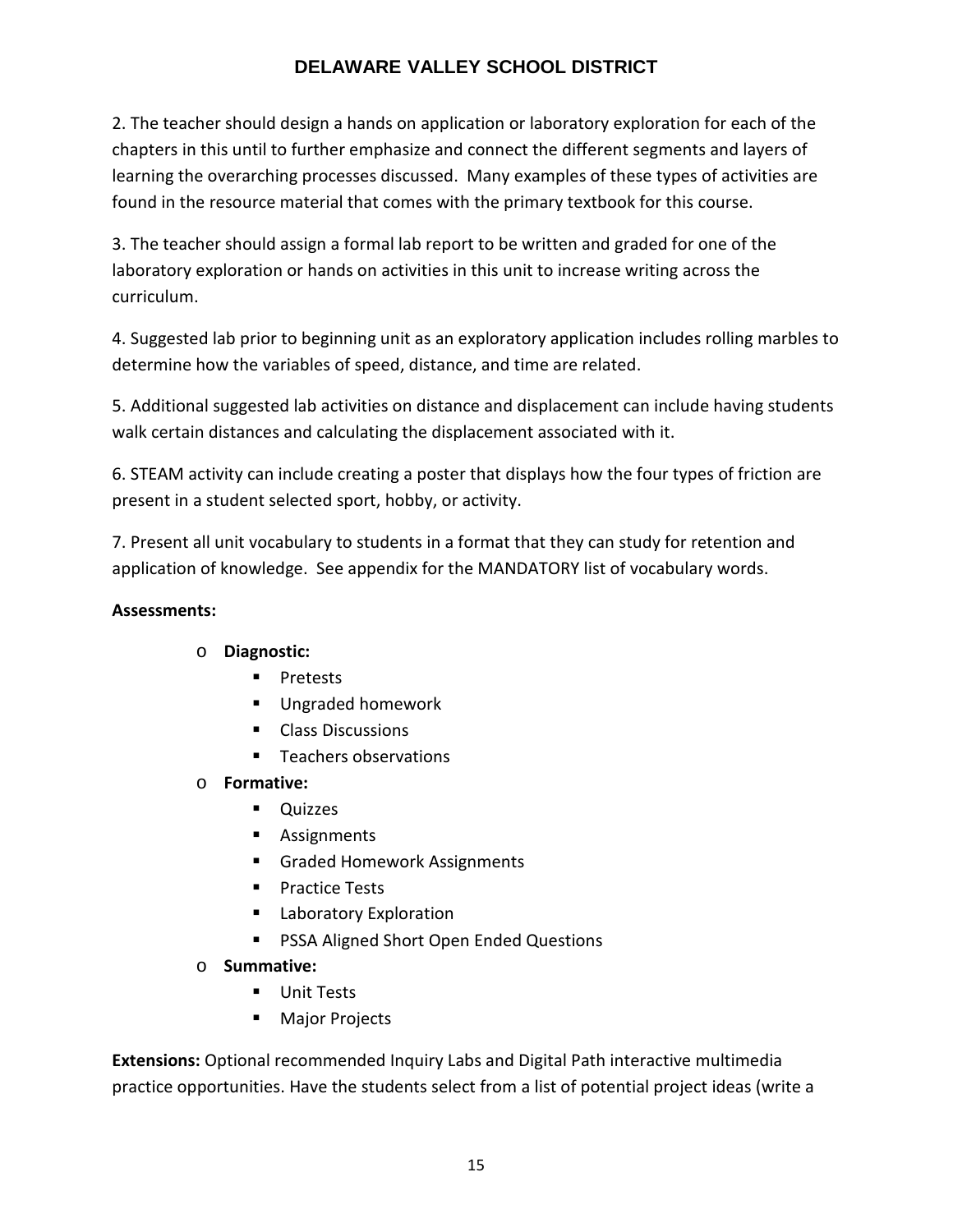song, create a lesson, etc) and create a visual or auditory means of describing the three laws of motion. Students can research STEM-based current event article on reputable news website. They can write a summary of the article and a paragraph explaining the overarching significance/why should we care

#### **Correctives:**

- Re-teach and retest important concepts including mandatory vocabulary.
- Provide additional remediation opportunities for math applications.

**Materials and Resources:** See last page of curriculum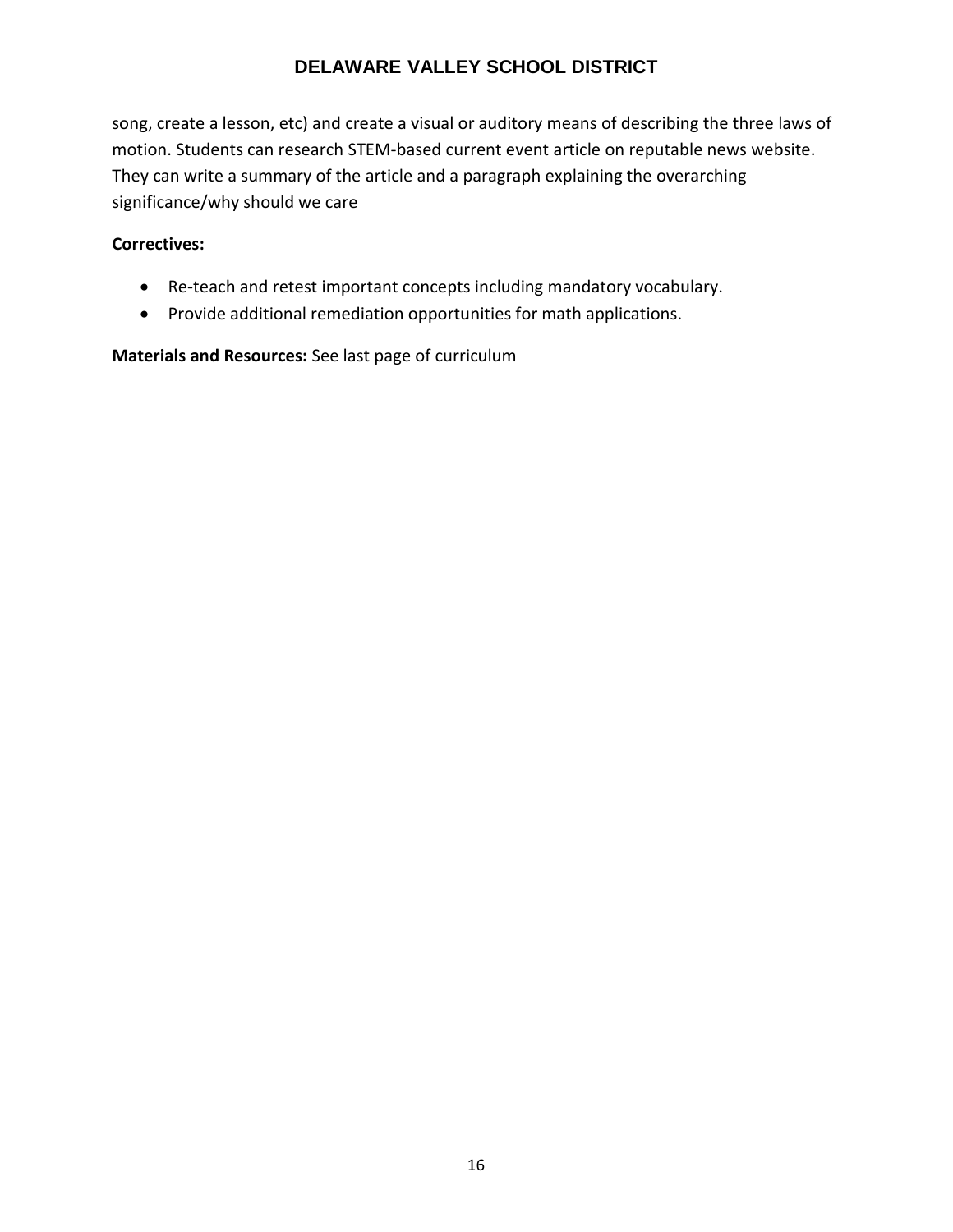## **Curriculum Plan**

**Unit:** 3: Forces in Fluids, Energy, and Heat (Ch 13, 15, 16) Marking Period: 2

**Standard(s):** 3.2.7.B3, 3.2.6.B3, 3.2.6.B6, 3.2.5.B3, 3.2.7.B6, 3.2.6.A1, 3.2.10.A3 [http://static.pdesas.org/content/documents/CF-Science\\_MS\\_PhysicalScience.pdf](http://static.pdesas.org/content/documents/CF-Science_MS_PhysicalScience.pdf)

**Anchor(s):** S8.A.3.2, S8.C.2.1.2, S8.A.2.1, S8.A.2.2, S8.C.2.1.3 [http://static.pdesas.org/content/documents/CF-Science\\_MS\\_PhysicalScience.pdf](http://static.pdesas.org/content/documents/CF-Science_MS_PhysicalScience.pdf)

**Big Idea #1:** Forces acting on fluids cause different events to occur than forces acting on nonfluids.

#### **Essential Questions:**

- How is pressure calculated?
- How does water pressure change with depth?
- How is pressure distributed at a given level in a fluid?
- How does air pressure change with altitude?
- How does Pascal's principal describe the transmission of pressure through a fluid?
- How does a hydraulic system work?
- How is the speed of a fluid related to the pressure within the fluid?
- What is the effect of buoyancy on the apparent weight of an object?
- How can you determine if an object will float or sink in a fluid?

### **Concepts:**

- Calculating pressure in fluid
- Air pressure and the atmosphere
- Transmitting pressure in a fluid
- Pascal's Principal
- Hydraulic systems
- Bernoulli's Principal
- Buoyant force
- Archimedes' Principal
- Density and its effect on buoyancy

**Competencies:** After this unit of instruction, the students will be able to:

- Define and calculate pressure
- Identify appropriate SI units for measuring pressure
- Describe the relationship between water depth and the pressure it exerts
- Describe how forces from pressure are distributed at a given level in a fluid
- Explain how altitude affects air pressure
- Describe how pressure is transmitted in a fluid according to Pascal's Principal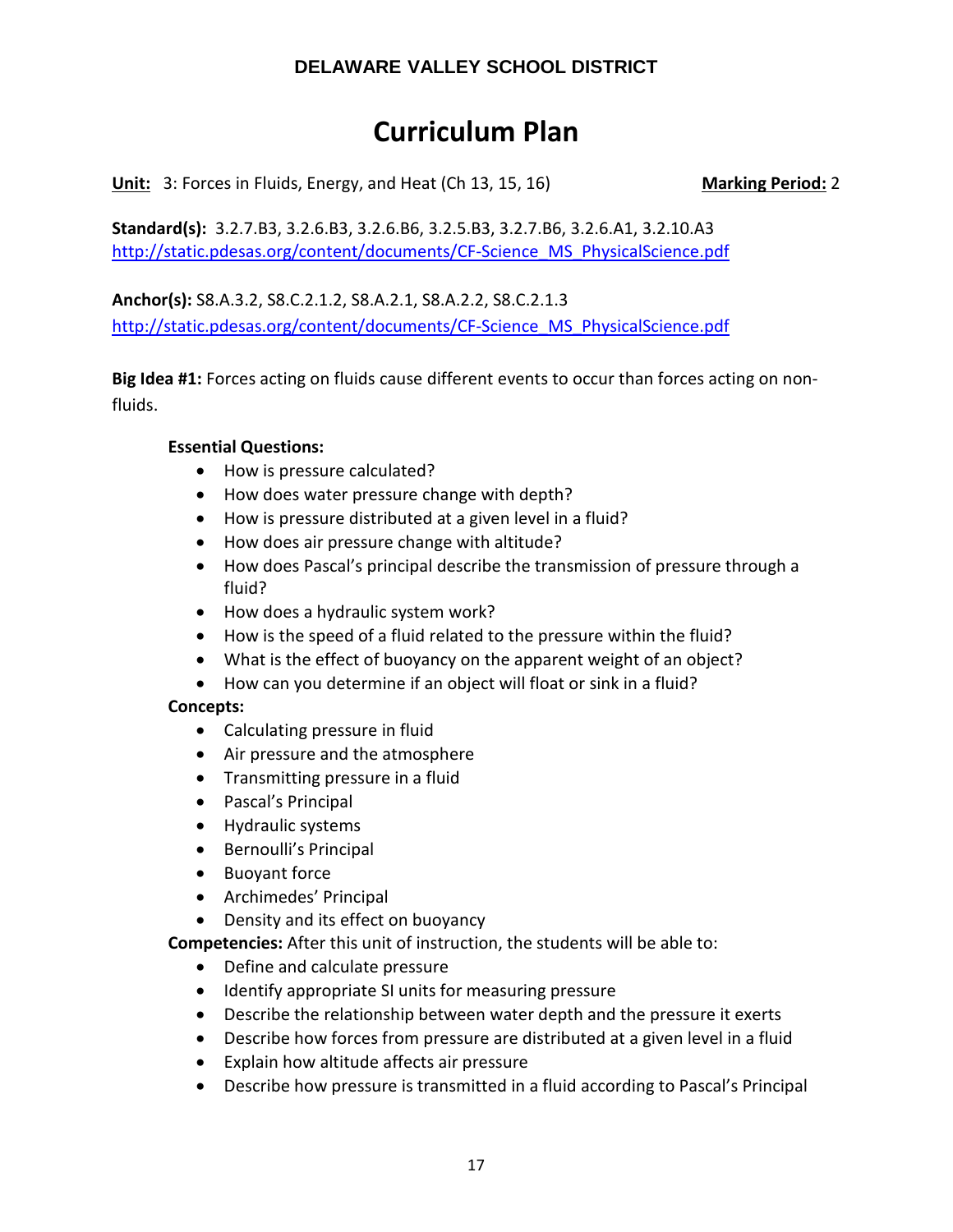- Explain how a hydraulic system works to change a force
- Explain how the speed and pressure of a fluid are related according to Pascal's principal
- Explain the effect of buoyancy on the apparent weight of an object
- Explain the relationship between the volume of fluid displaced by an object and buoyant force acting on an object according to Archimedes' principal
- Describe the relationship among object weight, buoyant force, and whether an object sinks or floats in a fluid

**Big Idea #2:** Energy is continuously converted between many different forms.

### **Essential Questions:**

- How are energy and work related?
- What factors does the kinetic energy of an object depend on?
- How is gravitational potential energy determined?
- What are the major forms of energy?
- Can energy be converted from one form to another?
- What is the law of conservation of energy?
- What energy conversion takes place as an object falls towards Earth?
- How are energy and mass related?

#### **Concepts:**

- Energy and work
- Kinetic energy
- Potential energy
- Forms of energy
- Conservation of energy
- Energy conversion
- Energy related to mass

**Competencies:** After this unit of instruction, the students will be able to:

- Describe the relationship between work and energy
- Relate kinetic energy to mass and speed and calculate these quantities
- Analyze how potential energy is related to an objects position and give examples of gravitational potential and elastic potential energy
- Solve equations that relate an object's gravitational potential energy to its mass and height
- Give examples of the major forms of energy and explain how each is produced
- Describe conversions of energy from one form to another
- State and apply the law of conservation of energy
- Analyze how energy is conserved in conversions between kinetic energy and potential energy and solve equations that equate initial energy to final energy
- Describe the relationship between energy and mass and calculate how much energy is equivalent to a given mass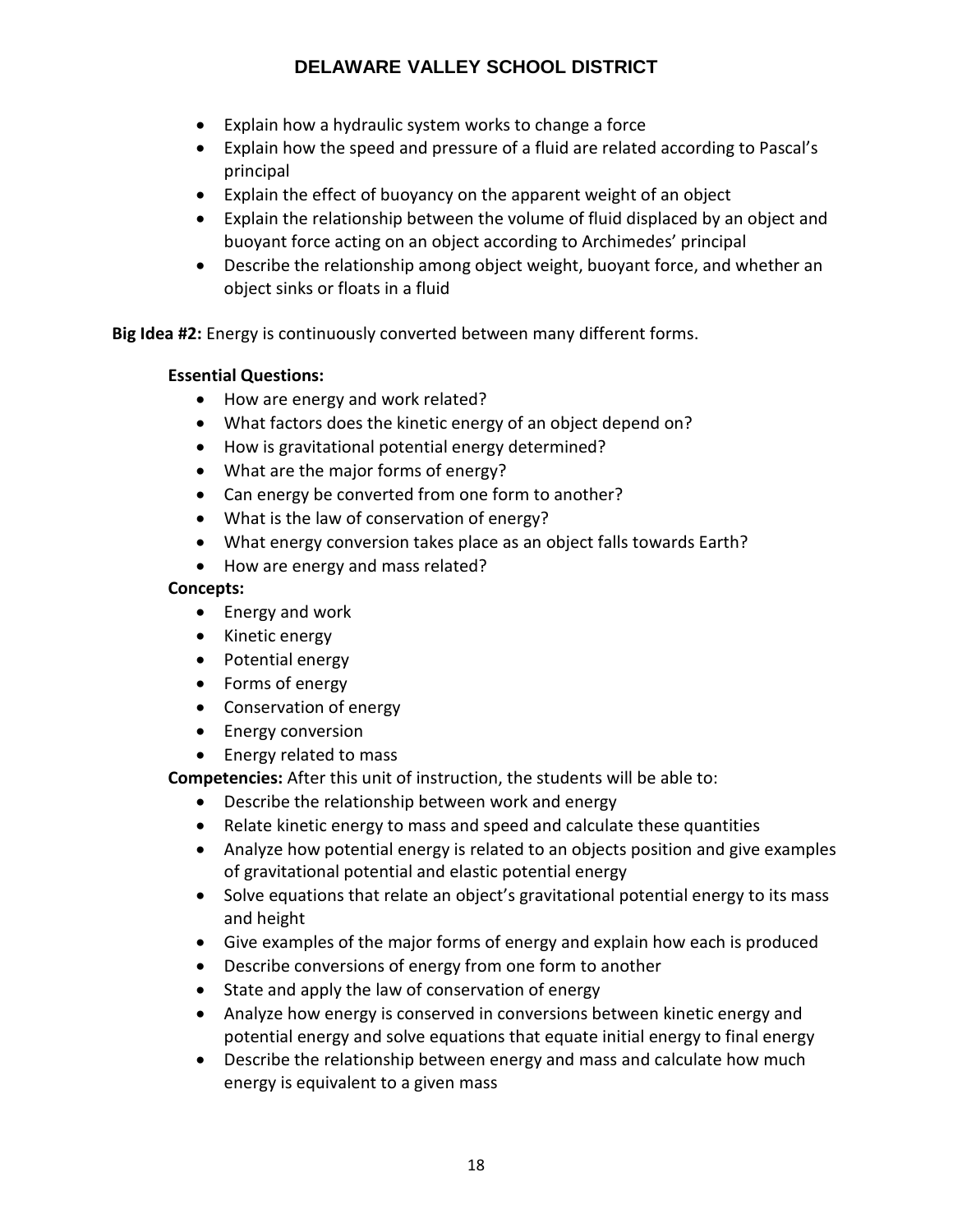#### **Big Idea #3:**

#### **Essential Questions:**

- How are heat transfer and work related?
- How does heat flow from one object to another?
- What does the thermal energy of an object depend on?
- How does thermal expansion occur?
- What are the mechanisms of heat transfer?

#### **Concepts:**

- Spontaneous flow of heat
- Temperature
- Thermal energy
- Thermal expansion and contraction
- Specific heat
- Conduction
- Insulators
- Conductors
- Convection
- Radiation
- 3 Laws of Thermodynamics
- Heat engines

**Competencies:** After this unit of instruction, students will be able to:

- Describe how heat is transferred from one object to another.
- Identify the variables that the thermal energy of an object depends on.
- Compare and contrast temperature and thermal energy.
- Define under what conditions thermal expansion and contraction occurs.
- Compare and contrast the three mechanisms of heat transfer.
- Identify and apply the three laws of thermodynamics
- Describe uses for various heat engines.

**Overview:** Students will be able to compare the various forces acting on the objects around them. Students will then relate this idea to energy and how energy is transferred or transformed, not created or destroyed. They will then explore how heat is transferred from one object to another.

#### **Goals:**

- For students to build a solid body of knowledge about forces in fluids, including liquids and air, and apply those big ideas to practical, real world situations.
- For students to relate the transfer of energy to happenings they see around them on a regular basis.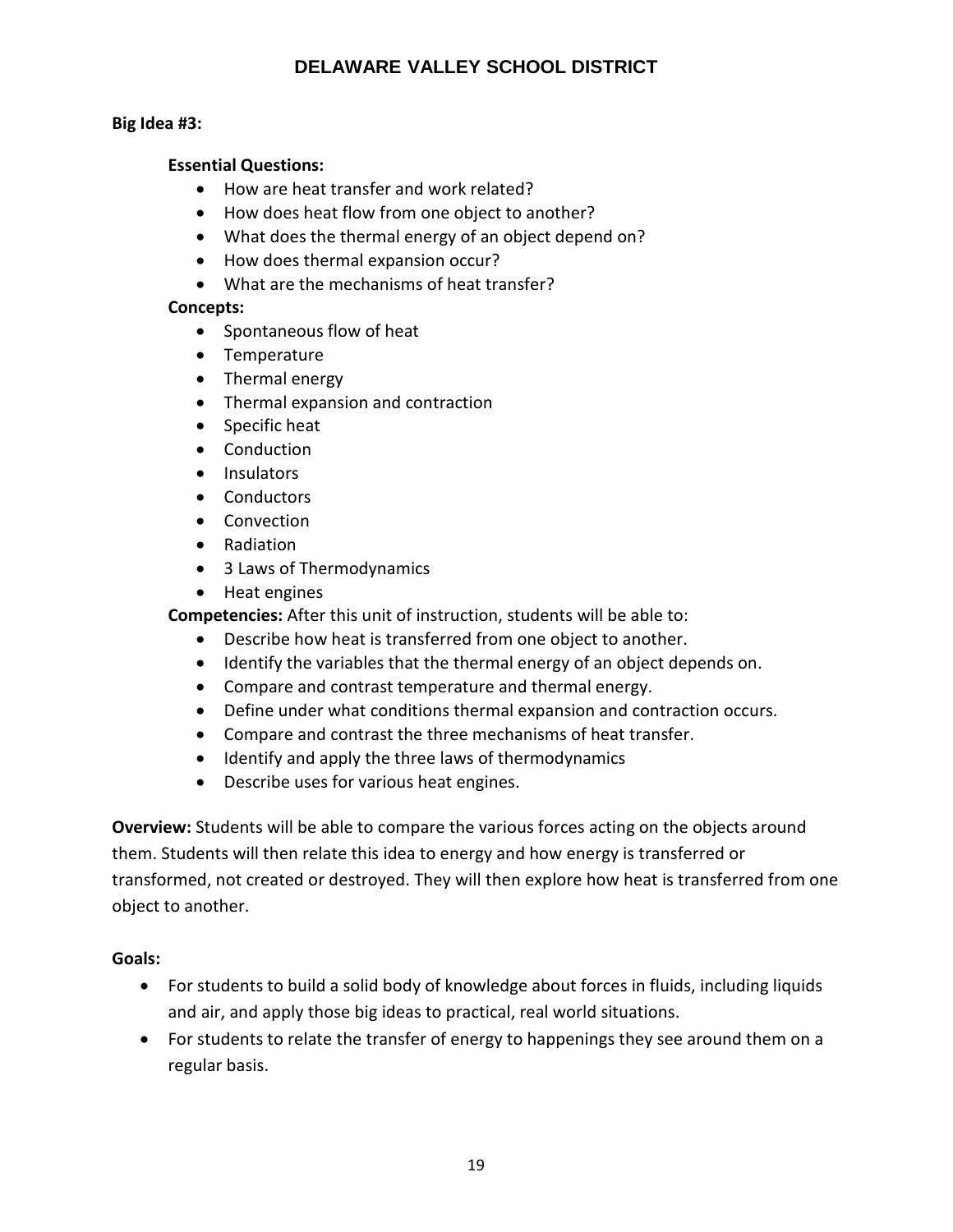• For students to gain an increased understanding of how the principles of heat transfer are applied to heat engines found in common objects like cars, refrigerators, and air conditioners.

### **Objectives:**

- Define and calculate pressure (DOK: Levels 1 & 2)
- Identify appropriate SI units for measuring pressure (DOK: Level 1)
- Describe the relationship between water depth and the pressure it exerts (DOK: Level 2)
- Describe how forces from pressure are distributed at a given level in a fluid (DOK: Level 2)
- Explain how altitude affects air pressure (DOK: Level 2)
- Describe how pressure is transmitted in a fluid according to Pascal's Principal (DOK: Level 2)
- Explain how a hydraulic system works to change a force (DOK: Level 1)
- Explain how the speed and pressure of a fluid are related according to Pascal's principal (DOK: Level 1)
- Explain the effect of buoyancy on the apparent weight of an object (DOK: Level 2)
- Explain the relationship between the volume of fluid displaced by an object and buoyant force acting on an object according to Archimedes' principal (DOK: Level 2)
- Describe the relationship among object weight, buoyant force, and whether an object sinks or floats in a fluid (DOK: Level 2)
- Relate kinetic energy to mass and speed and calculate these quantities (DOK: Level 2)
- Analyze how potential energy is related to an objects position and give examples of gravitational potential and elastic potential energy (DOK: Level 4)
- Solve equations that relate an object's gravitational potential energy to its mass and height (DOK: Level 2)
- Give examples of the major forms of energy and explain how each is produced (DOK: Level 1)
- Describe conversions of energy from one form to another (DOK: Level 1)
- State and apply the law of conservation of energy (DOK: Level 1 & 4)
- Analyze how energy is conserved in conversions between kinetic energy and potential energy and solve equations that equate initial energy to final energy (DOK: Level 4)
- Describe the relationship between energy and mass and calculate how much energy is equivalent to a given mass (DOK: Level 1 & 2)
- Describe the relationship between work and heat transfer (DOK: 2)
- Describe the conditions under which thermal expansion and contraction occur (DOK: 2)
- Calculate the specific heat of an object (DOK: 3)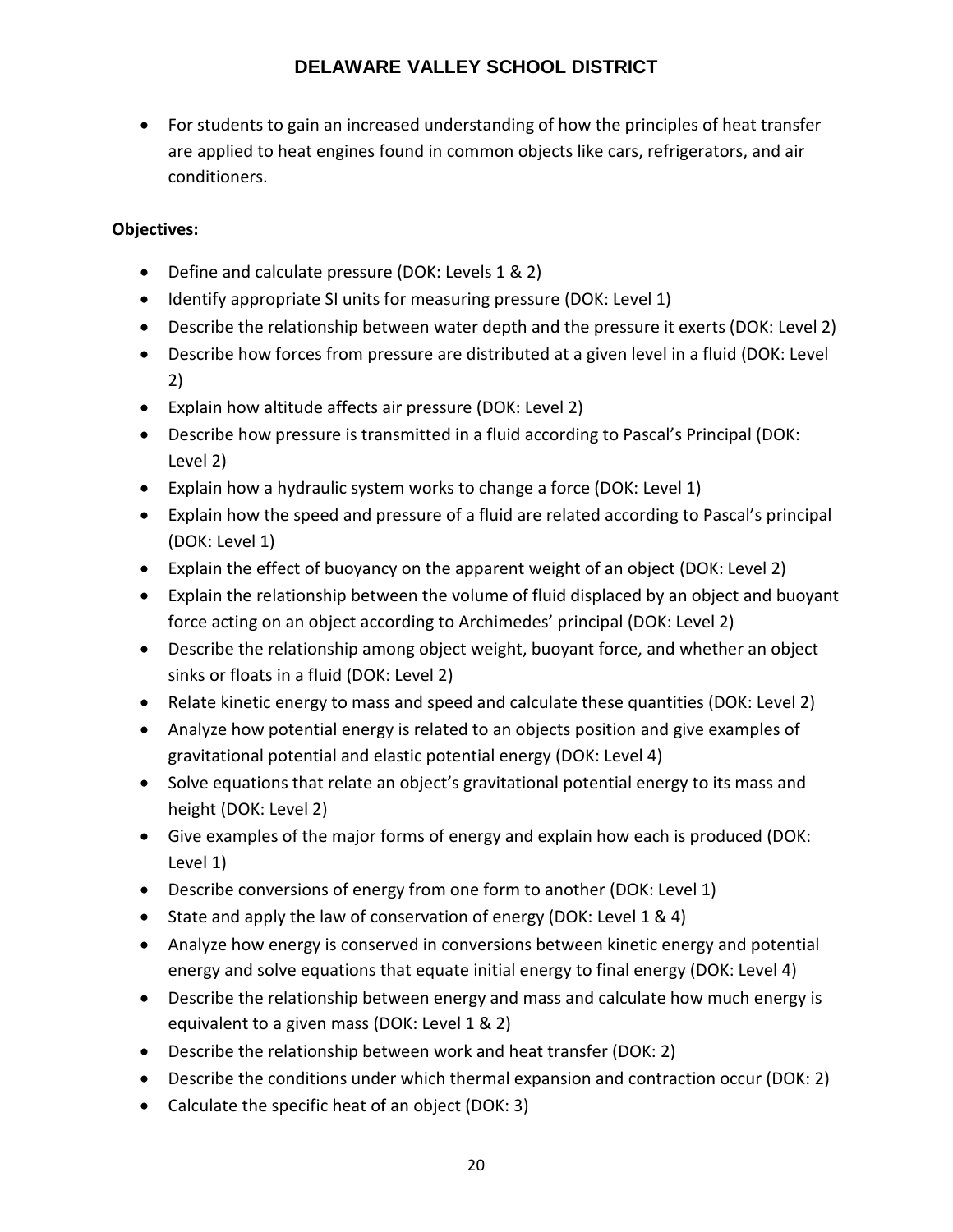- Give examples of the means of heat transfer (DOK: 1)
- Describe the relationship between work and energy (DOK: Level 2)

### **Core Activities and Corresponding Instructional Methods:**

1. For each chapter included in this unit of study, the teacher should present all pertinent information found under the concepts section of this unit in a way that aid in not only retention, but mastery of all key concepts and mandatory vocabulary for this unit of instruction. Some suggested means of presenting this information are PowerPoint notes, cloze notes format, skeleton outlines, and student generated notes that are taken during a teacher presentation.

2. Suggested labs include various activities that demonstrate how shape and density of an object impacts its buoyancy and how dropping a tennis ball from various heights can impact the potential and kinetic energy of the ball.

3. Present all unit vocabulary to students in a format that they can study for retention and application of knowledge. See appendix for the MANDATORY list of vocabulary words.

#### **Assessments:**

### o **Diagnostic:**

- **Pretests**
- Ungraded homework
- **Class Discussions**
- **Teachers observations**
- o **Formative:** 
	- **Quizzes**
	- **Assignments**
	- Graded Homework Assignments
	- **Practice Tests**
	- **Laboratory Exploration**
	- **PSSA Aligned Short Open Ended Questions**
- o **Summative:**
	- **Unit Tests**
	- **Major Projects**

**Extensions:** Optional recommended Inquiry Labs and Digital Path interactive multimedia practice opportunities. Students can research how energy changes in amusement park rides. Students can research STEM-based current event article on reputable news website. They can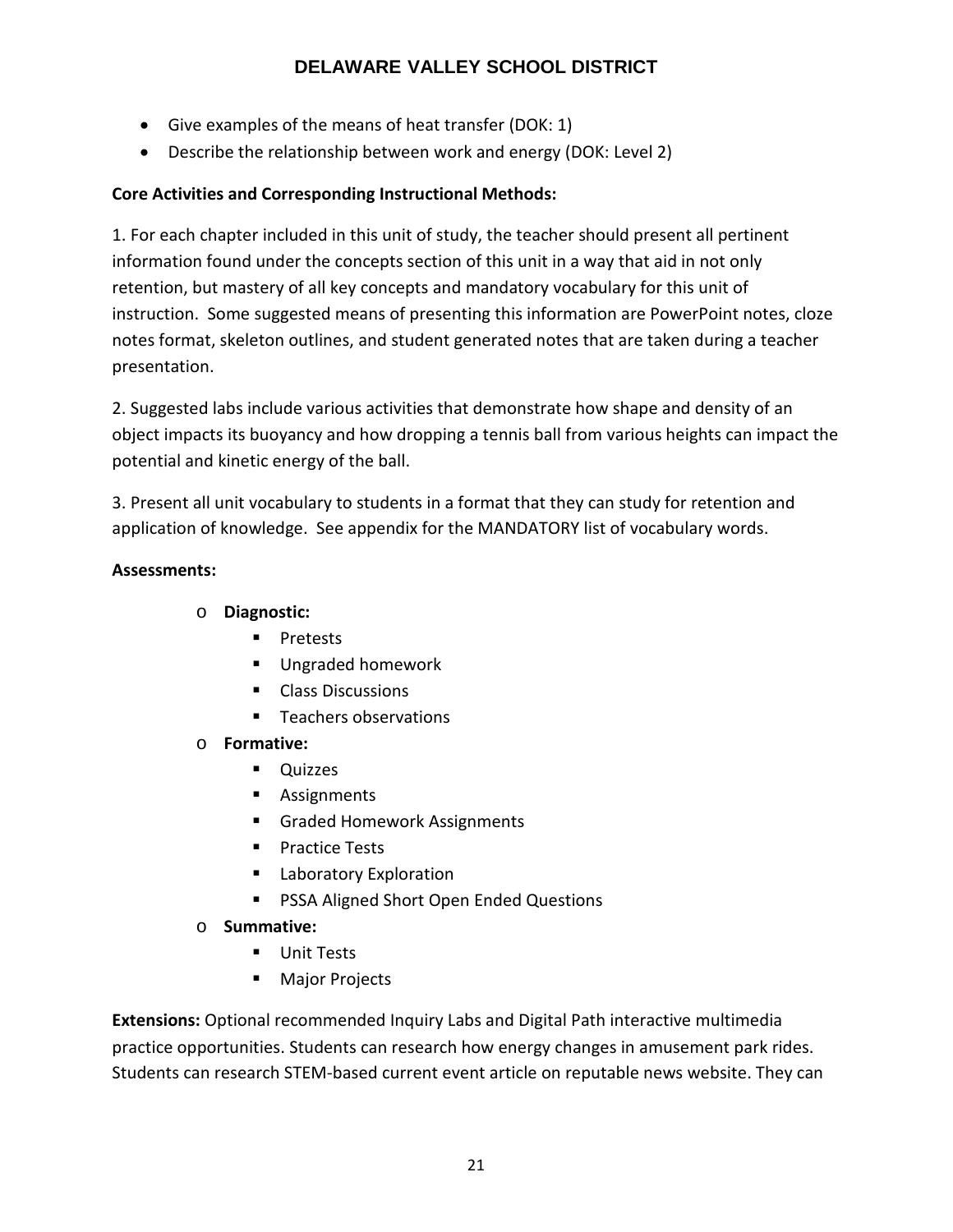write a summary of the article and a paragraph explaining the overarching significance/why should we care

#### **Correctives:**

- Re-teach and retest important concepts including mandatory vocabulary.
- Provide additional remediation opportunities for math applications.

**Materials and Resources:** See last page of curriculum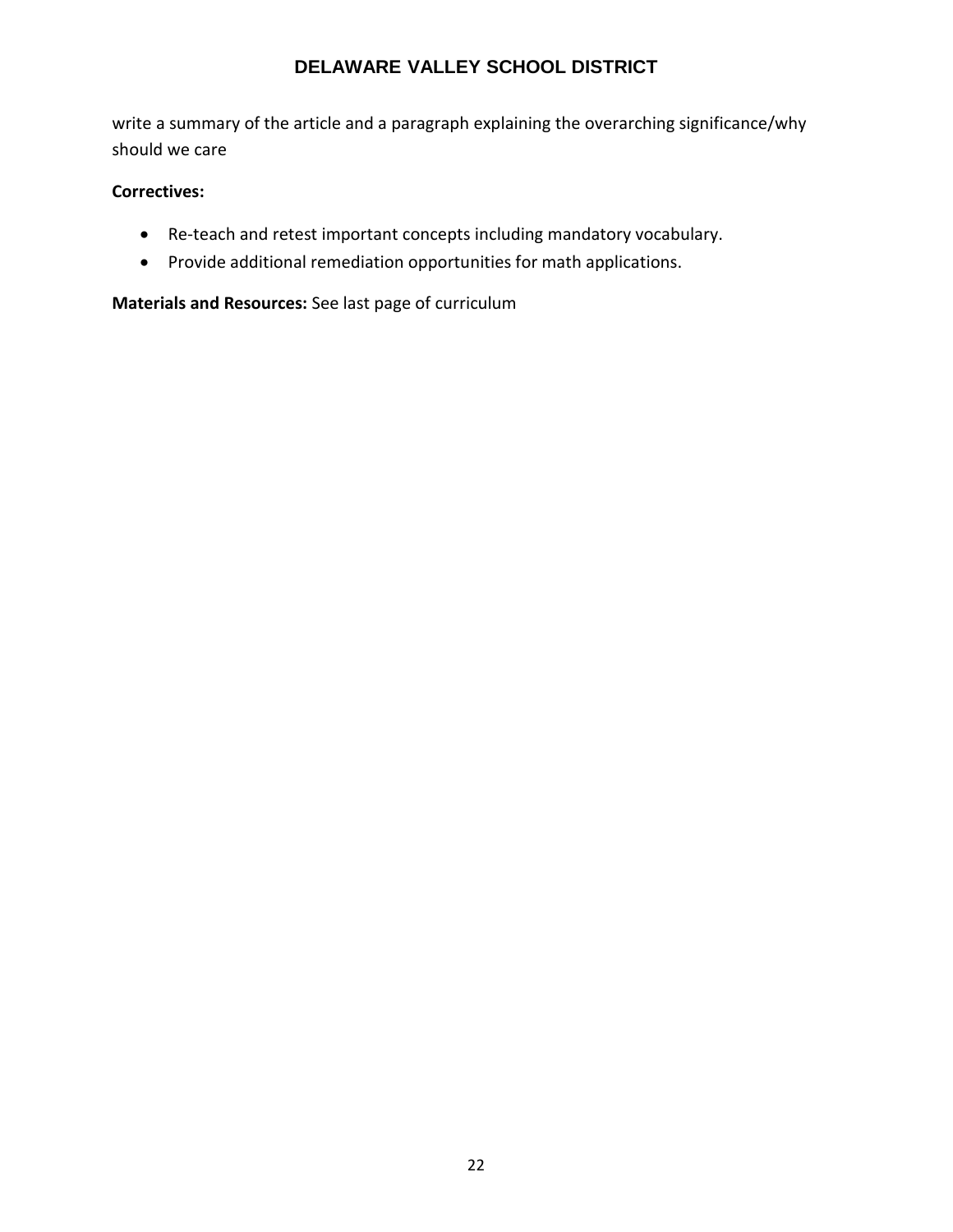## **Curriculum Plan**

**Unit:** 4: Work, Power, Simple Machines (Ch 14) **Marking Period:** 3

**Standard(s):** 3.1.7A1, 3.2.7.B, 3.2.8.B1 [http://static.pdesas.org/content/documents/CF-Science\\_MS\\_PhysicalScience.pdf](http://static.pdesas.org/content/documents/CF-Science_MS_PhysicalScience.pdf)

**Anchor(s):** S7.C.2, S8.C.3.1, S8.C.3.1.1, S8.C.3.1.2, S8.C.3.1.3 [http://static.pdesas.org/content/documents/CF-Science\\_MS\\_PhysicalScience.pdf](http://static.pdesas.org/content/documents/CF-Science_MS_PhysicalScience.pdf)

**Big Idea #1:** A force applied over a distance to move an object equals work, and work is equal to the transfer of energy to that object by the action of that force.

#### **Essential Questions:**

- When does a force do work?
- How are work and power related?
- How do machines make work easier?
- How are work input and work output related for a machine?
- How does the actual mechanical advantage of a machine compare to its ideal mechanical advantage?
- Why it the efficiency of a machine always less than 100 percent?
- What are the six types of simple machines?
- What determines the mechanical advantage of the six types of simple
- machines?

### **Concepts:**

- Defining work
- Calculating work
- Defining power
- Calculating power
- Work input
- Work output
- Mechanical advantage
- Calculating mechanical advantage
- Efficiency
- Simple machines
- Compound machines

**Competencies:** After this unit of instruction, the students will be able to:

- Describe the conditions that must exist or a force to do work on an object
- Calculate the work done on an object
- Describe and calculate power
- Compare the units of watts and horsepower as they relate to power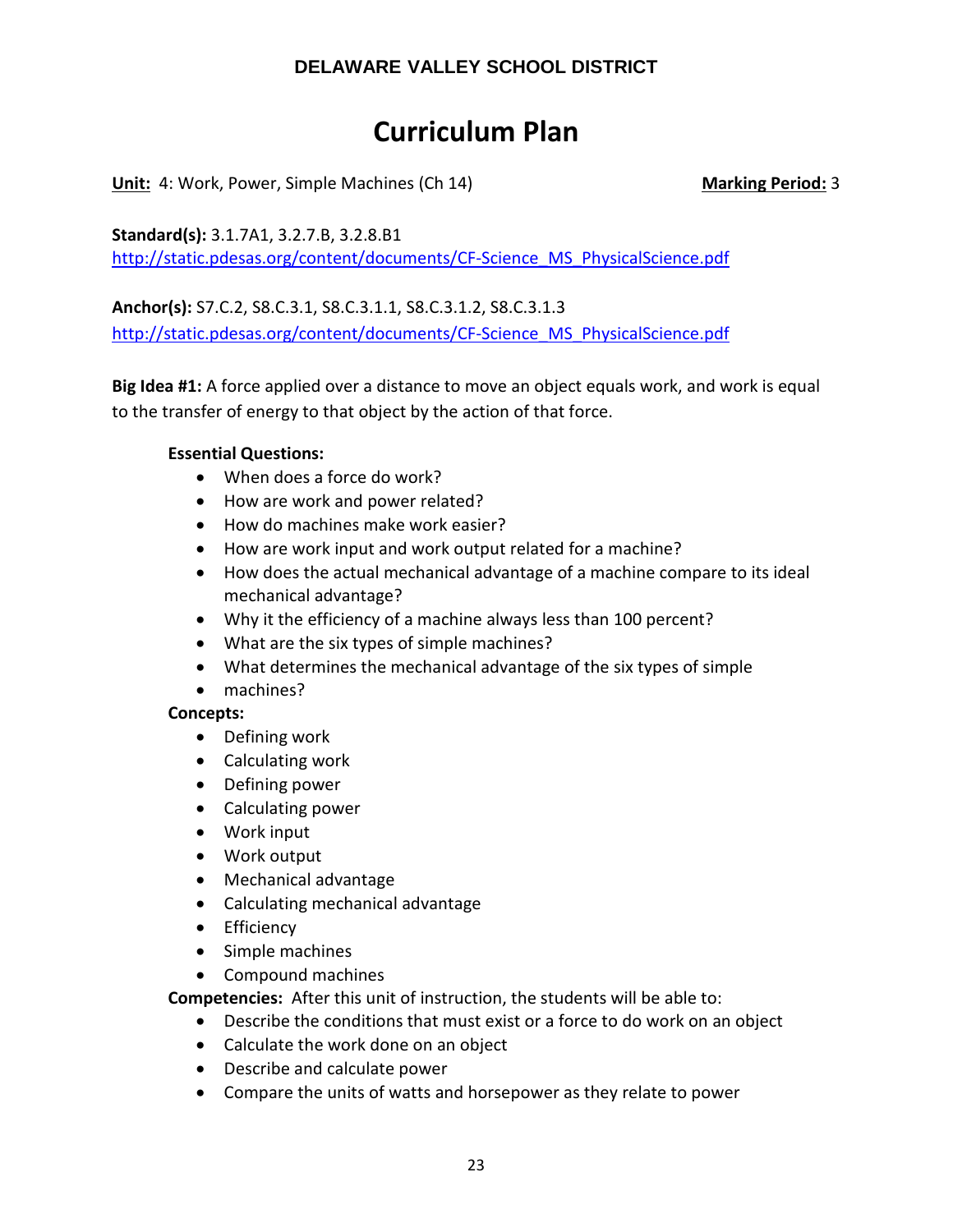- Describe what a machine is and how it makes work easier to do
- Relate the work input to a machine to the work output of the machine
- Compare a machine's actual mechanical advantage to its ideal mechanical advantage
- Calculate the ideal and actual mechanical advantages of various machines
- Explain why the efficiency of a machine is always less than 100 percent
- Calculate a machine's efficiency
- Name, describe, and give an example of each of the six types of simple machines

**Overview:** Students will gain an understanding of the concepts of work and power and how they relate to force, distance and time. Students will also gain and understanding of simple machines and how they relate to work and power.

### **Goals:**

- For students to define the concepts of work and power
- For students to articulate the relationship between work power
- For students to calculate work and power with proper units
- For students to identify six simple machines and how each makes doing work easier
- For students to calculate mechanical advantage and efficiency while being able to explaining how those are improved by using simple machines

### **Objectives:**

- Describe the conditions that must exist or a force to do work on an object (DOK: Level 1)
- Calculate the work done on an object (DOK: Level 2)
- Describe and calculate power (DOK: Level 2)
- Compare the units of watts and horsepower as they relate to power (DOK: Level 1)
- Describe what a machine is and how it makes work easier to do (DOK: Level 1 & 2)
- Relate the work input of a machine to the work output of the machine (DOK: Level 2)
- Compare a machine's actual mechanical advantage to its ideal mechanical advantage (DOK: Level 1)
- Calculate the ideal and actual mechanical advantages of various machines (DOK: Level 2)
- Explain why the efficiency of a machine is always less than 100 percent (DOK: Level 1)
- Calculate a machine's efficiency (DOK: Level 2)
- Name, describe, and give an example of each of the six types of simple machines (DOK: Level 1 & 2)
- Describe how to determine the ideal mechanical advantage of each type of simple machine (DOK: Level 1)
- Define and identify compound machines (DOK: Level 1)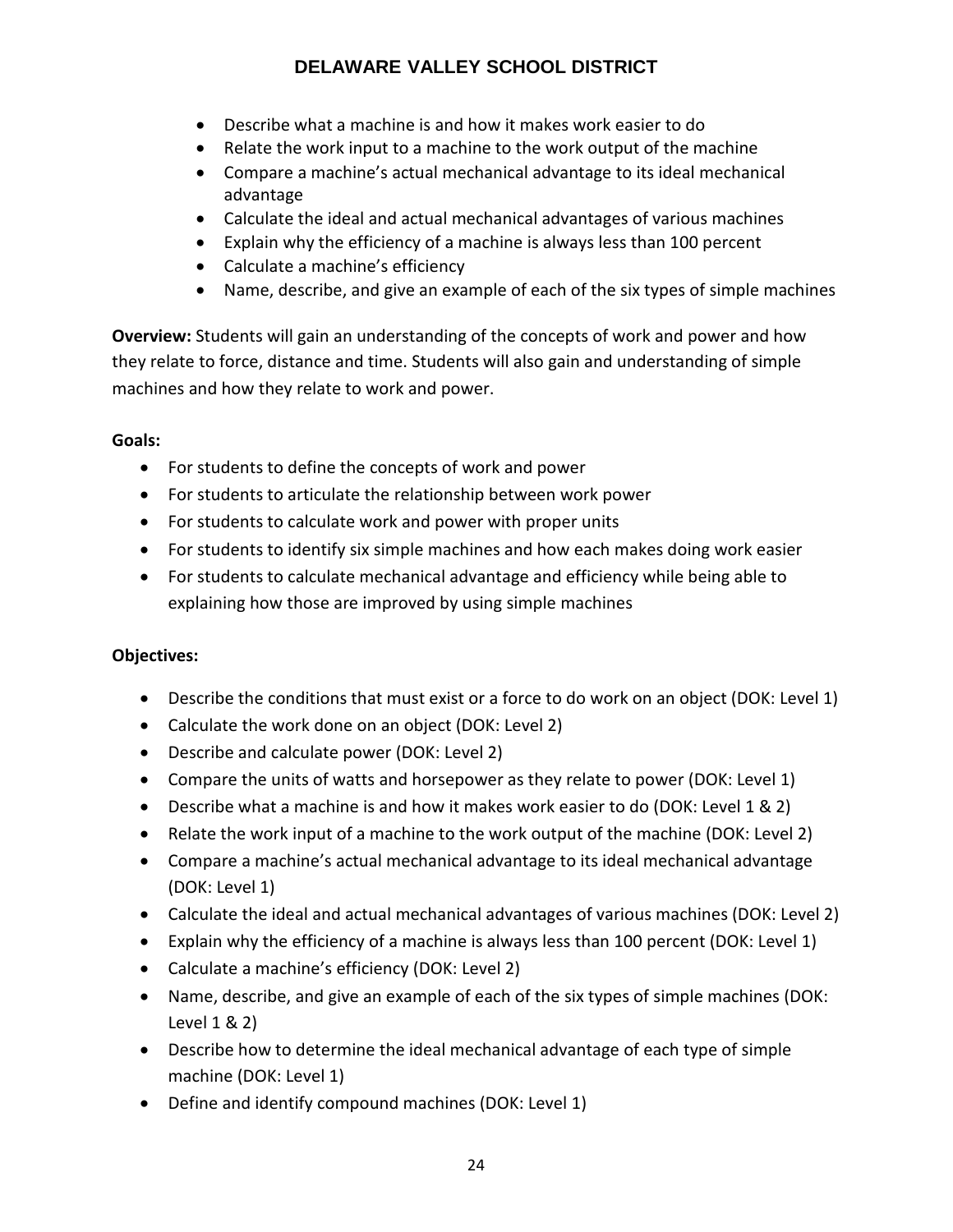### **Core Activities and Corresponding Instructional Methods:**

1. For each chapter included in this unit of study, the teacher should present all pertinent information found under the concepts section of this unit in a way that aid in not only retention, but mastery of all key concepts and mandatory vocabulary for this unit of instruction. Some suggested means of presenting this information are PowerPoint notes, cloze notes format, skeleton outlines, and student generated notes that are taken during a teacher presentation.

2. A suggested hands-on application includes assigning students a simple machine and, in groups, create an informational poster and working model of the simple machines, presenting their research and demonstrating their model's functionality.

3. Additional suggested exploration extension is to have the students complete a webquest on Rube Goldberg.

4. Present all unit vocabulary to students in a format that they can study for retention and application of knowledge. See appendix for the MANDATORY list of vocabulary words.

#### **Assessments:**

- o **Diagnostic:** 
	- **Pretests**
	- **Ungraded homework**
	- **Class Discussions**
	- **Teachers observations**
- o **Formative:** 
	- **Quizzes**
	- **Assignments**
	- **Graded Homework Assignments**
	- **Practice Tests**
	- **Laboratory Exploration**
	- **PSSA Aligned Short Open Ended Questions**
- o **Summative:**
	- **Unit Tests**
	- **Major Projects**

**Extensions:** Optional recommended Inquiry Labs and Digital Path interactive multimedia practice opportunities. Students will be given an assortment of materials and be required to make a Rube Goldberg machine to complete a given task. Students can research STEM-based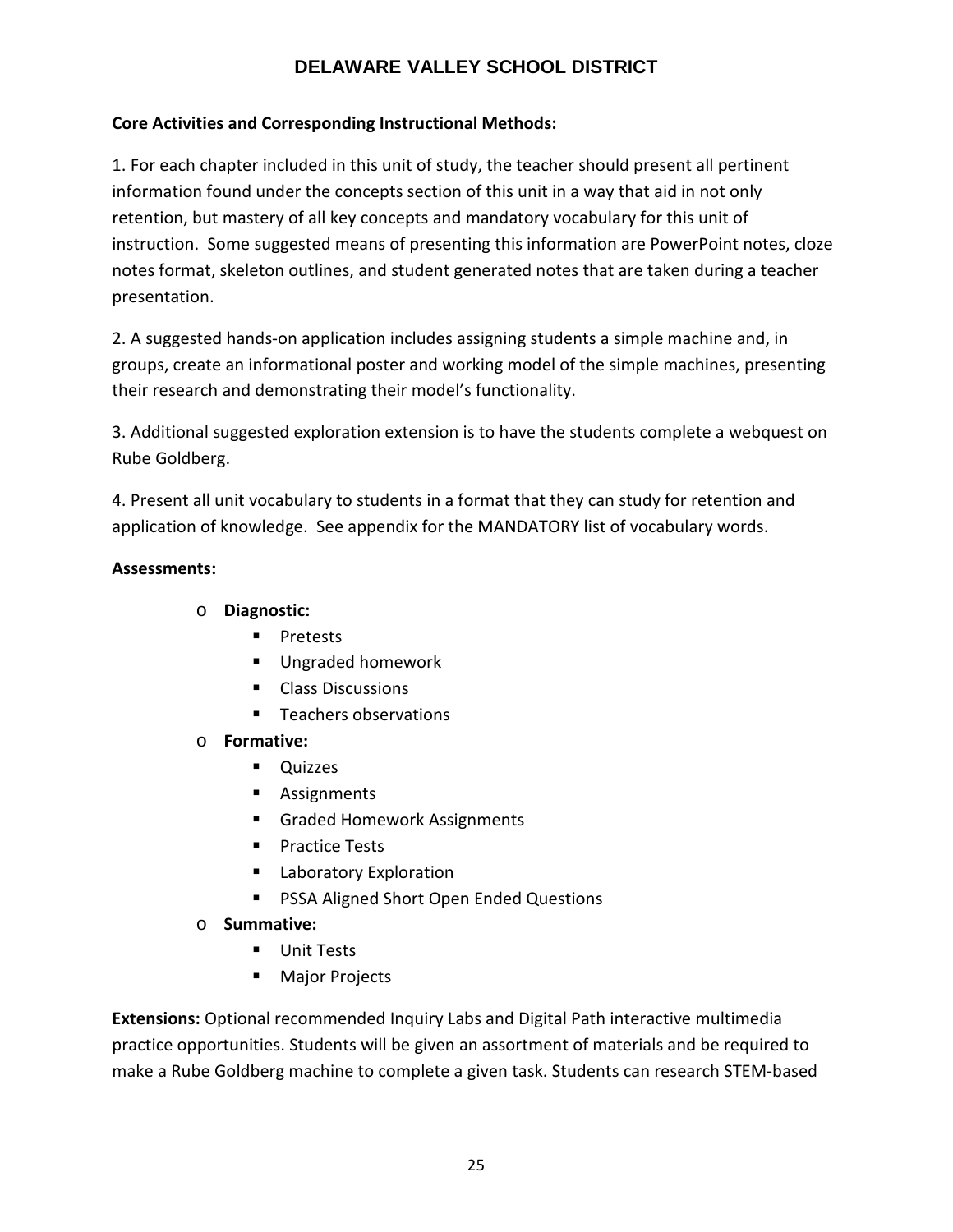current event article on reputable news website. They can write a summary of the article and a paragraph explaining the overarching significance/why should we care

#### **Correctives:**

- Re-teach and retest important concepts including mandatory vocabulary.
- Provide additional remediation opportunities for math applications.

**Materials and Resources:** See last page of curriculum.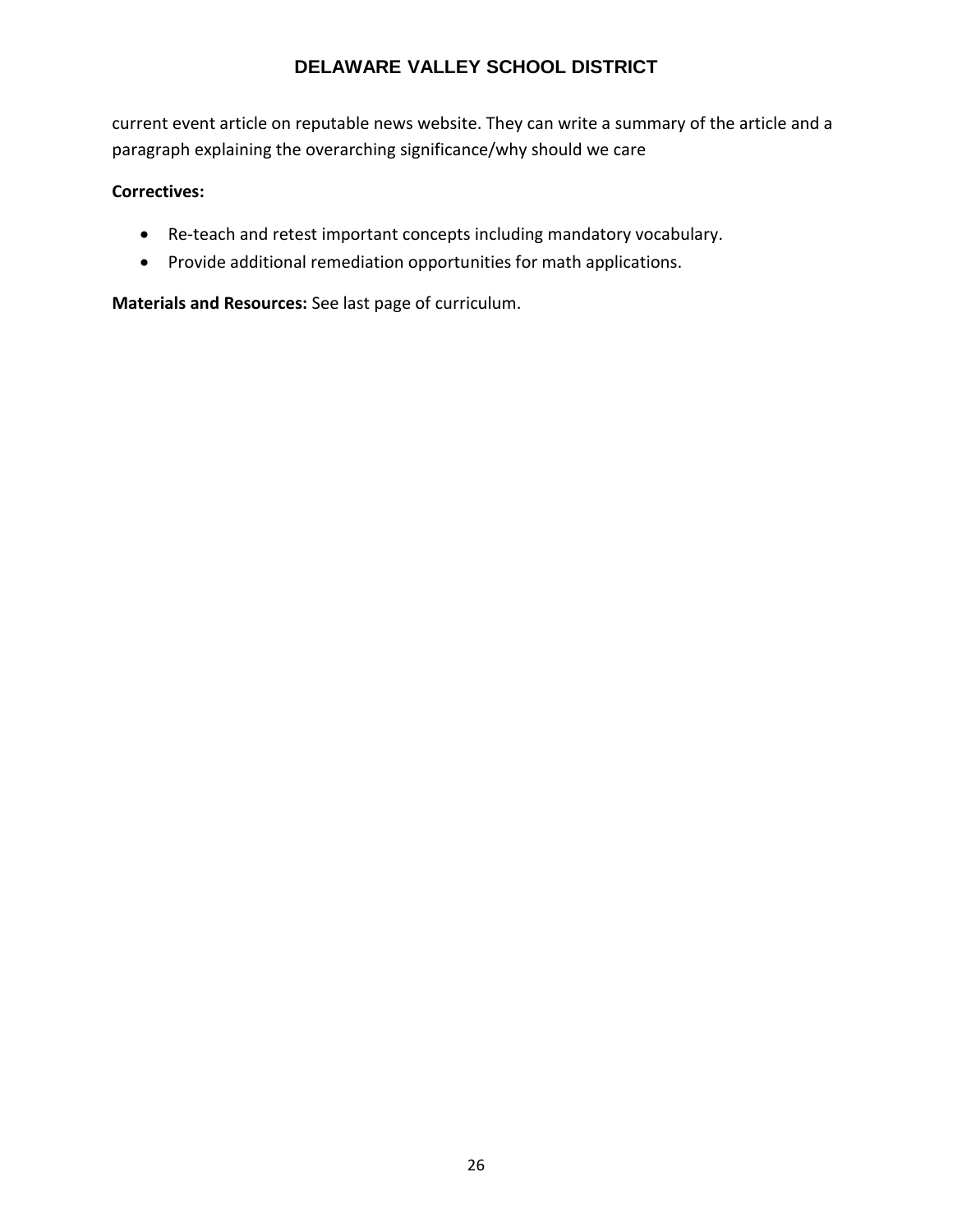## **Curriculum Plan**

**Unit:** 5: Classification of Matter (Ch 2 and 3) **Marking Period:** 3

**Standard(s):** 3.2.6.A2, 3.2.6.A4, 3.2.6.A5, 3.2.7.A1, 3.2.3.A1, 3.2.3.A4. 3.2.4.A4, 3.2.6.A3 [http://static.pdesas.org/content/documents/CF-Science\\_MS\\_PhysicalScience.pdf](http://static.pdesas.org/content/documents/CF-Science_MS_PhysicalScience.pdf)

**Anchor(s):** S8.C.1.1.1, S8.C.1.1.2, S8.A.1.3, S8.A.1.3, S8.A.2.1, S8.A.2.2, S8.C.1.1.3 [http://static.pdesas.org/content/documents/CF-Science\\_MS\\_PhysicalScience.pdf](http://static.pdesas.org/content/documents/CF-Science_MS_PhysicalScience.pdf)

**Big Idea #1:** Matter exists in many different forms, each of which has specific characteristics.

#### **Essential Questions:**

- What are elements?
- What are compounds?
- What are mixtures, suspensions, colloids?
- How are elements named?
- What are physical properties?
- What are chemical properties?

#### **Concepts:**

- Elements are pure substances that cannot be broken down into other substances.
- Compounds are a combination of two or more elements that are chemically combined.
- A mixture is a group of substances that still retain their individual identities.
- A suspension is a mixture that separates into layers over time.
- A colloid is a mixture that has medium sized particles but does not settle and cannot be separated.
- Physical properties are characteristics that can be observed or measured without changing the chemical composition of the substance itself.
- A chemical change is when a substance is altered to make a new substance or substances.

**Competencies:** As a result of this unit of instruction, students will be able to:

- Distinguish between all types of matter
- Identify physical and chemical changes
- Describe methods for creating physical and chemical changes in matter
- Master all key vocabulary associated with this unit of instruction

**Big Idea #2:** There are three states in which matter exists in and they are governed by laws

#### **Essential Questions:**

- What are the three states of matter?
- What is Charles's Law?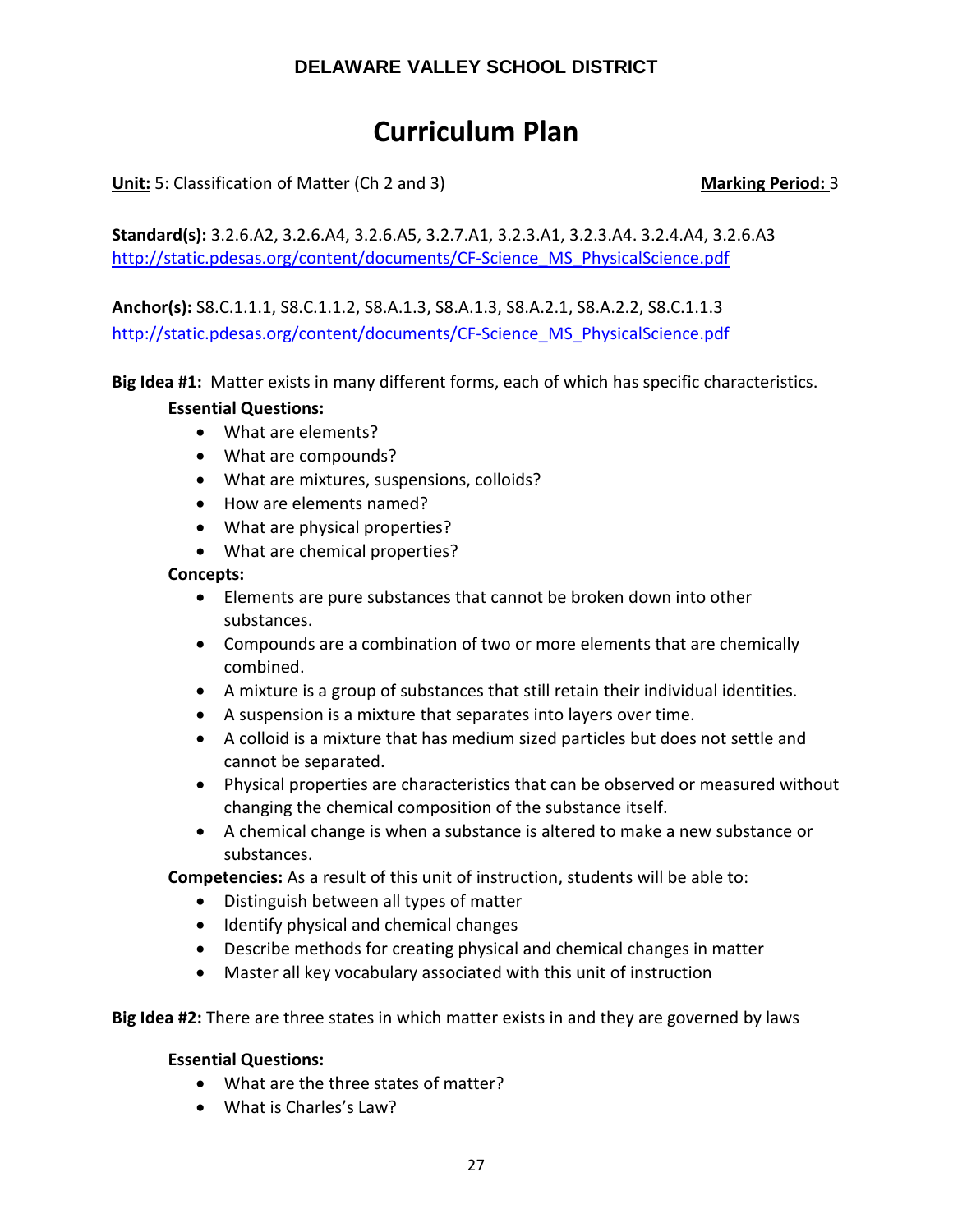- What is Boyle's Law?
- What is a phase change?
- What causes a phase change?

### **Concepts:**

- Matter can exist as a solid, liquid or gas.
- Charles's Law states that the volume of a gas is directly proportional to its temperature, given that all other factors are constant.
- Boyle's Law states that the volume of a gas is inversely proportional to its pressure, given that all other factors are constant.
- A phase change is when matter becomes a different state than it previously existed.
- Adding or taking away energy causes a phase change.

**Competencies:** As a result of this unit of instruction, students will be able to:

- Identify the state of matter something exists in.
- Predict what will happen to the phase of matter under different energy conditions.
- Correctly apply the principles of Charles's and Boyle's Law in open ended practice problems.

**Overview:** This unit focuses on introducing then expanding on student knowledge concerning atomic structure and basic knowledge of matter to prepare students for the next unit of study that focuses on the actual chemical interactions and reactions of Chemistry. By attaining this foundational knowledge regarding matter, students will then be able to better understand the mechanisms of atomic chemistry.

### **Goals:**

- For students to be able to apply universal laws that govern matter
- For students to accurately calculate unknown variables when provided with givens in the common gas law
	- For students to identify changes of matter based on various conditions

### **Objectives:**

- Distinguish between all types of matter (DOK level 1)
- Identify physical and chemical changes (DOK level 1)
- Describe methods for creating physical and chemical changes in matter (DOK level 1)
- Master all key vocabulary associated with this unit of instruction (DOK level 2)
- Identify the state of matter something exists in (DOK level 1)
- Predict what will happen to the phase of matter under different energy conditions (DOK level 2)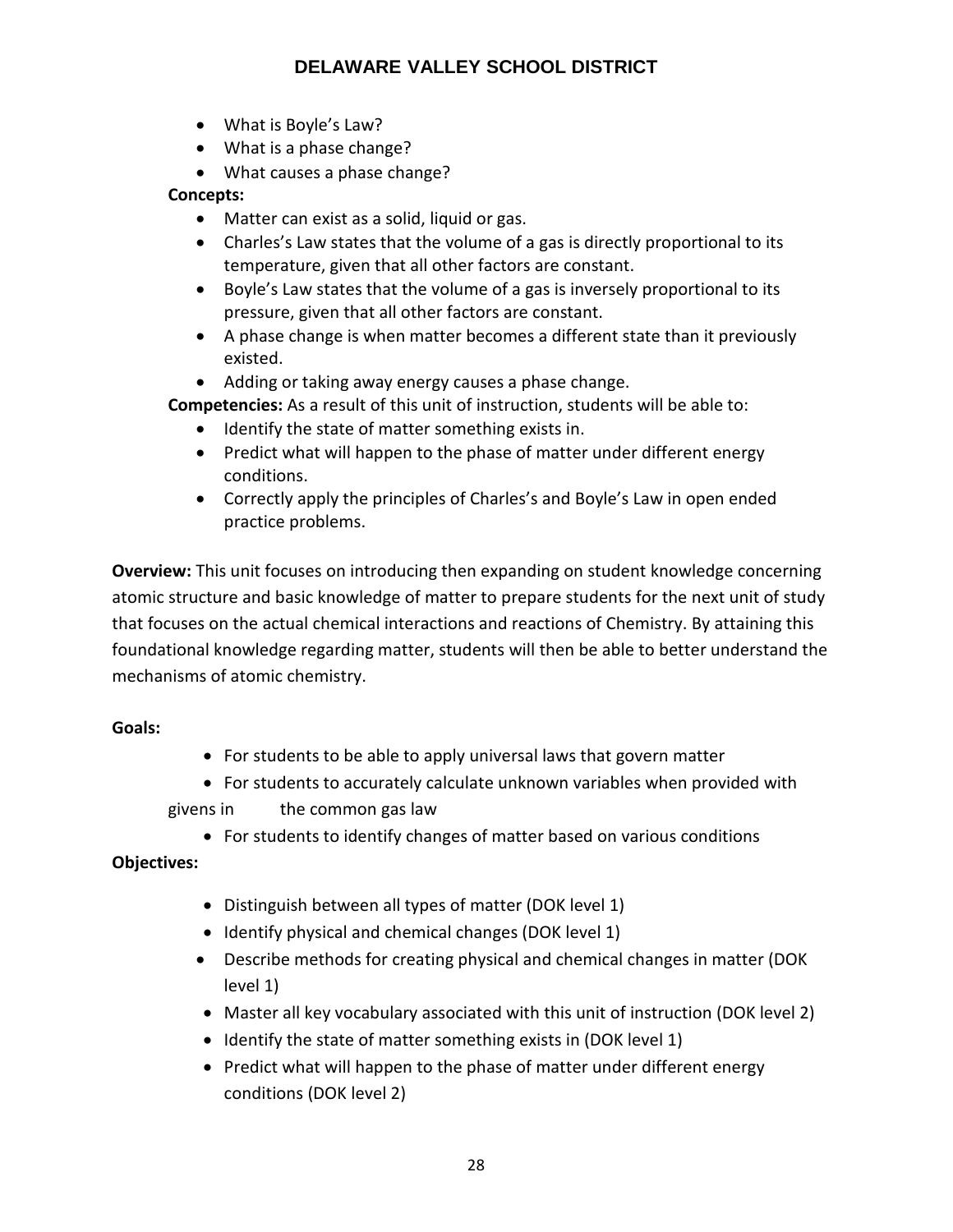• Correctly apply the principles of Charles's and Boyle's Law in open ended practice problems (DOK level 4)

### **Core Activities and Corresponding Instructional Methods:**

1. For each chapter included in this unit of study, the teacher should present all pertinent information found under the concepts section of this unit in a way that aid in not only retention, but mastery of all key concepts and mandatory vocabulary for this unit of instruction. Some suggested means of presenting this information are PowerPoint notes, cloze notes format, skeleton outlines, and student generated notes that are taken during a teacher presentation.

2. Suggested lab activities provided in textbook and supplemental resources can be implemented at teacher discretion to enhance comprehension

3. Present all unit vocabulary to students in a format that they can study for retention and application of knowledge. See appendix for the MANDATORY list of vocabulary words.

### **Assessments:**

- o **Diagnostic:** 
	- **Pretests**
	- **Ungraded homework**
	- **Class Discussions**
	- Teachers observations

### o **Formative:**

- **Quizzes**
- **Assignments**
- **Graded Homework Assignments**
- **Practice Tests**
- **Laboratory Exploration**
- **PSSA Aligned Short Open Ended Questions**
- o **Summative:**
	- **Unit Tests**
	- **Major Projects**

**Extensions:** Optional recommended Inquiry Labs and Digital Path interactive multimedia practice opportunities. Students will watch as the teacher performs various minidemonstrations that show either a physical or chemical change. The students then must identify the type of change that is occurring and provide a justification for their choice using observable evidence. Students can research STEM-based current event article on reputable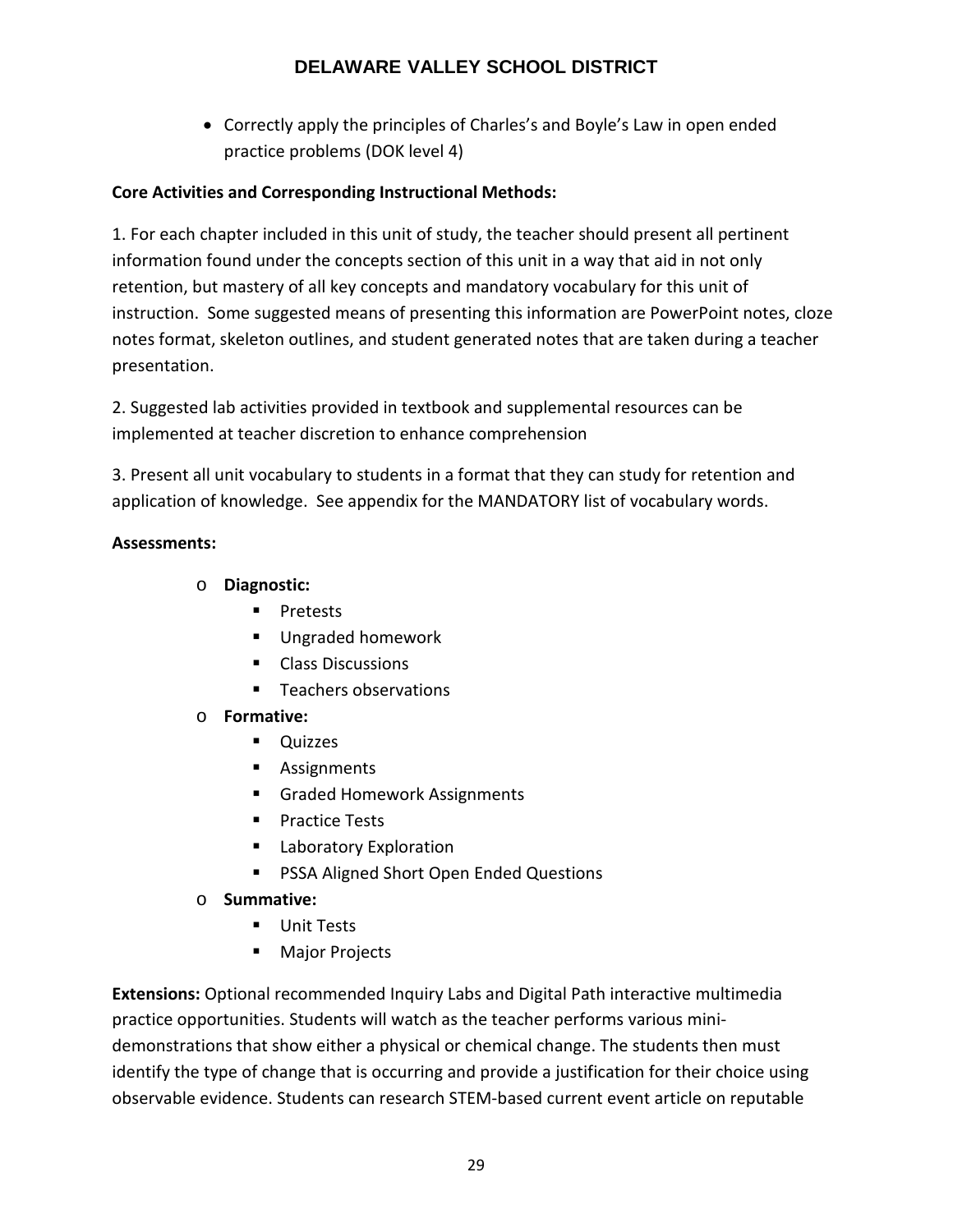news website. They can write a summary of the article and a paragraph explaining the overarching significance/why should we care

### **Correctives:**

- Re-teach and retest important concepts including mandatory vocabulary
- Provide additional remediation opportunities for math applications.

**Materials and Resources:** See last page in curriculum.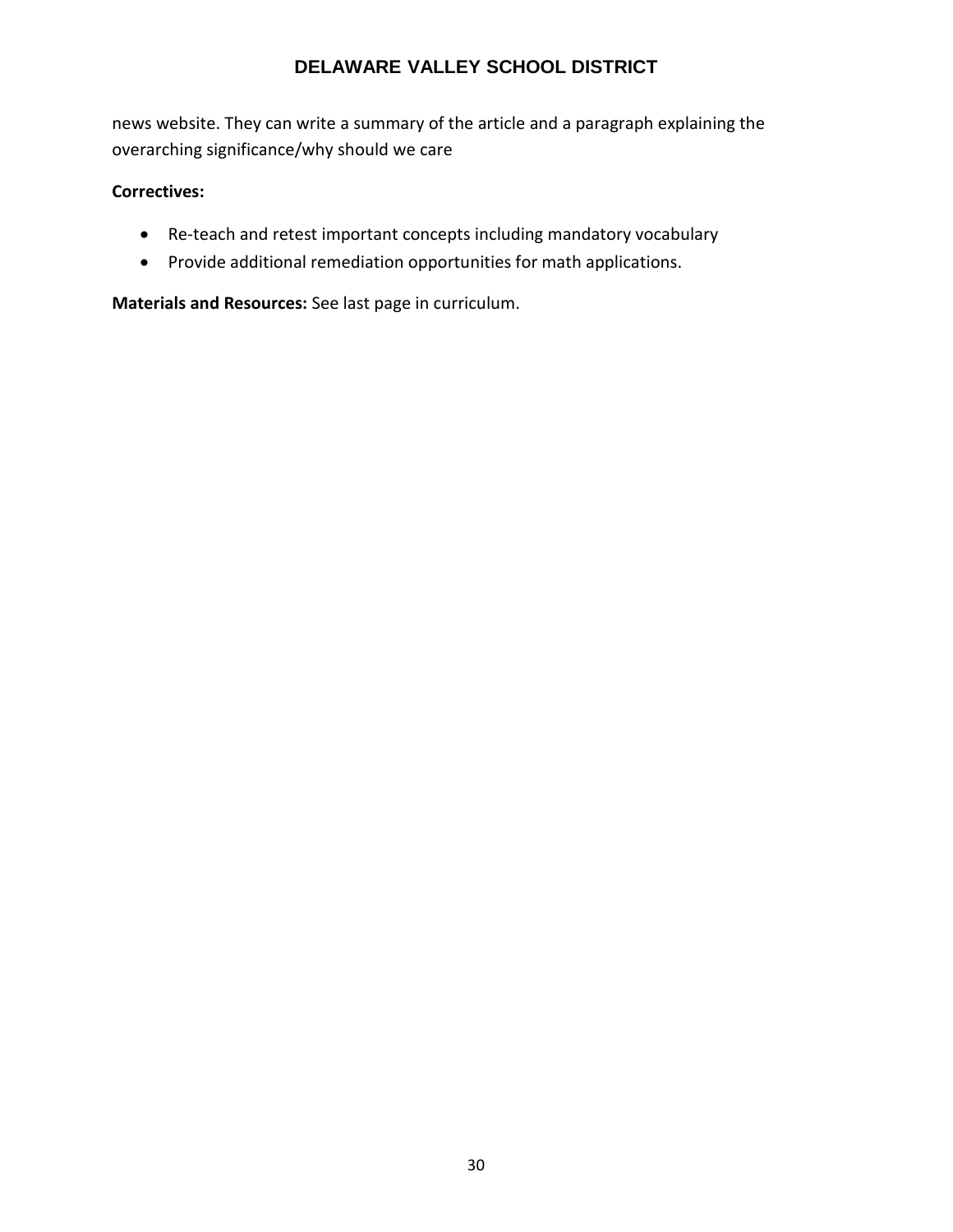## **Curriculum Plan**

**Unit:** 6: Atomic Structure (Ch 4 and 5) Marking Period: 4

**Standard(s):** 3.2.7.A2, 3.2.10.A2, 3.2.8.A2 [http://static.pdesas.org/content/documents/CF-Science\\_MS\\_PhysicalScience.pdf](http://static.pdesas.org/content/documents/CF-Science_MS_PhysicalScience.pdf)

**Anchor(s):** S8.C.1.1.1, S8.A.3.2, S8.C.1.1.1, S8.A.3.3, S11.C.1.1.4 [http://static.pdesas.org/content/documents/CF-Science\\_MS\\_PhysicalScience.pdf](http://static.pdesas.org/content/documents/CF-Science_MS_PhysicalScience.pdf)

**Big Idea #1:** Atoms are held together by the attraction of the opposite forces that hold them together.

### **Essential Questions:**

- What are the three subatomic particles that atoms are made up of?
- What are the charges of those particles?
- What are the positions of those particles in the structure of the atom?
- Who were some of the major contributing scientists to the development of modern day atomic theory?
- What are the rows on the periodic table called?
- What are the columns on the periodic table called?
- What do the numbers above and below the element symbol stand for?
- Where are metals found? Nonmetals? Transition metals? Metalloids? Alkaline Earth Metals? Alkali Metals? Halogens? Noble Gases?

### **Concepts:**

- Atoms are made up of protons, electrons and neutrons.
- Protons have a positive charge, neutrons have a neutral charge and electrons have a negative charge.
- Both protons and neutrons are found in the nucleus of the atom.
- Electrons are found orbiting the nucleus.
- Dalton, Thompson, Rutherford and Bohr were four of the major contributors to modern atomic theory.
- Rows in the periodic table are known as periods, and elements found in the same period have the same characteristics.
- Columns are known as groups, and elements found in the same groups have similar characteristics.
- The number above each element symbol represents the atomic number.
- The number below the element symbol and name represents the atomic mass of that element.
- Metals are found on the left of the table while nonmetals are found on the right.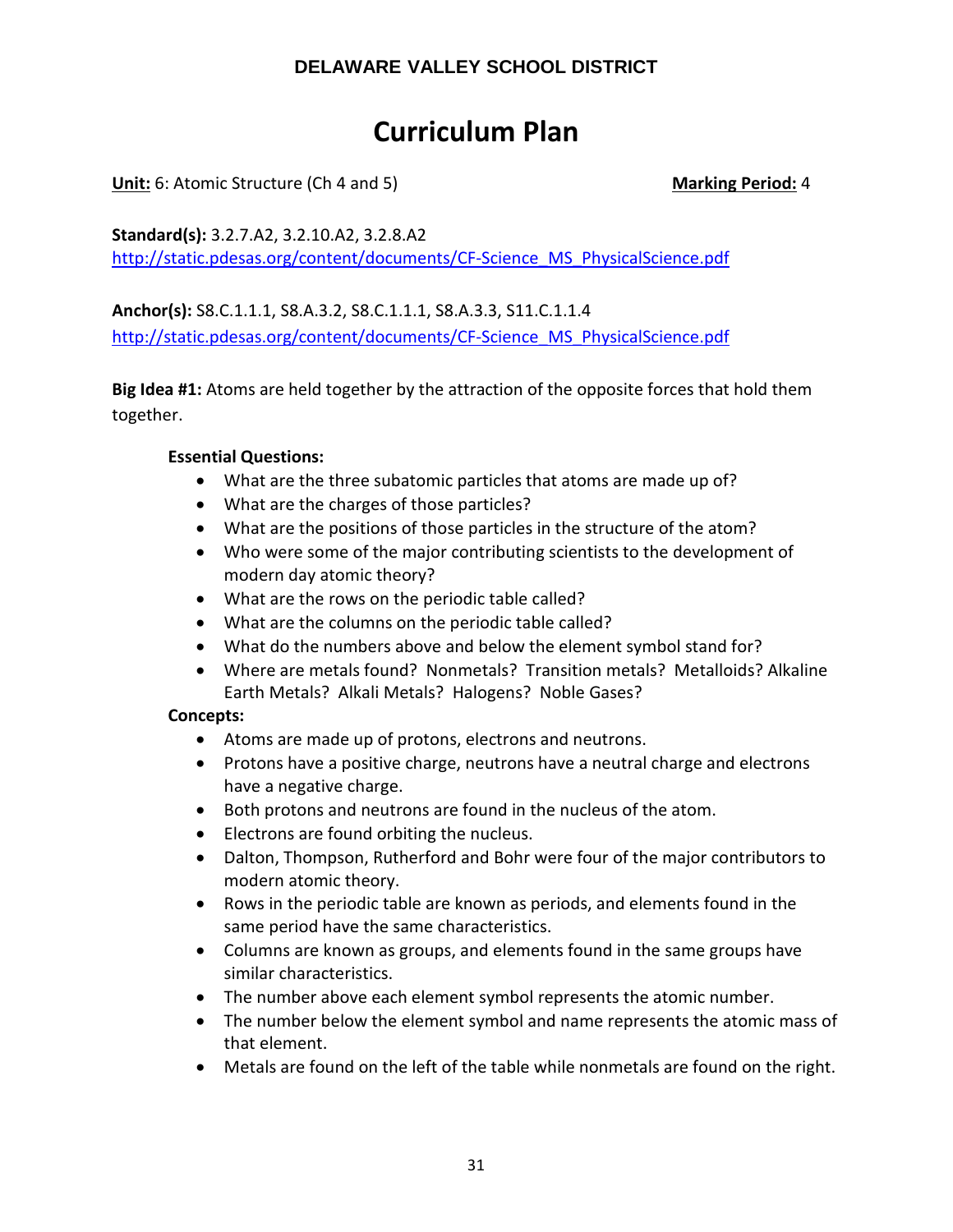- Transition metals are found as you approach the "step" and metalloids are found along the "step".
- Group 1A is known as the Alkali Metals, Group 2A is known as the Alkaline Earth Metals, Group 7A is known as the Halogens, and Group 8A is known as the Noble gases.
- All of the aforementioned groups have specific physical and chemical distinguishing characteristics.

**Competencies:** As a result of this unit of instruction, students will be able to:

- Identify the particles that make up an atom.
- Identify the charges of those particles.
- Cite the location of the subatomic particles in an atom
- Describe the four major scientist's contributions to atomic theory.
- Compare and contrast those theories.
- Identify the differences between elements found in the same period versus group.
- Describe predicted characteristics and behaviors of elements based on their locations or families they belong to.

**Overview:** This unit focuses on reviewing and expanding on student knowledge concerning atomic structure and properties of the periodic table so as to prepare students for the next unit of study that focuses on the actual chemical interactions and reactions of Chemistry

#### **Goals:**

- For students to describe the three subatomic particles (location, charges, and masses).
	- For students to compare and contrast the major atomic theories and describe how those theories lead to further discovery.
	- For students to have a working knowledge of the Periodic Table of Elements

### **Objectives:**

- Identify the particles that make up an atom (DOK level 1)
- Identify the charges of those particles (DOK level 1)
- Cite the location of the subatomic particles in an atom (DOK level 3)
- Describe the four major scientist's contributions to atomic theory (DOK level 2)
- Compare and contrast those theories (DOK level 2)
- Be able to apply that knowledge and have a working knowledge of the periodic table for the remainder of the year during laboratory explorations and subsequent units of Chemistry instruction (DOK level 4)

### **Core Activities and Corresponding Instructional Methods:**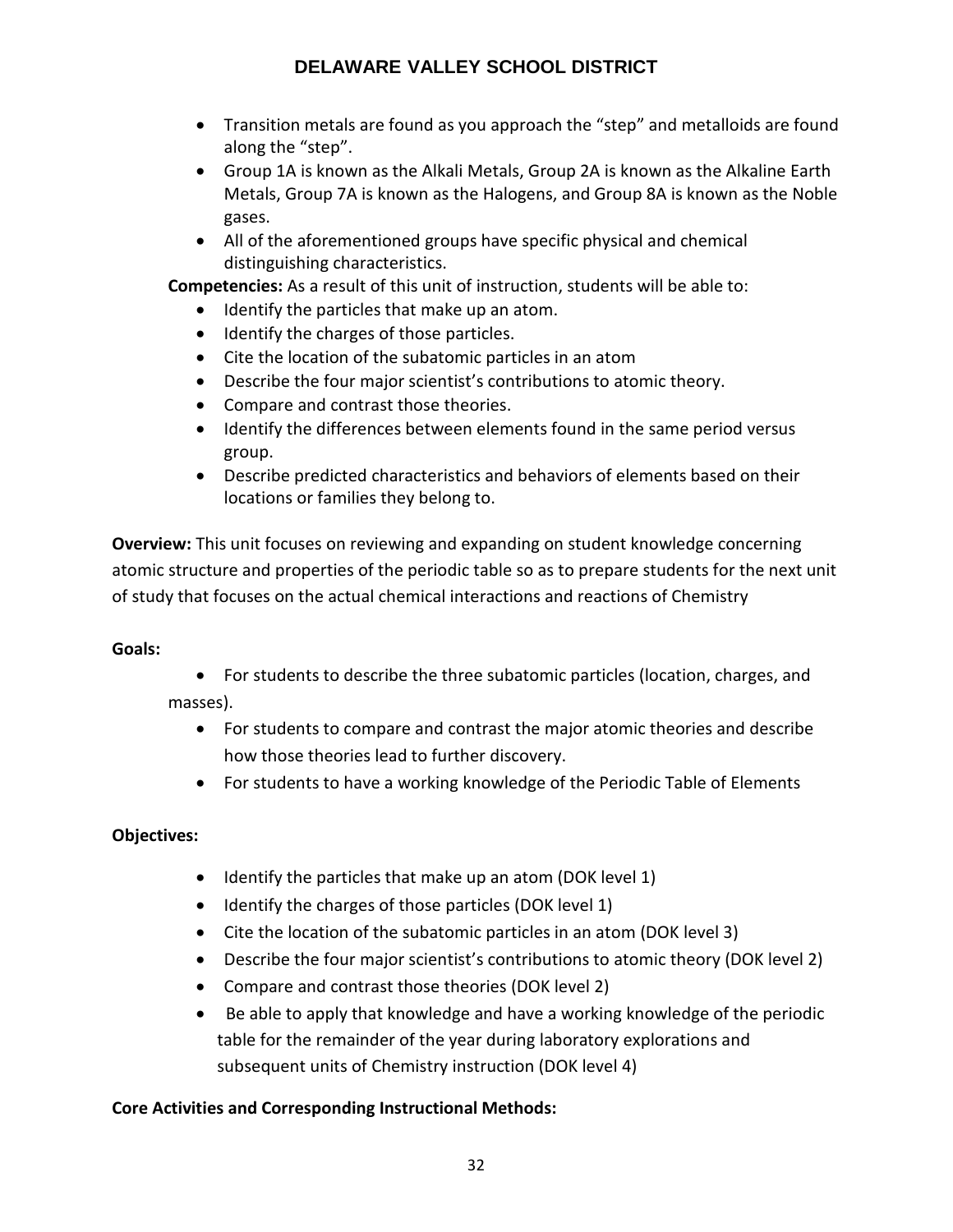1. For each chapter included in this unit of study, the teacher should present all pertinent information found under the concepts section of this unit in a way that aid in not only retention, but mastery of all key concepts and mandatory vocabulary for this unit of instruction. Some suggested means of presenting this information are PowerPoint notes, cloze notes format, skeleton outlines, and student generated notes that are taken during a teacher presentation.

2. Suggested lab activities provided in textbook and supplemental resources can be implemented at teacher discretion to enhance comprehension.

3. Present all unit vocabulary to students in a format that they can study for retention and application of knowledge. See appendix for the MANDATORY list of vocabulary words.

#### **Assessments:**

- o **Diagnostic:** 
	- **Pretests**
	- **Ungraded homework**
	- **Class Discussions**
	- **Teachers observations**

#### o **Formative:**

- **Quizzes**
- **Assignments**
- Graded Homework Assignments
- **Practice Tests**
- **Laboratory Exploration**
- PSSA Aligned Short Open Ended Questions
- o **Summative:**
	- **Unit Tests**
	- **Major Projects**

**Extensions:** Optional recommended Inquiry Labs and Digital Path interactive multimedia practice opportunities. Students will use the chemical symbols on the periodic table to create an original license plate using a word that represents an aspect of their personality or something that interests them, and will illustrate it accordingly. Have the student design his or her own presentation describing why the halogens and the alkali metals are so highly reactive with each other. Students can research STEM-based current event article on reputable news website. They can write a summary of the article and a paragraph explaining the overarching significance/why should we care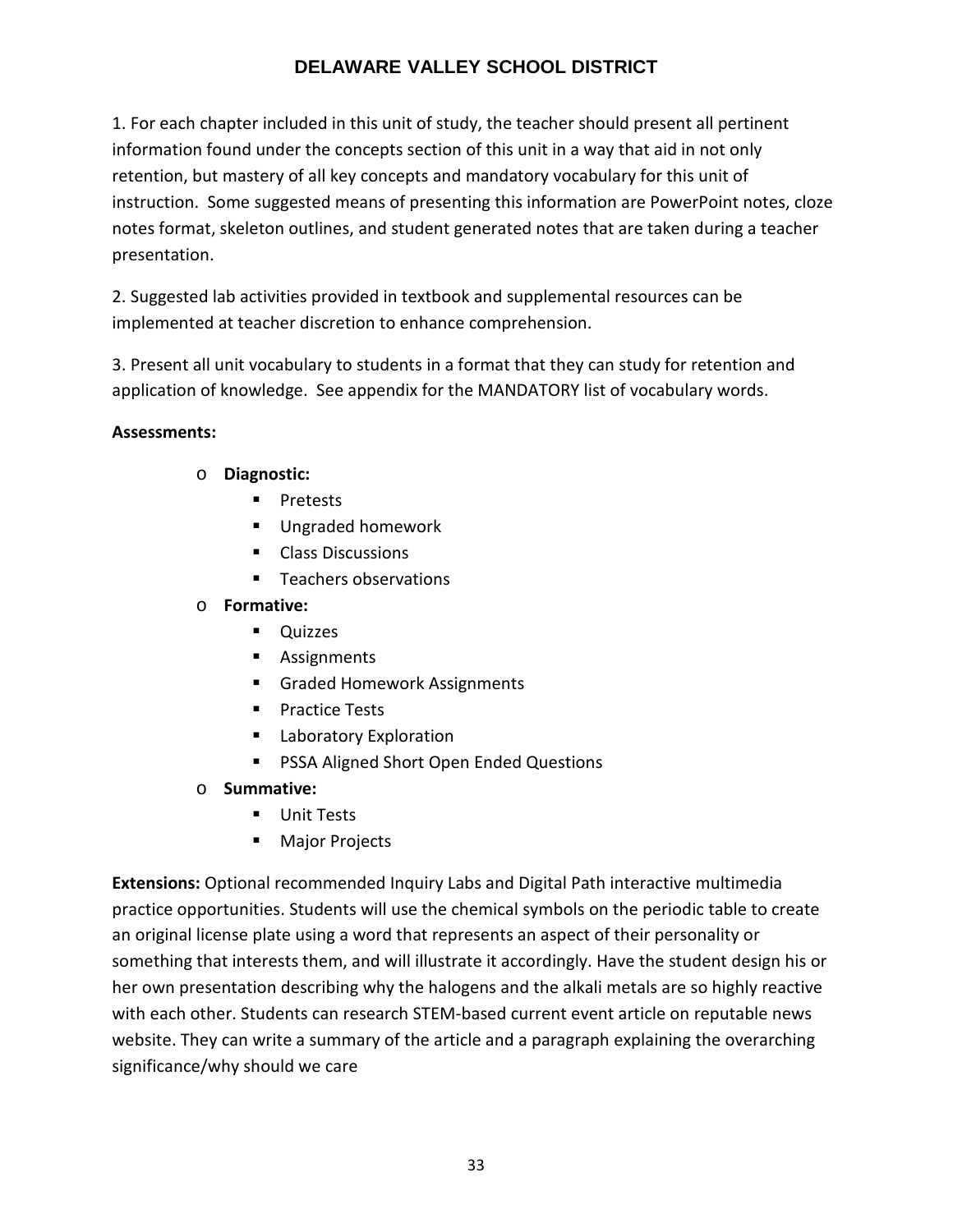### **Correctives:**

- Re-teach and retest important concepts including mandatory vocabulary
- Provide additional remediation opportunities for math applications.

**Materials and Resources:** See last page of curriculum.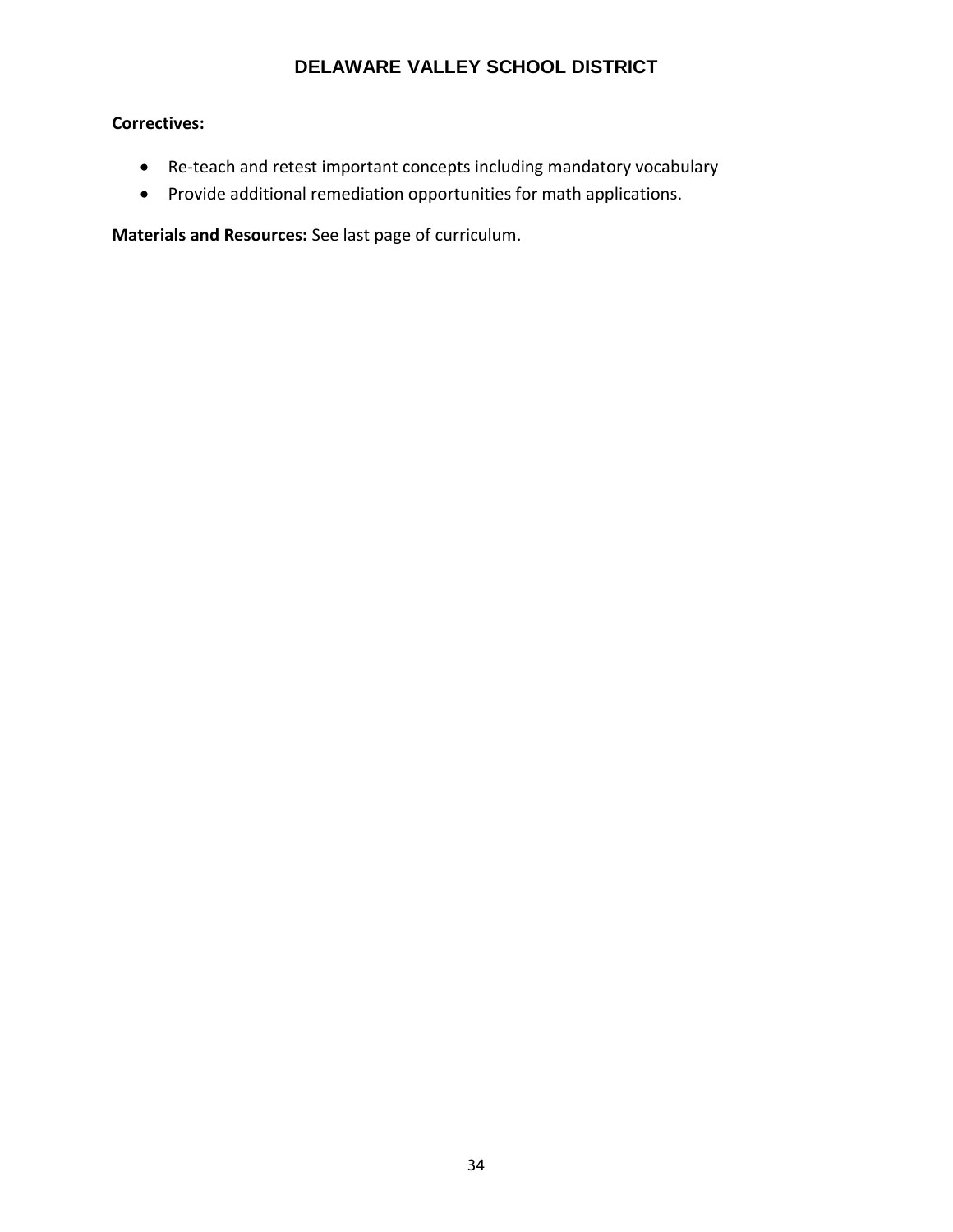## **Curriculum Plan**

**Unit:** 7: Chemical Interactions (Ch 6 & 7) **Marking Period:** 4

**Standard(s):** 3.2.6.A4, 3.2.7.A4

[http://static.pdesas.org/content/documents/CF-Science\\_MS\\_PhysicalScience.pdf](http://static.pdesas.org/content/documents/CF-Science_MS_PhysicalScience.pdf)

**Anchor(s):** S8.C.1.1.1, S8.C.1.1.3, S8.A.1.3, S8.A.2.1, S8.A.2.2, S8.A.3.2 [http://static.pdesas.org/content/documents/CF-Science\\_MS\\_PhysicalScience.pdf](http://static.pdesas.org/content/documents/CF-Science_MS_PhysicalScience.pdf)

**Big Idea #1:** Atoms bond in different ways, and those bonding differences give substances their unique characteristics.

### **Essential Questions:**

- When is an atom unlikely to react?
- What is one way in which elements can achieve stable electron configuration?
- How does the structure of an ionic compound affect its properties?
- How are atoms held together in a covalent bond?
- What happens when atoms don't share electrons equally?
- What factors determine whether a molecule is polar?
- How do attractions between polar molecules compare to attractions between nonpolar molecules?
- What information do the name and formula of an ionic compound provide?
- What information do the name and formula of a molecular compound provide?
- What are the forces that give a metal its structure as a solid?
- How do metallic bonds produce some of the typical properties of metals?
- How are the properties of alloys controlled?

### **Concepts:**

- Stable Electron Configuration
- Transfer of electrons
- Formation of ionic bonds
- Properties of ionic compounds
- Formation of covalent bonds
- Properties of covalent compounds
- Polarity of molecules
- Polyatomic ions
- Binary ionic compounds
- Naming compounds
- Writing chemical formulas
- Metallic bonding
- Properties of metallic bonding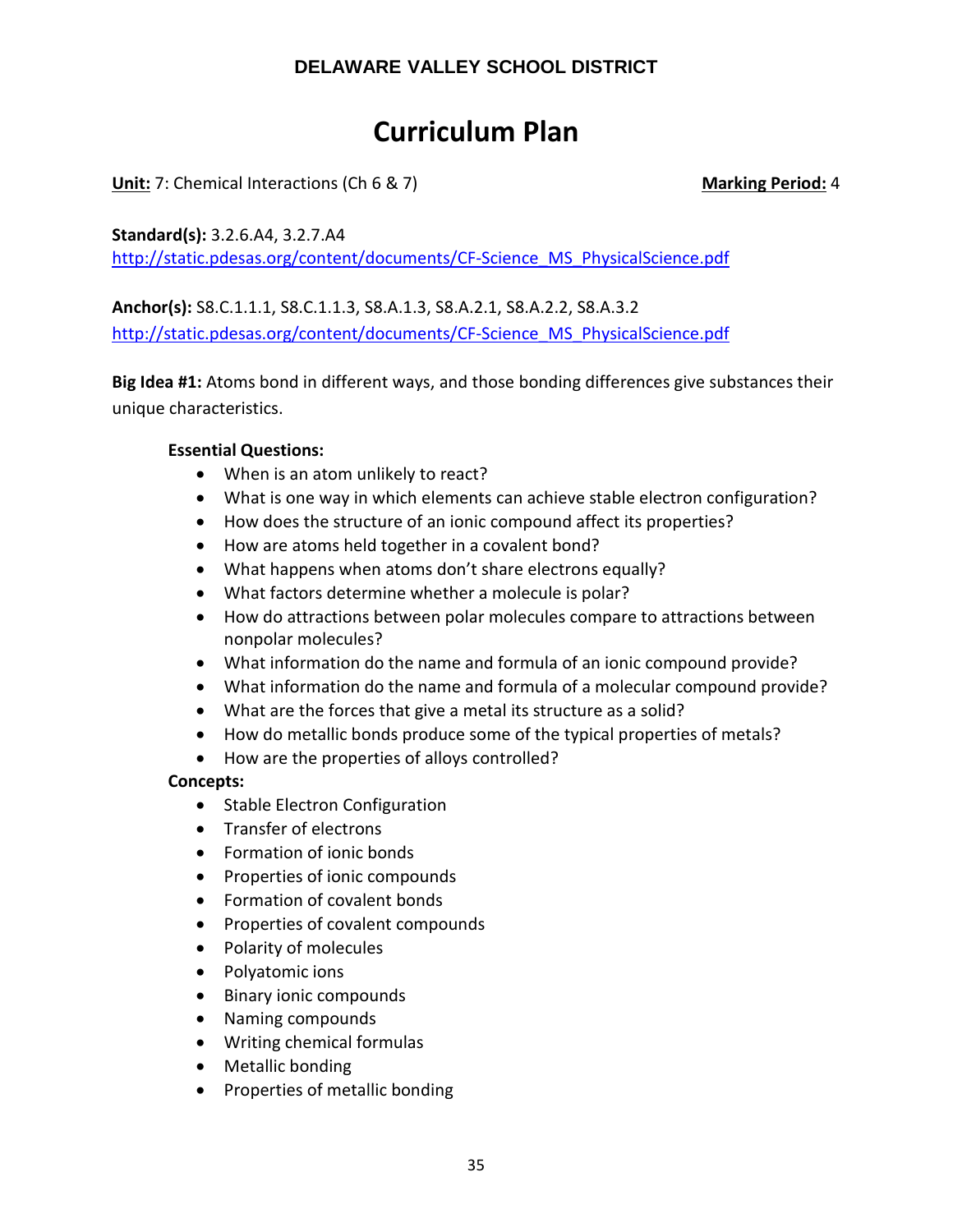**Competencies:** After this unit of instruction, students will be able to:

- Recognize stable electron configurations
- Predict an elements chemical properties using the number of valence electrons and electron dot diagrams
- Describe how ionic bonds form and how ionization energy affects this process
- Predict the composition of an ionic compound from its chemical formula
- Relate the properties of ionic compounds to the structure of crystal lattices
- Describe how covalent bonds form and the attractions that keep atoms together in molecules
- Compare polar and nonpolar bonds
- Demonstrate how polar bonds affect the polarity of a molecule
- Compare the attractions between polar and nonpolar molecules
- Recognize and describe binary ionic compounds, metals with multiple ions and polyatomic ions
- Determine chemical formulas for ionic and molecular compounds
- Describe the structure and strength of bonds in metals
- Relate the properties of metals to their structure
- Define an alloy and demonstrate how the composition of an alloy affects its properties

**Big Idea #2:** There are many different ways that substances can interact with each other and each of those interactions follow specific rules and provide specific expected outcomes.

### **Essential Questions:**

- What is the law of conservation of mass?
- Why must chemical equations be balanced?
- Why do chemists use the mole?
- How can you calculate the mass of a reactant or product in a chemical reaction?
- What are the general types of chemical reactions?
- How did the discovery of subatomic particles affect the classification of reactions?
- What happens to chemical bonds during a chemical reaction?
- What happens to energy during a chemical reaction?
- What does a reaction rate tell you?
- What factors cause reaction rates to change?
- Under what conditions do physical and chemical equilibria occur?
- How do equilibrium systems respond to change?

### **Concepts:**

- Using equations to represent reactions
- Conservation of mass
- Balancing equations
- Counting with moles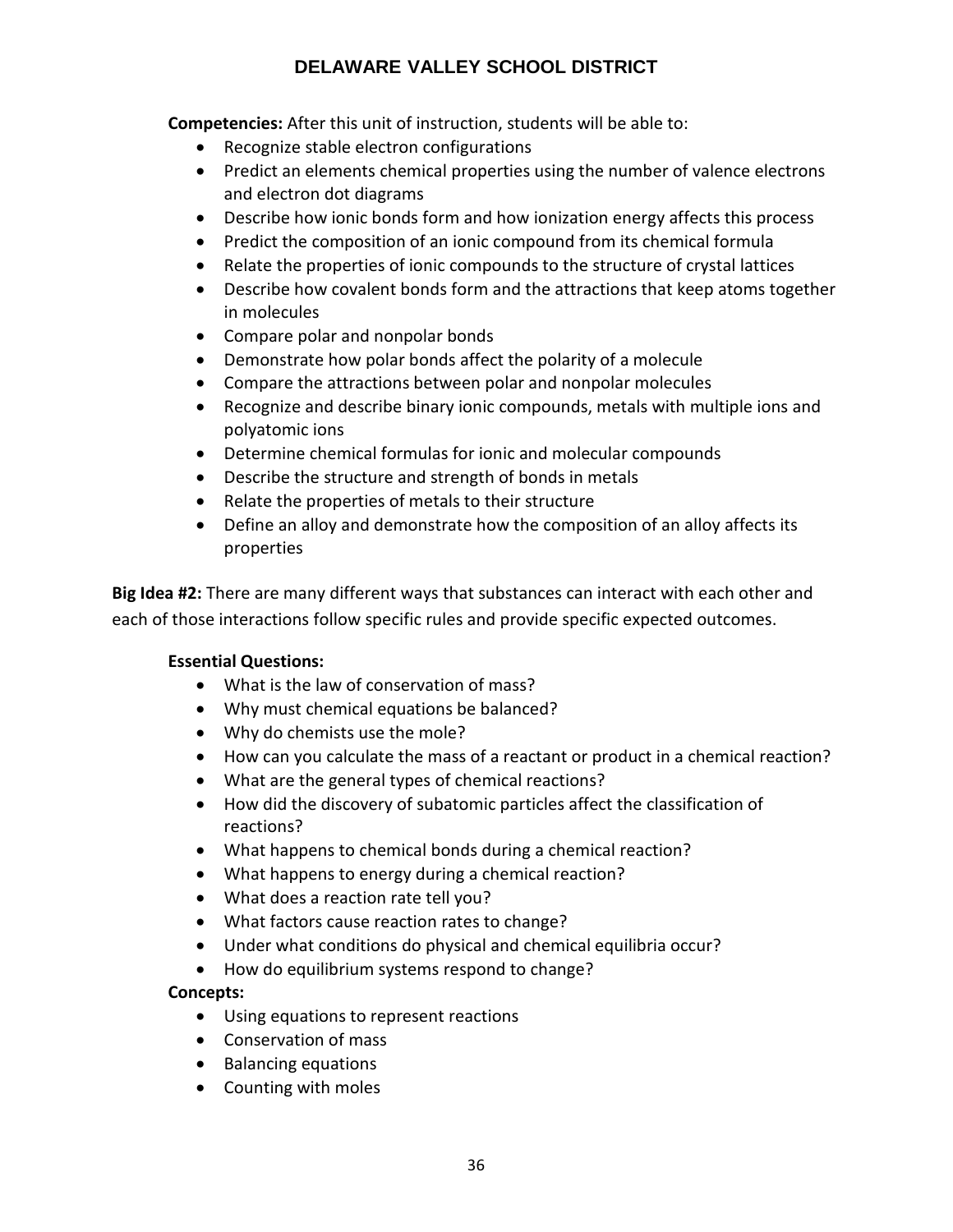- Molar mass
- Mole-mass conversions
- Converting mass to moles
- Converting moles to mass
- Molar ratios
- Synthesis reactions
- Decomposition reactions
- Single replacement reactions
- Double replacement reactions
- Combustion
- Oxidation
- Reduction
- Breaking and forming bonds
- Endothermic reactions
- Exothermic reactions
- Conservation of energy
- Factors that affect reaction rates
- Types of equilibrium
- Factors that affect equilibrium

**Competencies:** After this unit of instruction, the students will be able to:

- Interpret Chemical equations in terms of reactants, products, and
- conservation of mass
- Balance chemical equations by manipulating coefficients
- Convert between moles and mass of a substance using molar mass
- Calculate amounts of reactants or products by using molar mass, mole ratios and balanced chemical equations
- Classify chemical reactions as synthesis, decomposition, single-replacement, double-replacement or combustion reactions
- Describe oxidation-reduction reactions and relate them to other classifications of chemical reactions
- Describe the energy changes that take place during chemical reactions
- Classify chemical reactions as exothermic or endothermic
- Explain how energy is conserved during chemical reactions
- Explain what a reaction rate is
- Describe the factors that affect chemical reaction rates
- Identify and describe physical and chemical equilibrium
- Describe the factors affecting chemical equilibrium

**Overview:** This unit is designed to expand on the fundamental knowledge about matter and its characteristics. Students will learn the different ways elements, when in the presence of other elements, will react and interact with each other and the basic patterns and rules that elements of certain characteristics follow within those interactions. Natural connections between these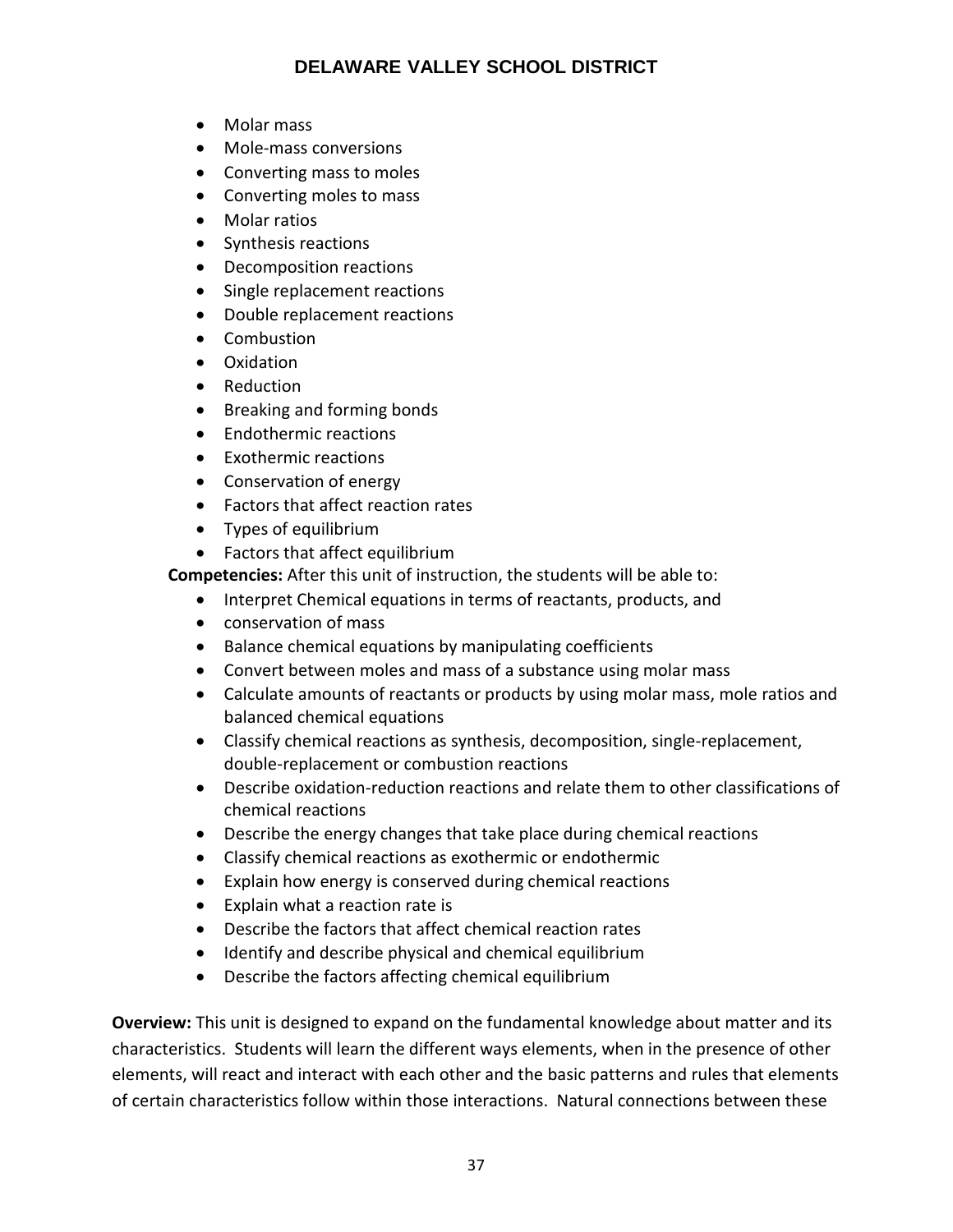interactions and the rules that govern them and other areas of scientific study, such as Biology and Earth Science will be drawn to deepen the students' awareness for the interconnections between these disciplines. These connections will further deepen the meaning of the content and serve as a natural review and preview of material that will be assessed on the 8th grade Science PSSA as well as the Keystone Biology exam.

#### **Goals:**

- For students to build a solid body of knowledge about why certain substances react and interact with others in the way that they do as well as the factors that can control or affect those interactions are.
- For students to be able to apply those principals of chemical interactions to everyday, real world situations in a way that is meaningful and helpful to their lives.
- For students to understand more deeply why certain biochemical reactions, such as photosynthesis and cellular respiration, occur in the manner in which they do, making them essential to life

#### **Objectives:**

- Recognize stable electron configurations (DOK: Level 1)
- Predict an element's chemical properties using the number of valence electrons and electron dot diagrams (DOK: Level 2)
- Describe how ionic bonds form and how ionization energy affects this process (DOK: Levels 1 & 2)
- Relate the properties of ionic compounds to the structure of crystal lattices (DOK: Level 2)
- Describe how covalent bonds form and the attractions that keep atoms together in molecules (DOK: Levels 2)
- Compare polar and nonpolar bonds (DOK: Level 2)
- Demonstrate how polar bonds affect the polarity of a molecule (DOK: Level 2)
- Compare the attractions between polar and nonpolar molecules (DOK: 2)
- Recognize and describe binary ionic compounds, metals with multiple ions and polyatomic ions (DOK: Level 1)
- Determine chemical formulas for ionic and molecular compounds (DOK: 1)
- Describe the structure and strength of bonds in metals (DOK: Level 2)
- Relate the properties of metals to their structure (DOK: Level 2)
- Define an alloy and demonstrate how the composition of an alloy affects its properties (DOK: Level 1)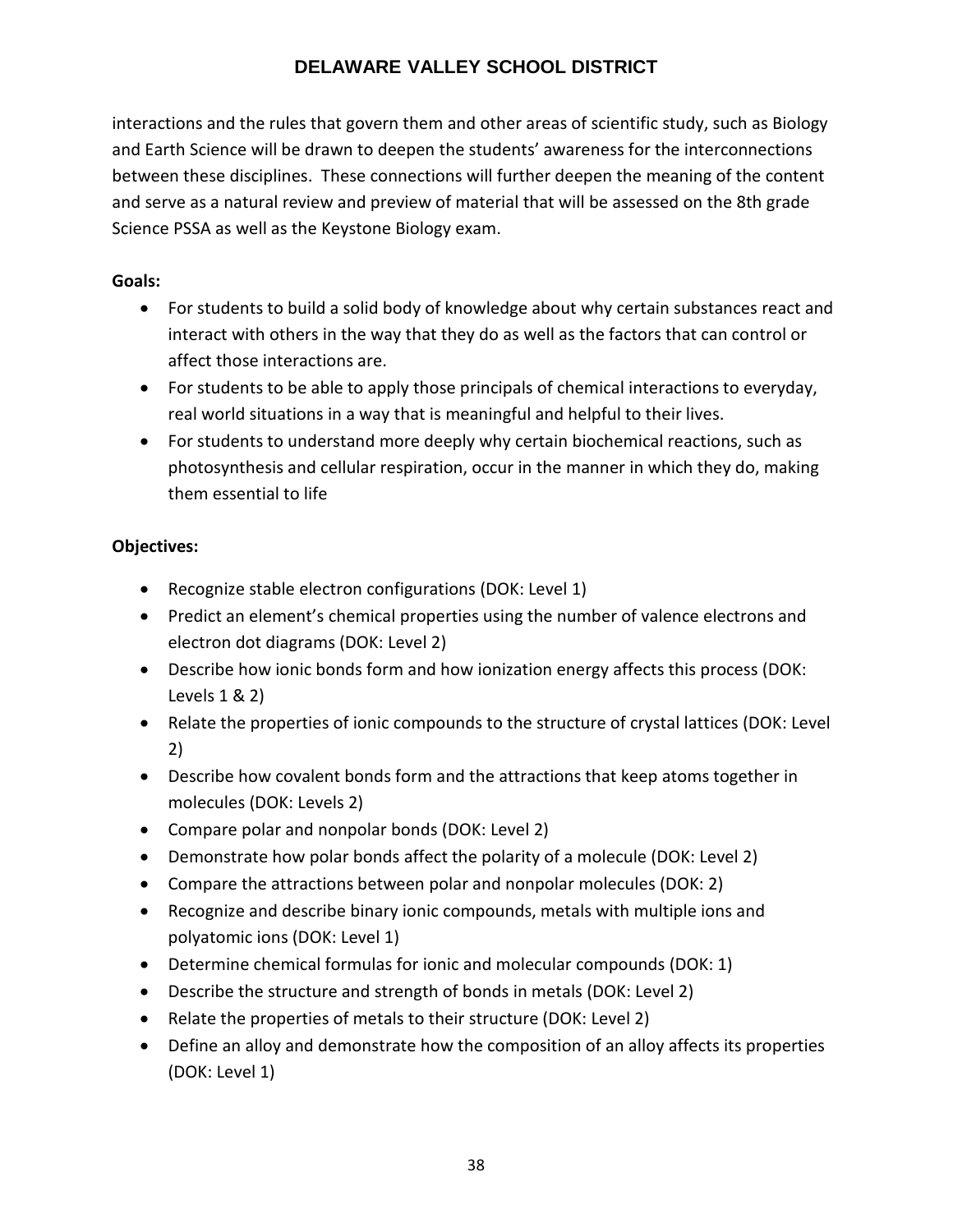- Interpret chemical equations in terms of reactants, products, and conservation of mass (DOK: Level 2)
- Balance chemical equations by manipulating coefficients (DOK: Level 2)
- Convert between moles and mass of a substance using molar mass (DOK: Level 2)
- Calculate amounts of reactants or products by using molar mass, mole ratios and balanced chemical equations (DOK: Level 2)
- Classify chemical reactions as synthesis, decomposition, single-replacement, doublereplacement or combustion reactions (DOK: Level 1)
- Describe oxidation-reduction reactions and relate them to other classifications of chemical reactions (DOK: Levels 1 & 2)
- Describe the energy changes that take place during chemical reactions (DOK: Level 1)
- Classify chemical reactions as exothermic or endothermic (DOK: Level 1)
- Explain how energy is conserved during chemical reactions (DOK: Level 2)
- Explain what a reaction rate is (DOK: Level 1)
- Describe the factors that affect chemical reaction rates (DOK: Level 1 & 2)
- Identify and describe physical and chemical equilibrium (DOK: Level 1)
- Describe the factors affecting chemical equilibrium (DOK: Level 2)

#### **Core Activities and Corresponding Instructional Methods:**

1. For each chapter included in this unit of study, the teacher should present all pertinent information found under the concepts section of this unit in a way that aid in not only retention, but mastery of all key concepts and mandatory vocabulary for this unit of instruction. Some suggested means of presenting this information are PowerPoint notes, cloze notes format, skeleton outlines, and student generated notes that are taken during a teacher presentation.

2. Suggested lab activities provided in textbook and supplemental resources can be implemented at teacher discretion to enhance comprehension

3. Present all unit vocabulary to students in a format that they can study for retention and application of knowledge. See appendix for the MANDATORY list of vocabulary words.

#### **Assessments:**

- o **Diagnostic:** 
	- **Pretests**
	- **Ungraded homework**
	- **Class Discussions**
	- **Teachers observations**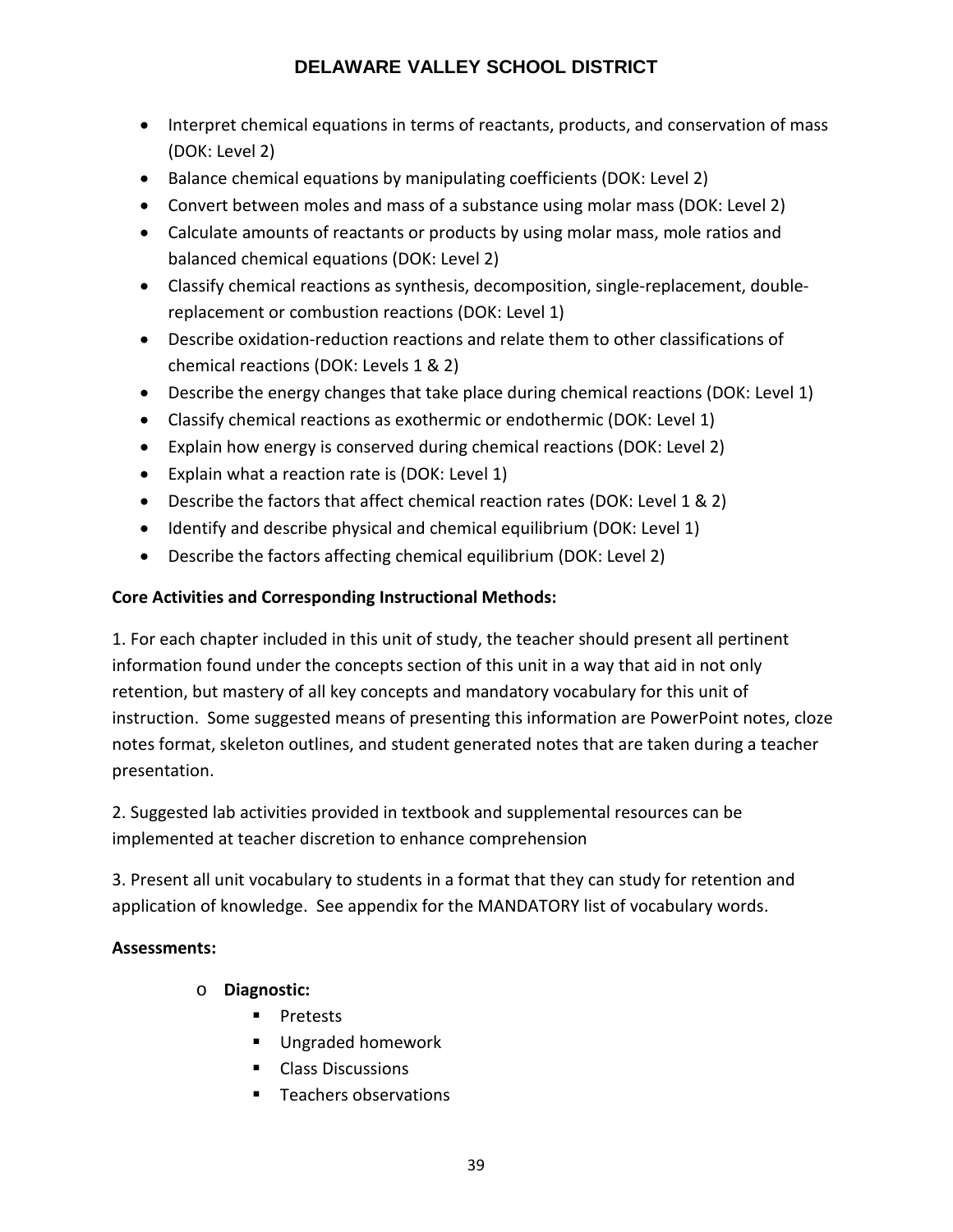#### o **Formative:**

- **Quizzes**
- **Assignments**
- **Graded Homework Assignments**
- **Practice Tests**
- **Laboratory Exploration**
- **PSSA Aligned Short Open Ended Questions**

#### o **Summative:**

- **Unit Tests**
- **Major Projects**

**Extensions:** Optional recommended Inquiry Labs and Digital Path interactive multimedia practice opportunities. Students can engage in Inquiry Activity on pg. 191 in the textbook as an opening investigation to the topics that will be discussed in this unit. Students can research STEM-based current event article on reputable news website. They can write a summary of the article and a paragraph explaining the overarching significance/why should we care

### **Correctives:**

- Re-teach and retest important concepts including mandatory vocabulary
- Provide additional remediation opportunities for math applications.

**Materials and Resources:** (If the materials and resources are consistent throughout the curriculum, then place "Materials and Resources" on the last page of the curriculum and list them once.)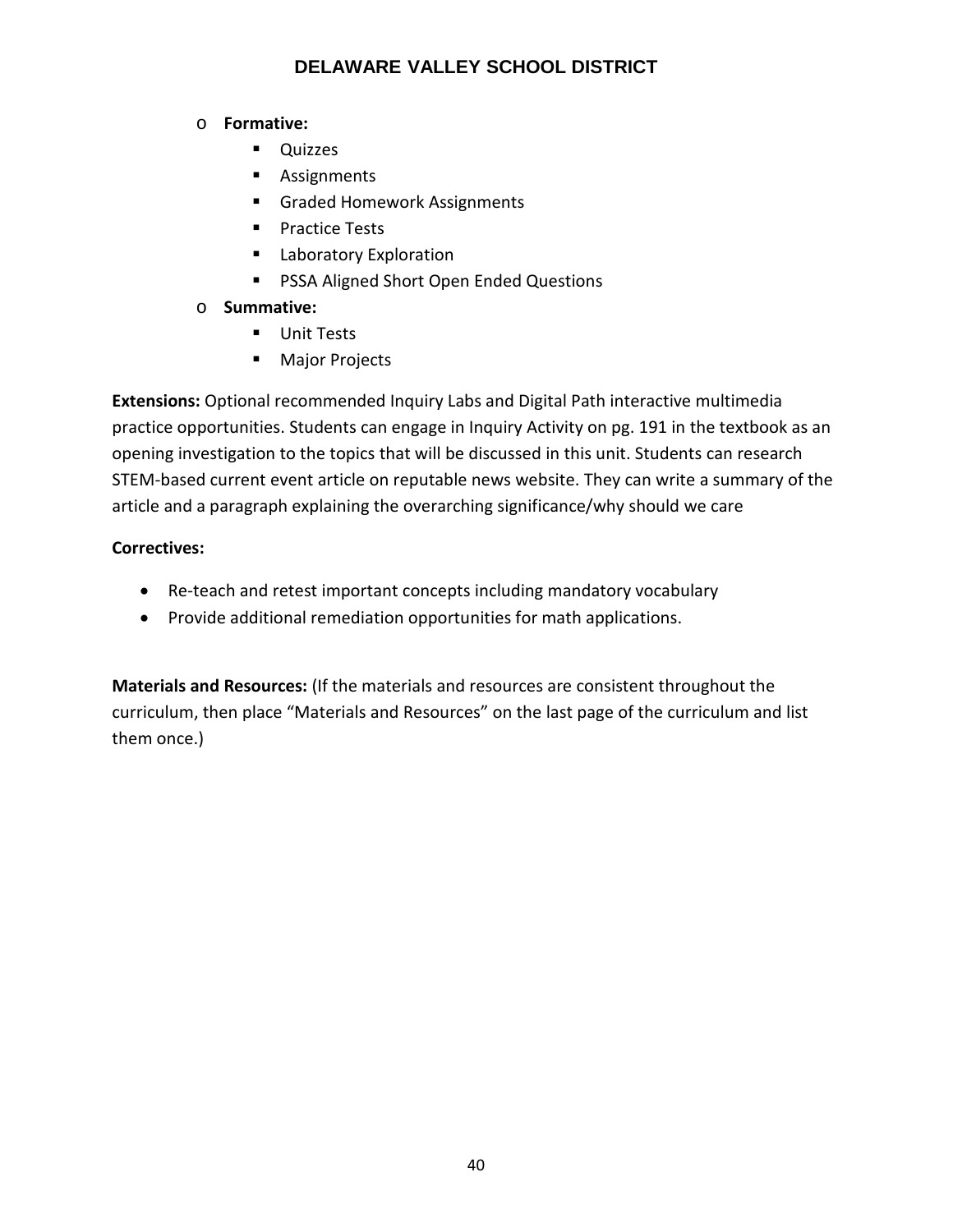## **Primary Textbook(s) Used for this Course of Instruction**

Name of Textbook: Physical Science in Action with Earth and Space Science

Textbook ISBN #: 978-0-13-362818

Textbook Publisher &Year of Publication: Pearson Education, 2009

Curriculum Textbook is utilized in (title of course): 8th Grade Honors Science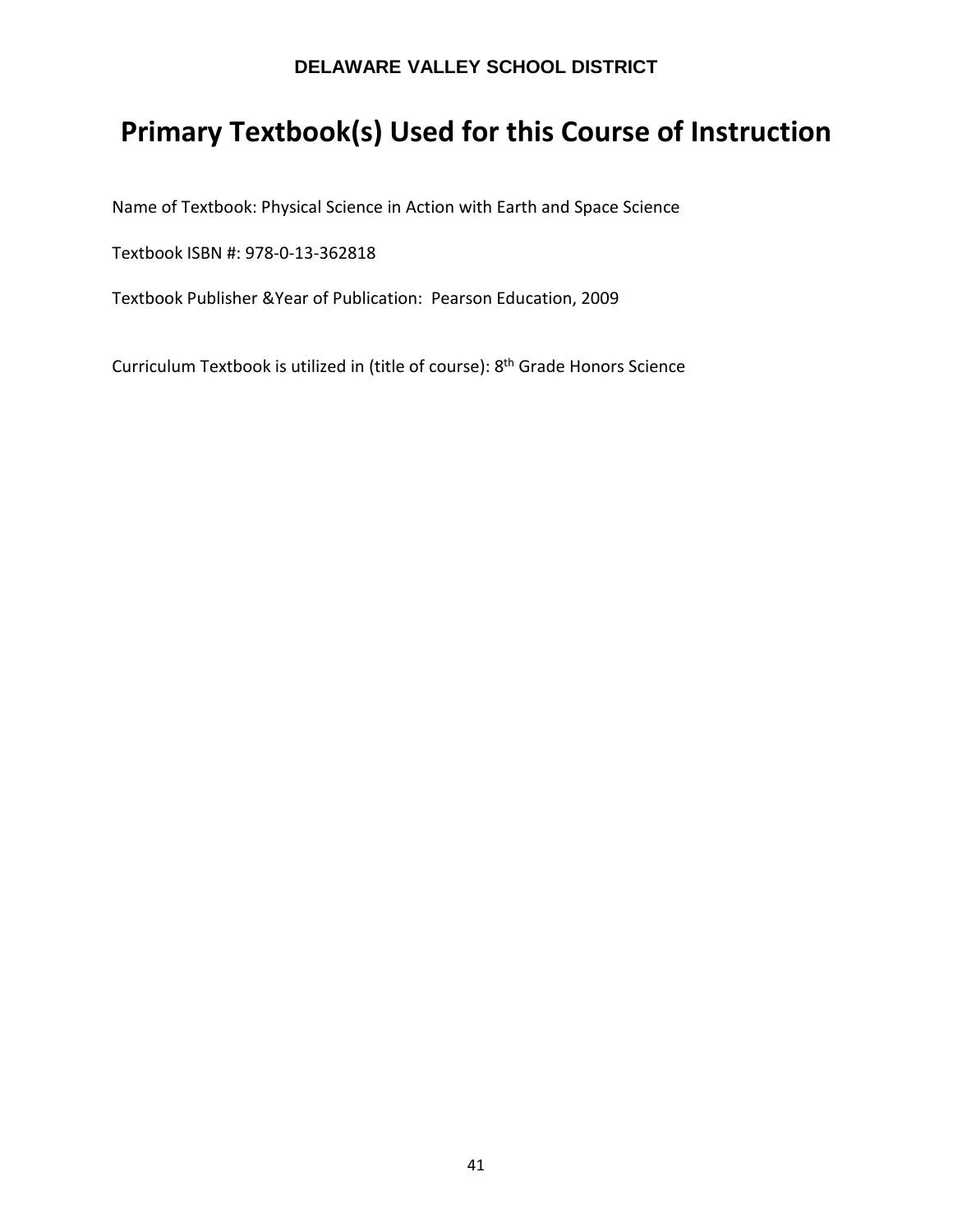## **Appendix A: Mandatory Vocabulary List**

**Chapter One: Foundations of Chemistry** 

Science **Technology** Chemistry Physics Geology Astronomy Biology Scientific notation Length Mass Volume Density Conversion factor Precision Significant figures Accuracy Thermometer Slope Direct proportion Inverse proportion Scientific Method Observation Hypothesis Manipulated Variable Responding Variable Controlled variable Scientific theory Scientific law Model

#### **Chapter Eleven: Motion**

Frame of Reference Relative motion Distance Vector Resultant vector Speed Average Speed Instantaneous speed Velocity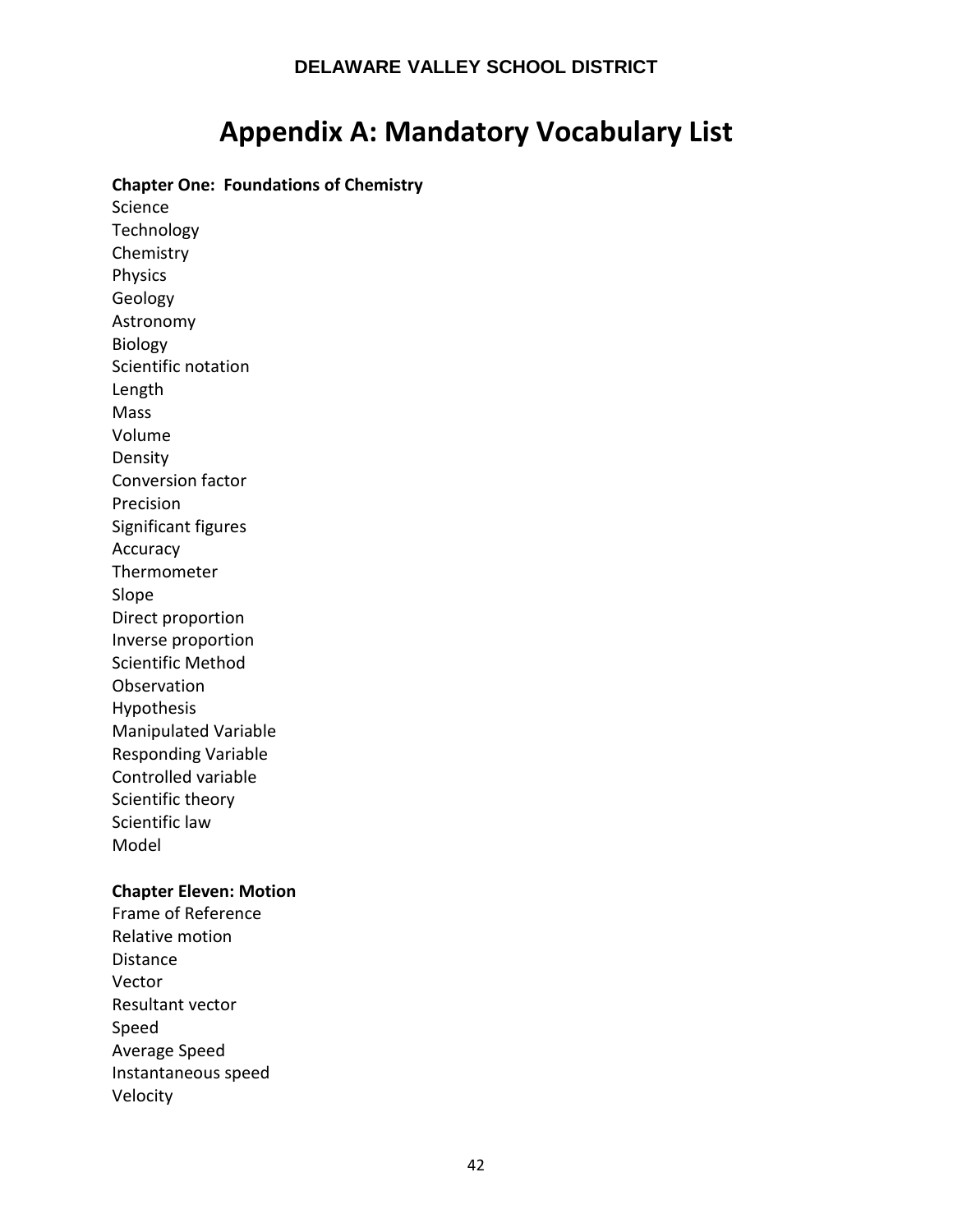Acceleration Free fall Constant acceleration Linear Nonlinear graph

#### **Chapter Twelve: Forces and Motion**

Force Newton Net force Friction Static friction Sliding friction Rolling friction Fluid friction Air resistance Gravity Terminal velocity Projectile motion Inertia Mass Weight Momentum Law of conservation of momentum Electromagnetic force Strong nuclear force Weak nuclear force Gravitational force Centripetal force

#### **Chapter Thirteen: Forces in Fluids**

Pressure Pascal Fluid Lift Hydraulic system Buoyancy Buoyant force Archimedes' principal

#### **Chapter 15: Energy**

Energy Kinetic energy Potential energy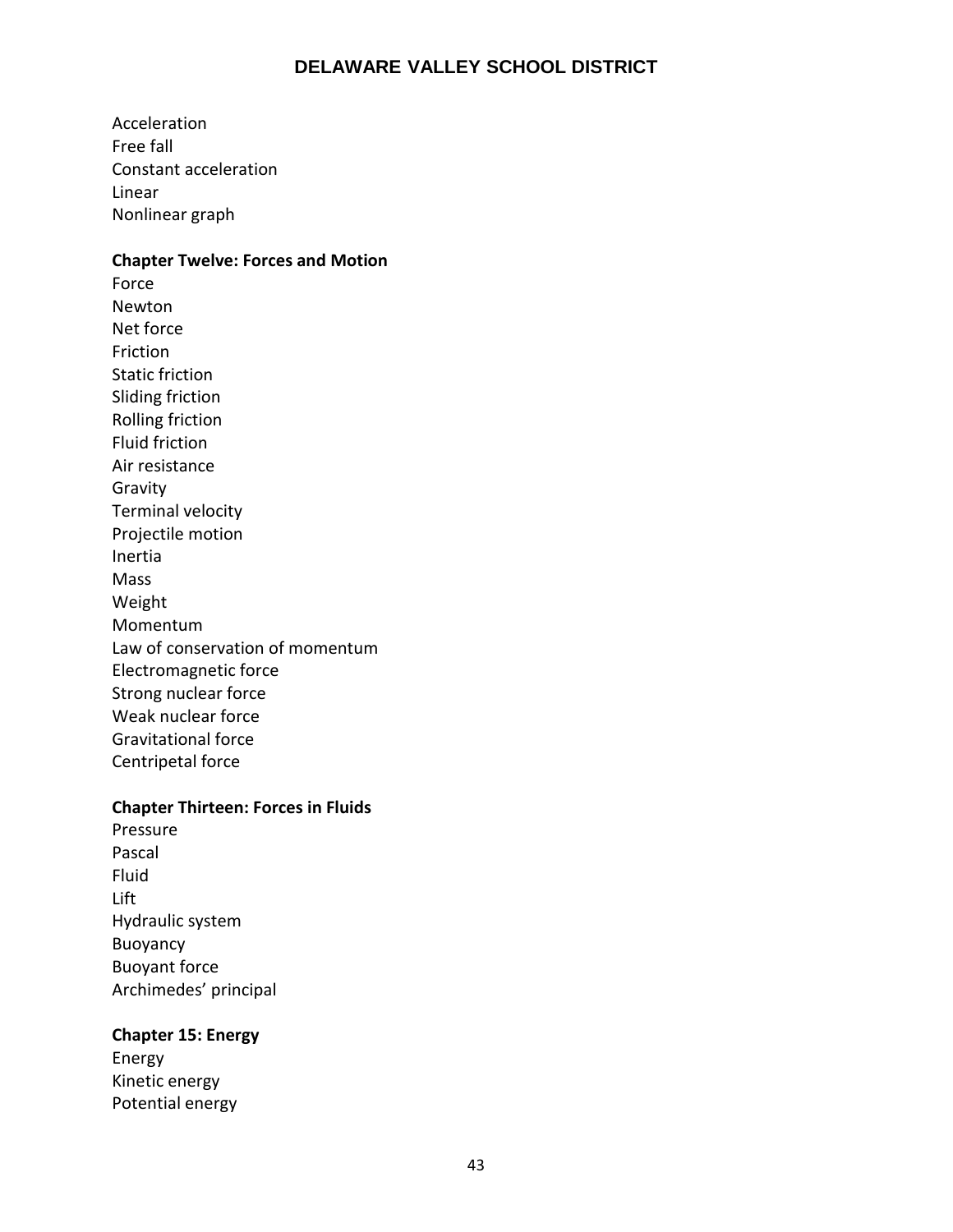- Gravitational potential energy
- Elastic potential energy
- Mechanical energy
- Thermal energy
- Chemical energy
- Electrical energy
- Electromagnetic energy
- Nuclear energy
- Energy conversion
- Nonrenewable energy resources
- Fossil fuels
- Renewable energy resources
- Hydroelectricity energy
- Solar energy
- Geothermal energy
- Biomass energy
- Hydrogen fuel cell
- Energy conservation

#### **Chapter 16: Heat**

Heat **Temperature** Absolute zero Thermal expansion Specific heat Calorimeter Conduction Thermal conductor Thermal insulator Convection Convection current Radiation Thermodynamics Heat engine Waste heat

#### **Chapter Fourteen: Work, power, simple machines**

Work Power Horsepower Joule Watt Machine Input distance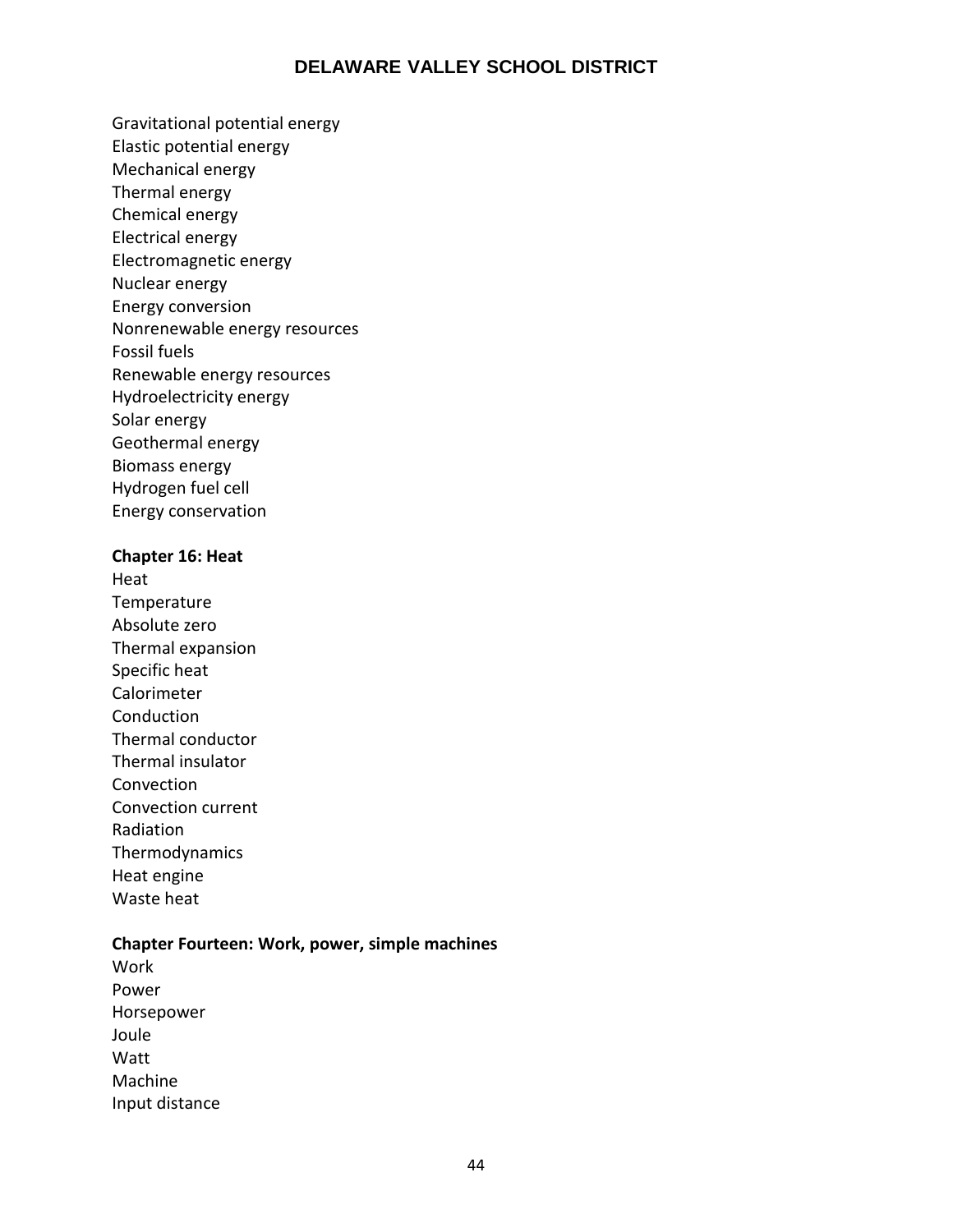Output force Work output Input force Work input Output distance Mechanical advantage Actual mechanical advantage Ideal mechanical advantage Efficiency Lever Fulcrum Input arm Output arm Wheel and axle Inclined plane Wedge Screw Pulley Compound machine

#### **Chapter Two: Properties of Matter**

Pure substance Atom Element Compound Heterogeneous mixture Homogeneous mixture Solution Suspension Colloid Physical property Viscosity Conductivity Malleability Melting point Boiling point Filtration Distillation Physical change Chemical property Flammability Reactivity Chemical change Precipitate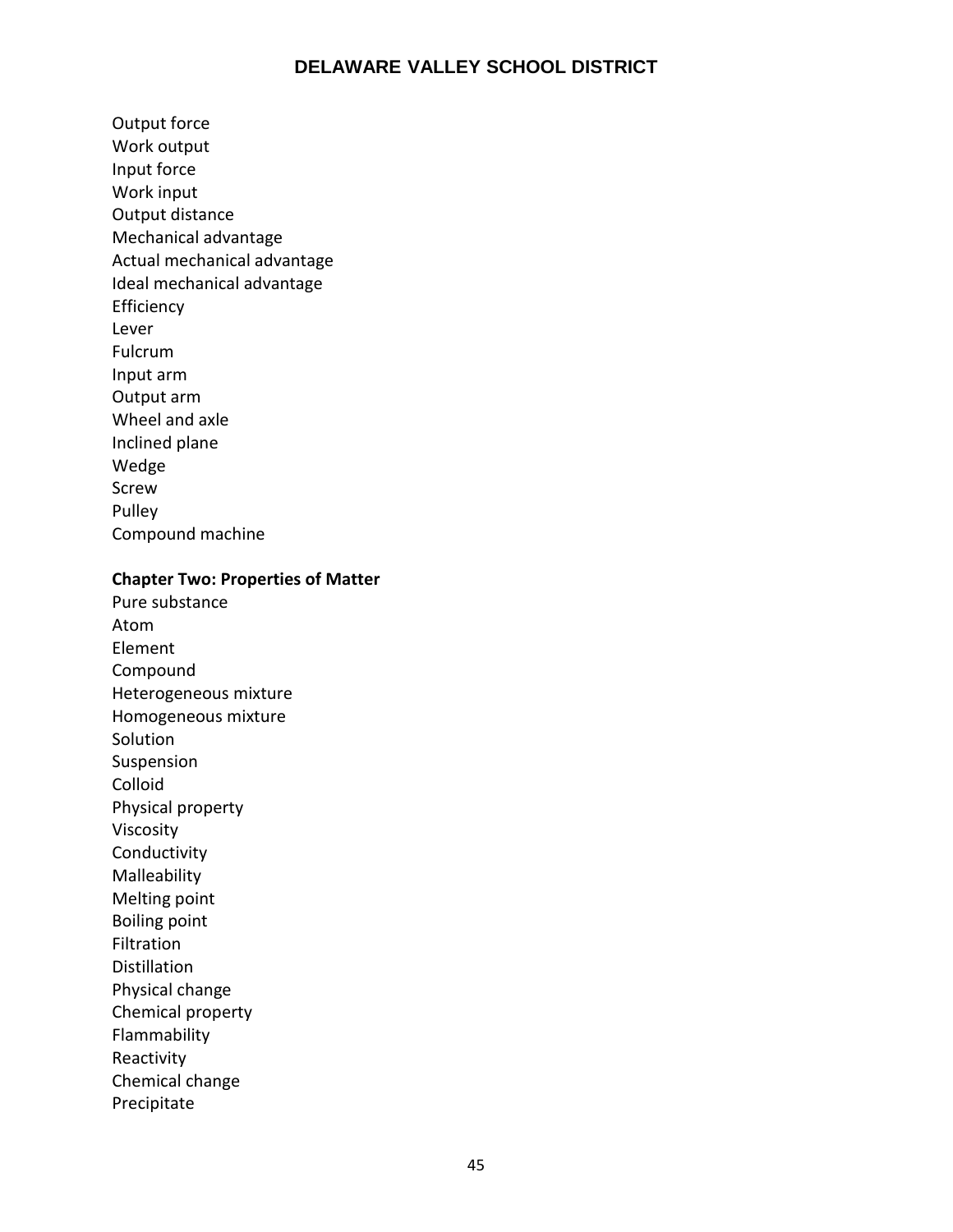#### **Chapter Three: States of Matter**

Solid Liquid Gas Kinetic energy Pressure Absolute zero Charles's Law Boyle's Law Phase change Endothermic Heat of fusion Exothermic Vaporization Heat of vaporization Evaporation Vapor pressure Condensation Sublimation Deposition

#### **Chapter Four: Atomic Structure**

Nucleus Proton Electron Neutron Atomic number Mass number Isotopes Energy levels Electron cloud Orbital Electron configuration Ground state

#### **Chapter Five: Periodic Table**

Periodic table Period Group Periodic law Atomic mass unit Metals Transition metals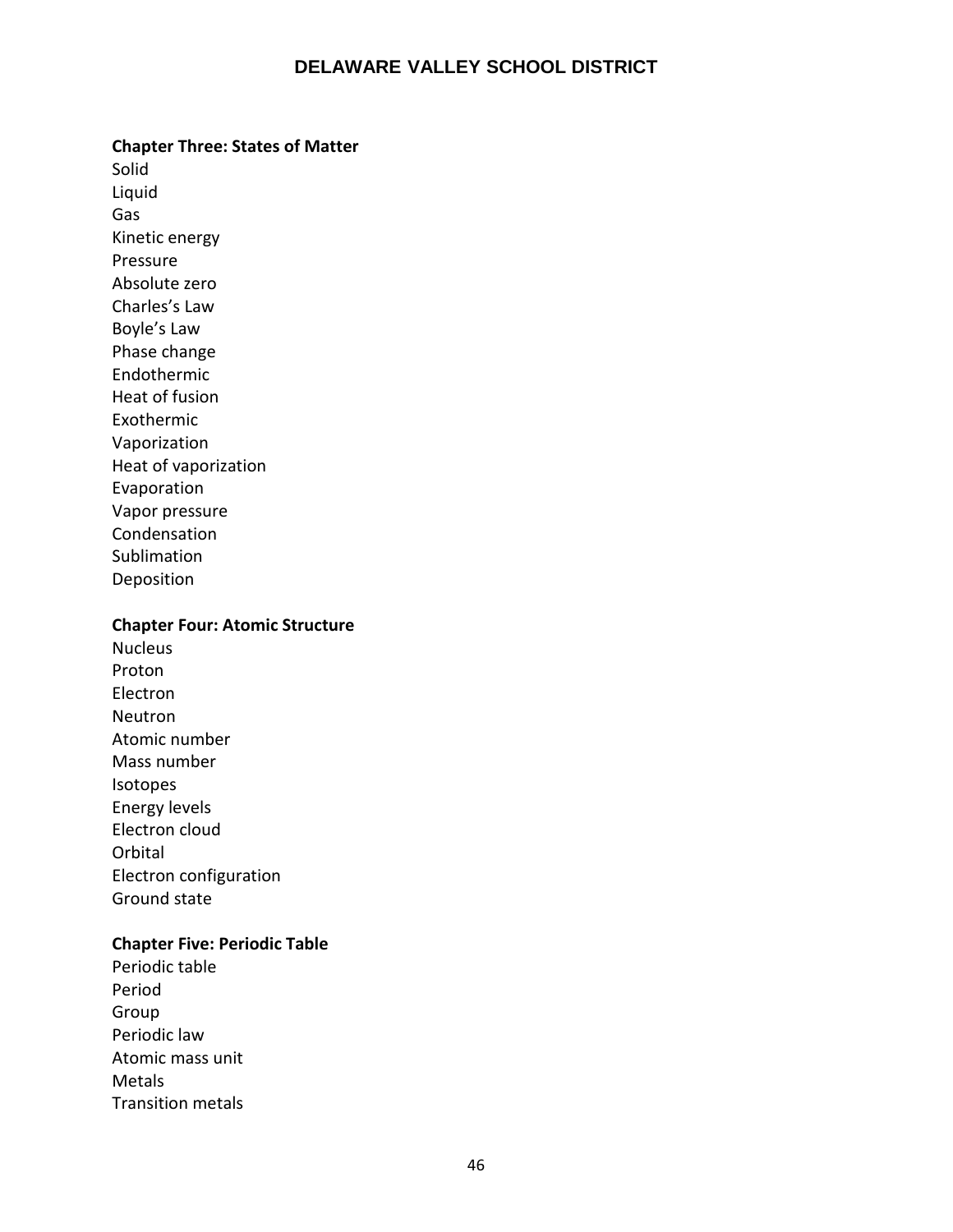Nonmetals Metalloids Valence electron Alkali metals Alkaline earth metals Halogens Noble gases

#### **Chapter Six: Chemical Bonds**

Electron dot diagram Ion Anion Cation Chemical bond Ionic bond Chemical formula Crystals Covalent bond Molecule Polar covalent bond Polyatomic ion Metallic bond Alloy

#### **Chapter Seven: Chemical Reactions**

Reactants Products Chemical equation **Coefficients** Mole molar mass Synthesis reaction Decomposition reaction Single replacement reaction Double replacement reaction Combustion reaction Oxidation-reduction reaction Chemical energy Exothermic reaction Endothermic reaction Reaction rate Catalyst Equilibrium Reversible reaction